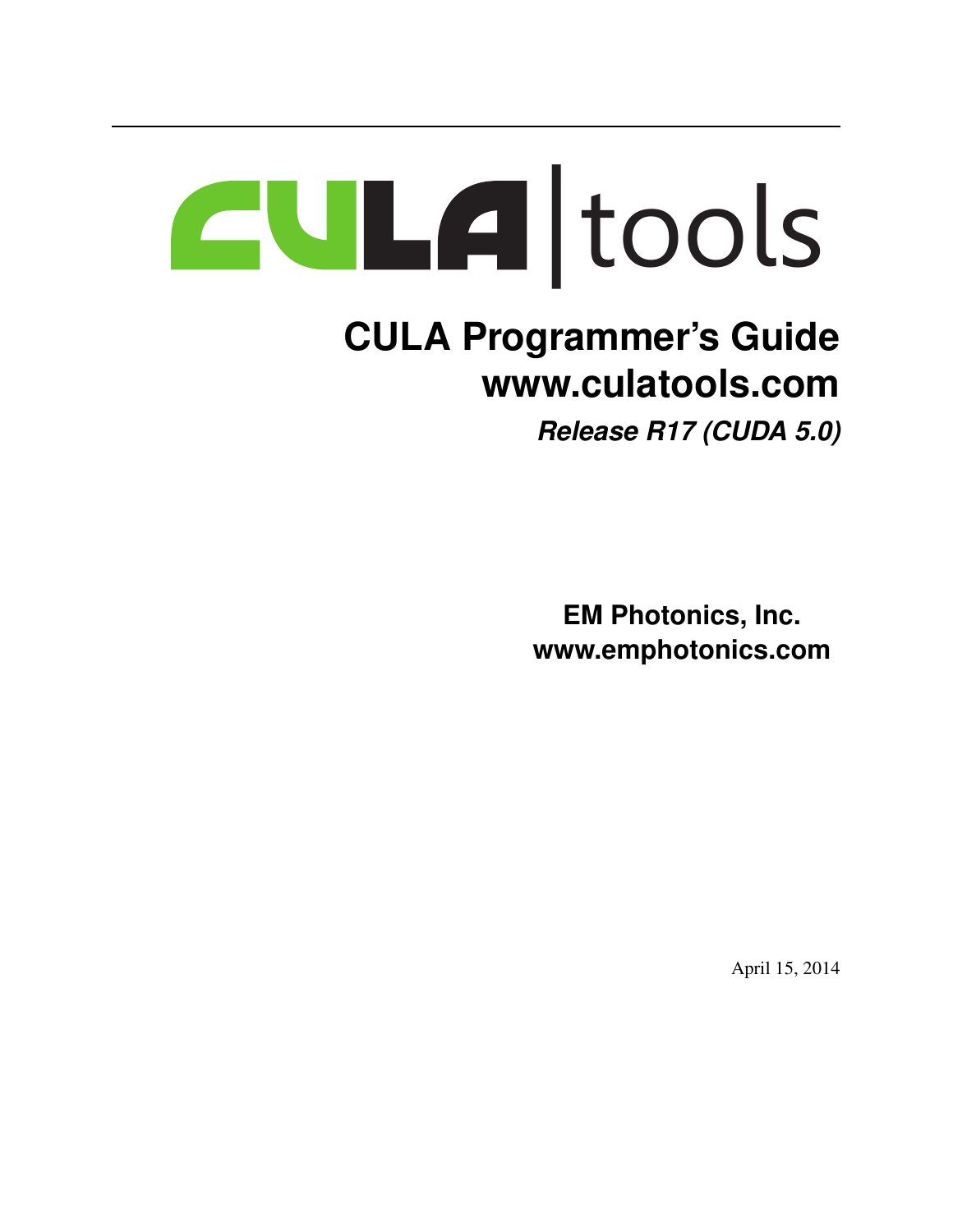# **CONTENTS**

| $\mathbf{1}$   | <b>Introduction</b><br>1.1<br><b>Versions</b><br>1.2<br>1.3<br>1.4<br>1.5                                         | $\mathbf{1}$<br>$\mathbf{1}$<br>$\overline{c}$<br>$\overline{2}$<br>5<br>5 |
|----------------|-------------------------------------------------------------------------------------------------------------------|----------------------------------------------------------------------------|
| $\overline{2}$ | <b>License</b>                                                                                                    | 6                                                                          |
| 3 <sup>1</sup> | <b>Getting Started</b><br>14<br>14<br>3.1<br>3.2<br>14<br>3.3<br>14<br>3.4<br>15<br>3.5<br>15<br>3.6<br>16        |                                                                            |
| 4              | 17<br><b>Differences Between CULA and LAPACK</b><br>17<br>4.1<br>18<br>4.2<br>19<br>4.3<br>19<br>4.4<br>19<br>4.5 |                                                                            |
| 5              | 21<br><b>Programming Considerations</b><br>21<br>5.1<br>5.2<br>23<br>5.3<br>24<br>24<br>5.4<br>25<br>5.5          |                                                                            |
| 6              | 26<br><b>Examples</b><br>6.1<br>26<br>6.2<br>26<br>27<br>6.3<br>27<br>6.4<br>6.5<br>27<br>28<br>6.6               |                                                                            |

| 7 Programming in Fortran |  |
|--------------------------|--|
|                          |  |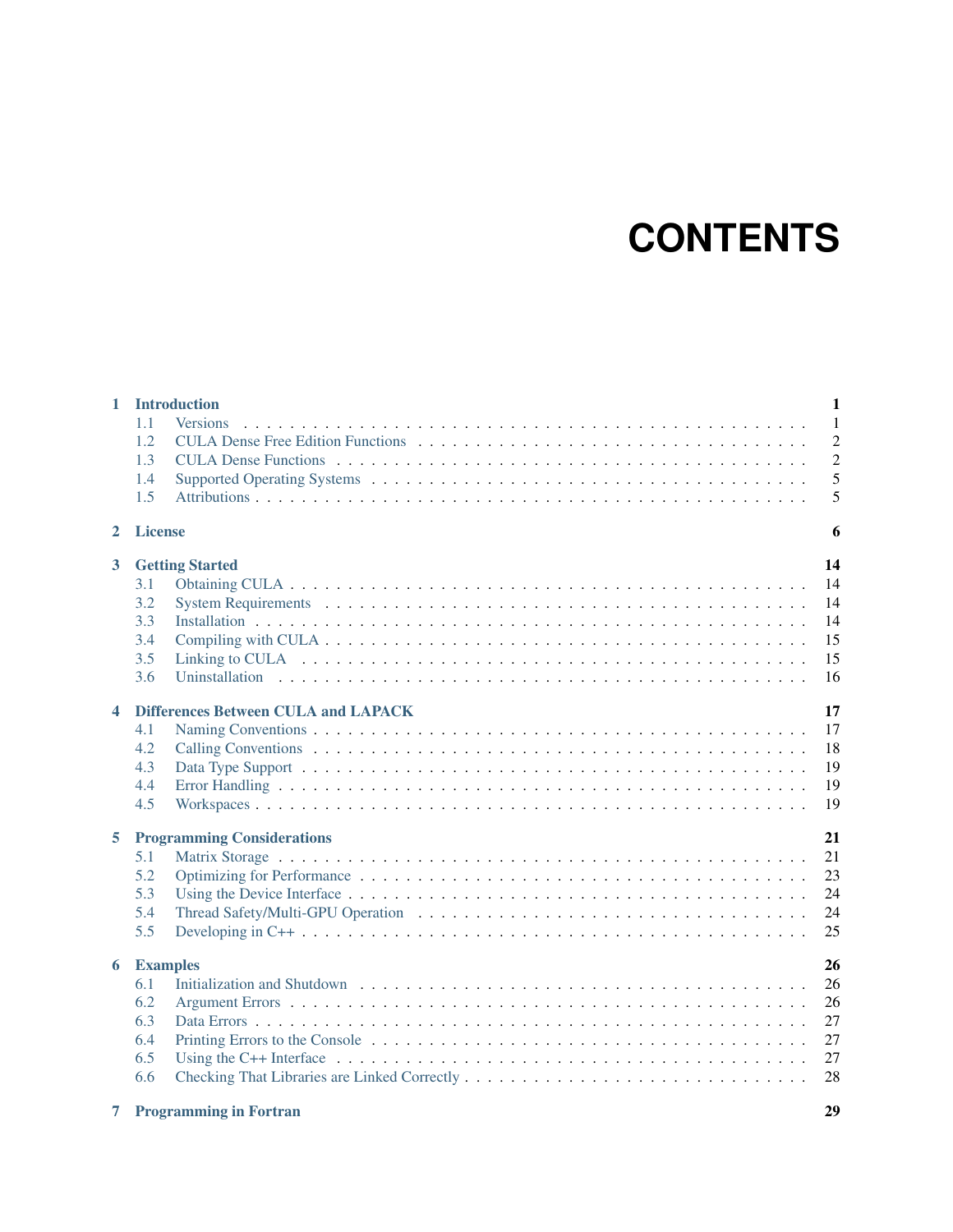|   | 7.1<br>7.2<br>7.3<br>7.4<br>7.5 | Using the CULA C-Style Device Memory Interface<br>Using the CULA CUDA-Fortran Device Memory Interface                                  | 29<br>29<br>29<br>30<br>30 |
|---|---------------------------------|----------------------------------------------------------------------------------------------------------------------------------------|----------------------------|
| 8 |                                 | <b>Configuring Your Environment</b>                                                                                                    | 31                         |
|   | 8.1<br>8.2                      |                                                                                                                                        | 31<br>32                   |
| 9 |                                 | <b>Troubleshooting</b>                                                                                                                 | 34                         |
|   | 9.1                             |                                                                                                                                        | 34                         |
|   | 9.2                             |                                                                                                                                        | 36                         |
|   | 10 Changelog                    |                                                                                                                                        | 37                         |
|   |                                 |                                                                                                                                        | 37                         |
|   |                                 |                                                                                                                                        | 37                         |
|   |                                 |                                                                                                                                        | 37                         |
|   |                                 |                                                                                                                                        | 37                         |
|   |                                 |                                                                                                                                        | 38                         |
|   |                                 |                                                                                                                                        | 38                         |
|   |                                 |                                                                                                                                        | 39                         |
|   |                                 |                                                                                                                                        | 39                         |
|   |                                 |                                                                                                                                        | 40<br>40                   |
|   |                                 |                                                                                                                                        | 41                         |
|   |                                 | 10.11 Release 2.1 Final (August 31, 2010) $\ldots \ldots \ldots \ldots \ldots \ldots \ldots \ldots \ldots \ldots \ldots \ldots \ldots$ | 41                         |
|   |                                 |                                                                                                                                        | 41                         |
|   |                                 |                                                                                                                                        | 42                         |
|   |                                 |                                                                                                                                        | 42                         |
|   |                                 |                                                                                                                                        | 42                         |
|   |                                 |                                                                                                                                        | 43                         |
|   |                                 |                                                                                                                                        | 43                         |
|   |                                 |                                                                                                                                        | 44                         |
|   |                                 |                                                                                                                                        | 44                         |
|   |                                 |                                                                                                                                        | 45                         |
|   |                                 |                                                                                                                                        | 45                         |
|   |                                 |                                                                                                                                        | 45                         |
|   |                                 |                                                                                                                                        | 46                         |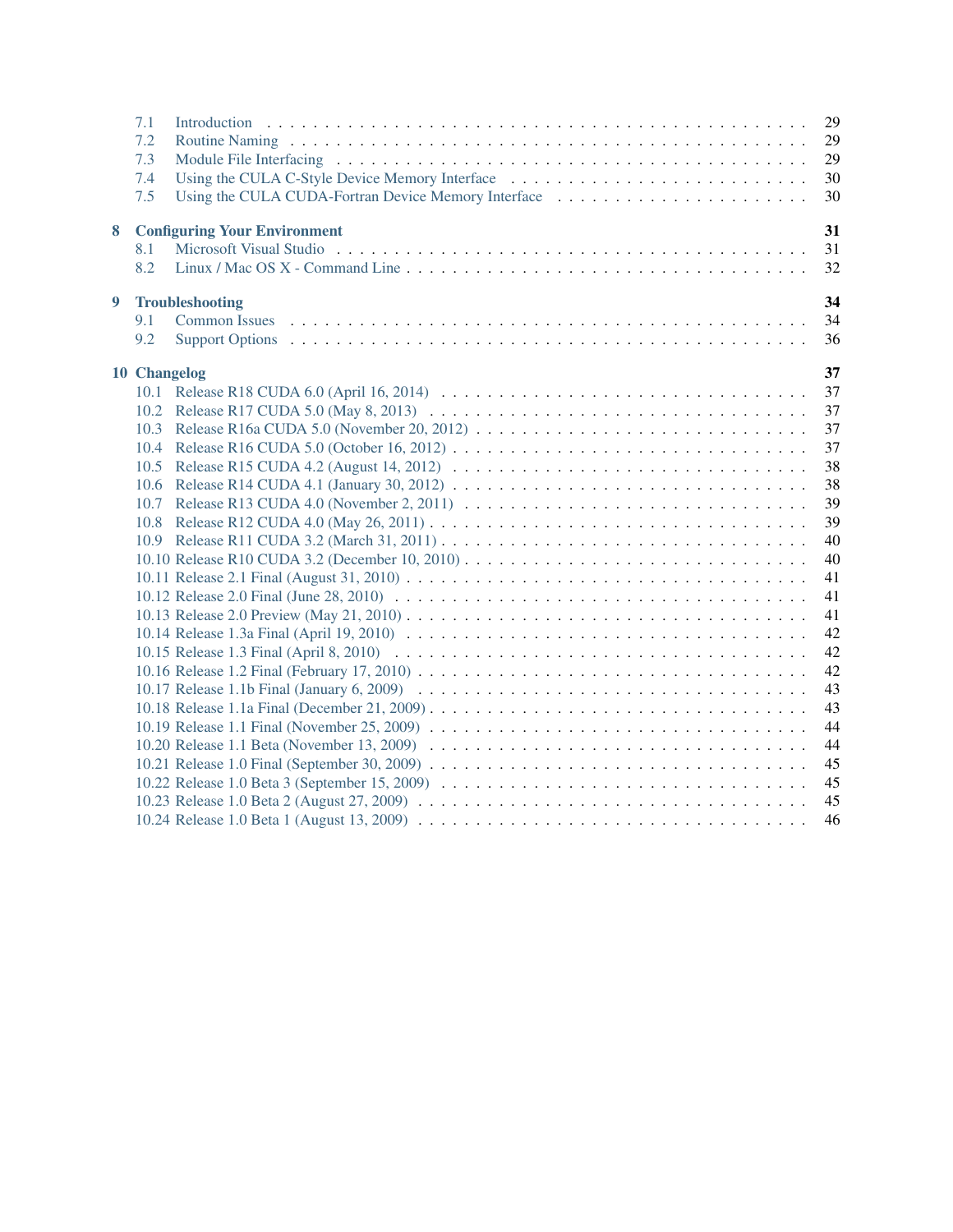# **INTRODUCTION**

<span id="page-3-0"></span>This document describes CULA™, an implementation of the Linear Algebra PACKage (LAPACK) interface for *CUDA*™-enabled NVIDIA® graphics processing units (GPUs).

CULA is a next-generation linear algebra package that uses the GPU as a co-processor to achieve speedups over existing linear algebra packages. CULA provides the same functionality you receive with your existing package, only at a greater speed.

CULA provides easy access to the NVIDIA computing resources available in your computer system. The library is a self-contained package that enhances linear algebra programs with little to no knowledge of the GPU computing model. CULA presents four distinct interfaces:

- Standard The functions in this interface work on data in main memory, as in the [Netlib LAPACK interface,](http://www.netlib.org/lapack/) but with semantics more familiar to the C and C++ programmer.
- Device This interface follows the standards set forth in the NVIDIA *CUBLAS* package. In this interface, the user allocates and populates GPU memory and then calls CULA functions to operate on that memory. This is useful for closed-loop GPU systems that do large sections of processing on the GPU.
- Fortran This functions of this interface match the **Standard** and Device interfaces but use Fortran calling conventions.
- Link This interface is targeted at users who are porting existing linear algebra codes to a GPU-accelerated environment. This interface provides a migration path by matching the function names and signatures of several popular linear algebra packages. It additionally provides a fallback to CPU execution when a user does not have a GPU or when problem size is too small to take advantage of GPU execution.

For maximum compatibility with the conventions of existing linear algebra packages, CULA uses column-major data storage and 1-based indexing, even on our C-oriented interfaces. More details are available in the *[Programming](#page-23-0) [Considerations](#page-23-0)* chapter.

# <span id="page-3-1"></span>**1.1 Versions**

The official release of CULA is available in several forms.

- Dense Free Edition The basic package contains a basic set of functions and is free of cost. This version supports single-precision real and complex data types.
- Dense The standard package is a low-cost solution that provides a greater set of functionality than the Free Edition package and includes all data precisions. This package is intended for institutional and academic use.

The following table summarizes the features of these three versions: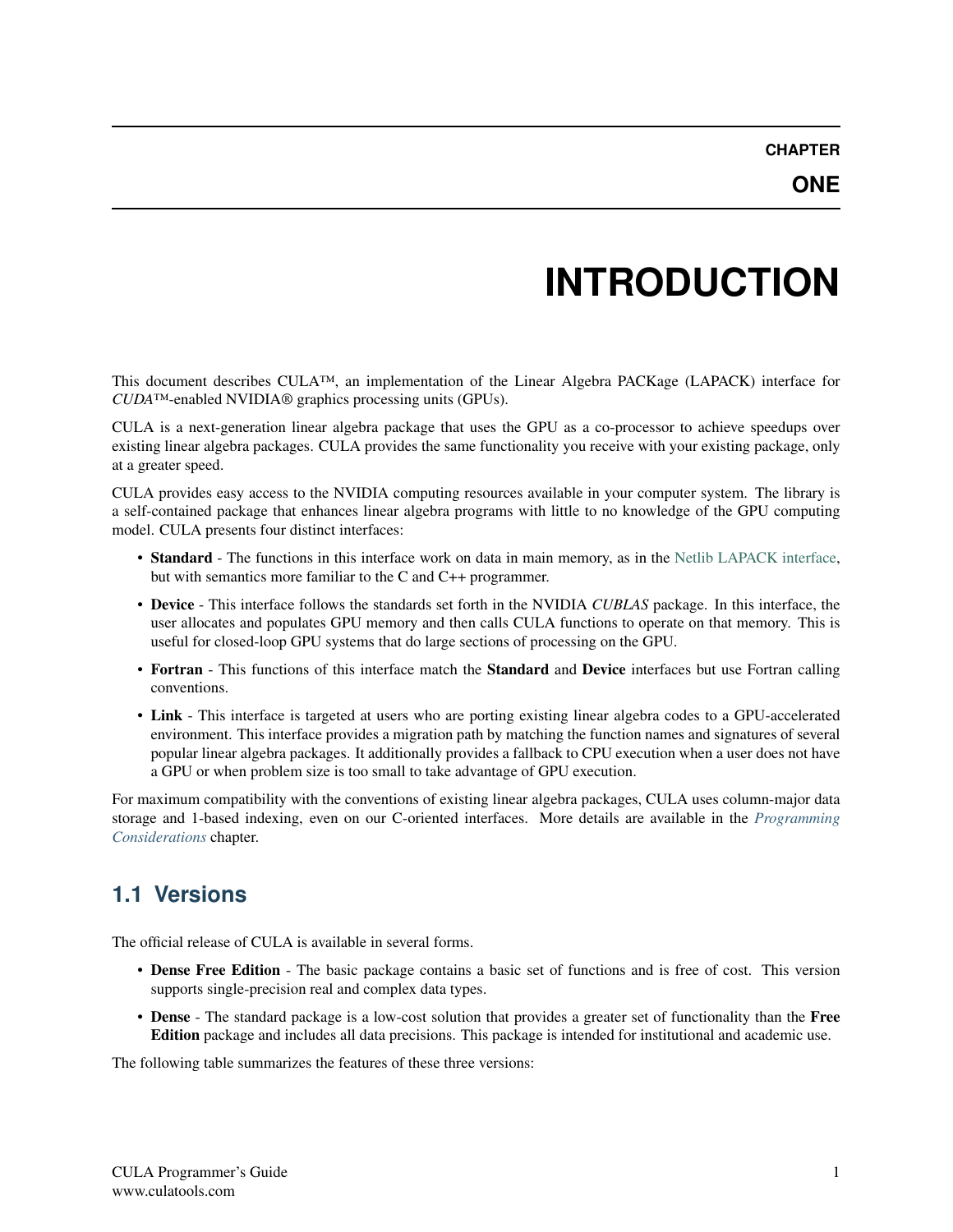|                          | Price                                | <b>Precisions</b> | <b>Functions</b> | Redistributable  | <b>Support</b>  |
|--------------------------|--------------------------------------|-------------------|------------------|------------------|-----------------|
| Dense Free Edition       | Free                                 | S.C               | 6 (see below)    | Yes              | Public forums   |
| Dense                    | See website $\vert S, D, C, Z \vert$ |                   | Many (see below) | For internal use | Ticket system   |
| Dense for Redistribution | See website $\vert S, D, C, Z \vert$ |                   | Many             | Yes              | Email $&$ phone |

Precisions in the table above are defined as follows (more details available later): *S* is single precision real, *D* is is double precision real, *C* is single precision complex, and *Z* is double precision complex.

# <span id="page-4-0"></span>**1.2 CULA Dense Free Edition Functions**

CULA Dense Free Edition implements popular single precision real and complex functions from LAPACK. Included are the following routines:

| <b>Operations</b>                    | S             | C      |
|--------------------------------------|---------------|--------|
| Factorize and solve                  | SGESV         | CGESV  |
| LU factorization                     | <b>SGETRF</b> | CGETRF |
| OR factorization                     | SGEORF        | CGEORF |
| General least squares solve          | SGELS         | CGELS  |
| Equality-constrained least squares   | SGGLSE        | CGGLSE |
| General Singular Value Decomposition | SGESVD        | CGESVD |

All versions of CULA also include symbols to NVIDIA's *CUBLAS* functions for Level 3 BLAS routines (see the *cula\_blas.h* and *cula\_blas\_device.h* headers). These symbols are present so that CULA may be used as a stand-alone linear algebra package without requiring several other packages to provide a capable development system. Additionally, in many cases, we have implemented performance tweaks to get even more performance out of these functions. Like our LAPACK functions, all of these BLAS Level 3 functions are supported in our Standard, Device, Fortran, and Link interfaces. Included are the following routines:

| <b>Matrix Type</b> | <b>Operation</b>                  | S            | $\mathbf C$  | D            | Z      |
|--------------------|-----------------------------------|--------------|--------------|--------------|--------|
| General            | Matrix-matrix multiply            | SGEMM        | <b>CGEMM</b> | <b>DGEMM</b> | ZGEMM  |
|                    | Matrix-vector multiply            | <b>SGEMV</b> | <b>CGEMV</b> | <b>DGEMV</b> | ZGEMV  |
| Triangular         | Triangular matrix-matrix multiply | <b>STRMM</b> | <b>CTRMM</b> | <b>DTRMM</b> | ZTRMM  |
|                    | Triangular matrix solve           | STRSM        | CTRSM        | <b>DTRSM</b> | ZTRSM  |
| Symmetric          | Symmetric matrix-matrix multiply  | SSYMM        | <b>CSYMM</b> | <b>DSYMM</b> | ZSYMM  |
|                    | Symmetric rank 2k update          | SSYR2K       | CSYR2K       | DSYR2K       | ZSYR2K |
|                    | Symmetric rank k update           | SSYRK        | <b>CSYRK</b> | <b>DSYRK</b> | ZSYRK  |
| Hermitian          | Hermitian matrix-matrix multiply  |              | <b>CHEMM</b> |              | ZHEMM  |
|                    | Hermitian rank 2k update          |              | CHER2K       |              | ZHER2K |
|                    | Hermitian rank k update           |              | <b>CHERK</b> |              | ZHERK  |

# <span id="page-4-1"></span>**1.3 CULA Dense Functions**

CULA's standard Dense edition implements a much larger set of functions from LAPACK. As CULA evolves, more functions and function variants will be supported.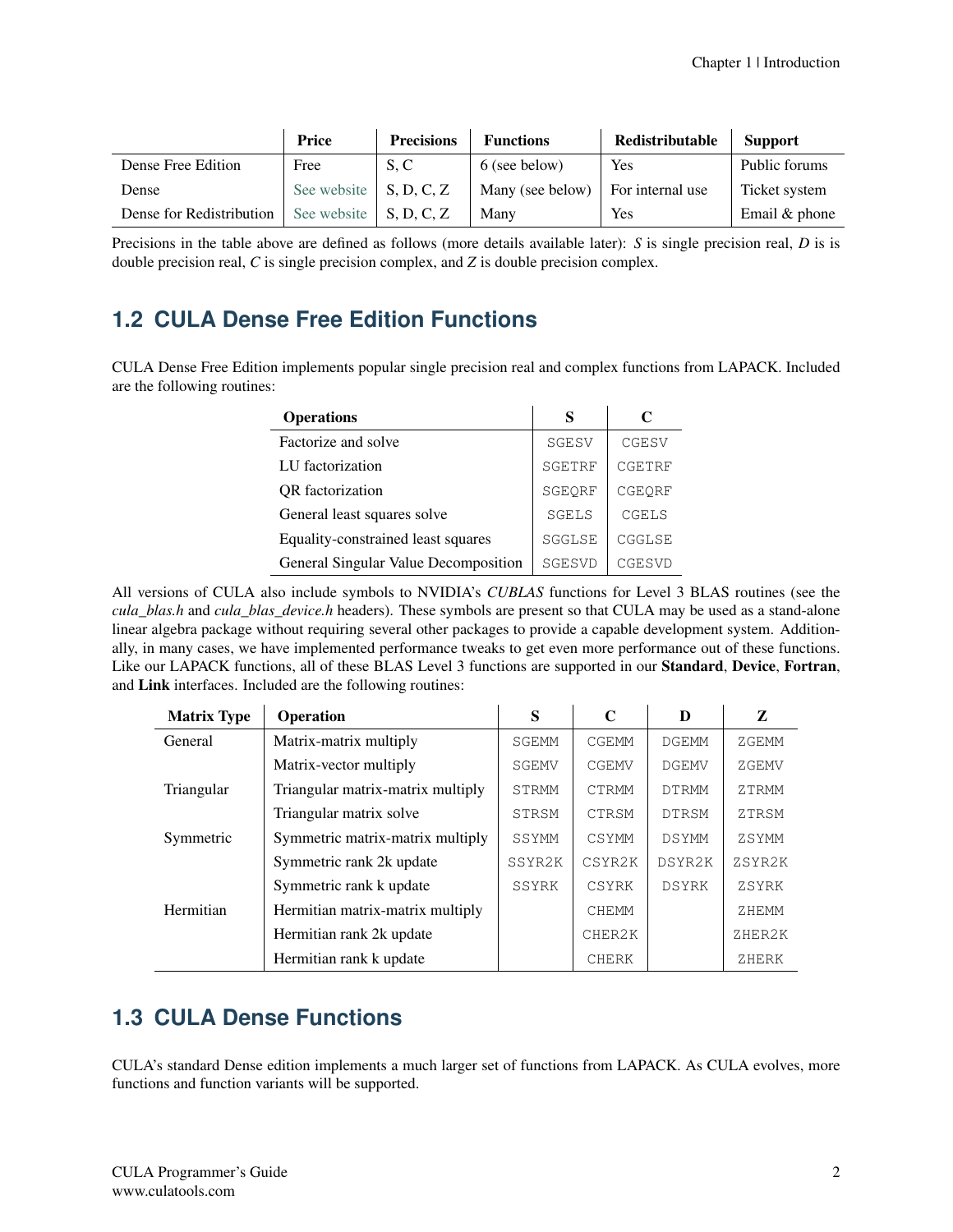# **1.3.1 Linear Equations**

CULA contains the following LAPACK function equivalents from the linear equations family of computational routines:

| <b>Matrix Type</b>       | Operation                                     | S      | C             | D             | Z      |
|--------------------------|-----------------------------------------------|--------|---------------|---------------|--------|
| General                  | Factorize and solve                           | SGESV  | CGESV         | <b>DGESV</b>  | ZGESV  |
|                          | Factorize and solve with iterative refinement |        |               | DSGESV        | ZCGESV |
|                          | LU factorization                              | SGETRF | CGETRF        | <b>DGETRF</b> | ZGETRF |
|                          | Solve using LU factorization                  | SGETRS | CGETRS        | <b>DGETRS</b> | ZGETRS |
|                          | Invert using LU factorization                 | SGETRI | CGETRI        | DGETRI        | ZGETRI |
| <b>Positive Definite</b> | Factorize and solve                           | SPOSV  | <b>CPOSV</b>  | <b>DPOSV</b>  | ZPOSV  |
|                          | Cholesky factorization                        | SPOTRF | CPOTRF        | DPOTRF        | ZPOTRF |
| Triangular               | Invert triangular matrix                      | STRTRI | CTRTRI        | <b>DTRTRI</b> | ZTRTRI |
|                          | Solve triangular system                       | STRTRS | CTRTRS        | <b>DTRTRS</b> | ZTRTRS |
| <b>Banded</b>            | LU factorization                              | SGBTRF | CGBTRF        | <b>DGBTRF</b> | ZGBTRF |
| Pos Def Banded           | Cholesky factorization                        | SPBTRF | <b>CPBTRF</b> | <b>DPBTRF</b> | ZPBTRF |

# **1.3.2 Orthogonal Factorizations**

CULA contains the following LAPACK function equivalents from the orthogonal factorization family of computational routines:

| <b>Matrix Type</b> | Operation                                  | S      | $\mathbf C$   | D             | Z      |
|--------------------|--------------------------------------------|--------|---------------|---------------|--------|
| General            | OR factorization                           | SGEQRF | CGEORF        | <b>DGEORF</b> | ZGEORF |
|                    | OR factorize and solve                     | SGEQRS | CGEORS        | <b>DGEORS</b> | ZGEORS |
|                    | Generate Q from QR factorization           | SORGOR | CUNGQR        | DORGQR        | ZUNGQR |
|                    | Multiply matrix by Q from QR factorization | SORMOR | CUNMQR        | <b>DORMOR</b> | ZUNMOR |
| General            | LO factorization                           | SGELQF | CGELOF        | DGELQF        | ZGELOF |
|                    | Generate Q from LQ factorization           | SORGLO | <b>CUNGLO</b> | <b>DORGLO</b> | ZUNGLO |
|                    | Multiply matrix by Q from LQ factorization | SORMLO | <b>CUNMLO</b> | <b>DORMLO</b> | ZUNMLO |
| General            | RQ factorization                           | SGERQF | CGEROF        | <b>DGEROF</b> | ZGERQF |
|                    | Multiply matrix by Q from RQ factorization | SORMRO | <b>CUNMRO</b> | <b>DORMRO</b> | ZUNMRO |
| General            | QL factorization                           | SGEQLF | CGEOLF        | DGEOLF        | ZGEOLF |
|                    | Generate Q from QL factorization           | SORGQL | CUNGOL        | <b>DORGOL</b> | ZUNGOL |
|                    | Multiply matrix by Q from QL factorization | SORMOL | CUNMOL        | <b>DORMOL</b> | ZUNMOL |

# **1.3.3 Least Squares Problems**

CULA contains the following LAPACK function equivalents from the least squares solver family of computational routines:

| Matrix Type   Operation |                                    |       |       |                          |        |
|-------------------------|------------------------------------|-------|-------|--------------------------|--------|
| General                 | General least squares solve        | SGELS | CGELS | DGELS                    | ZGELS  |
|                         | Equality-constrained least squares |       |       | SGGLSE   CGGLSE   DGGLSE | ZGGLSE |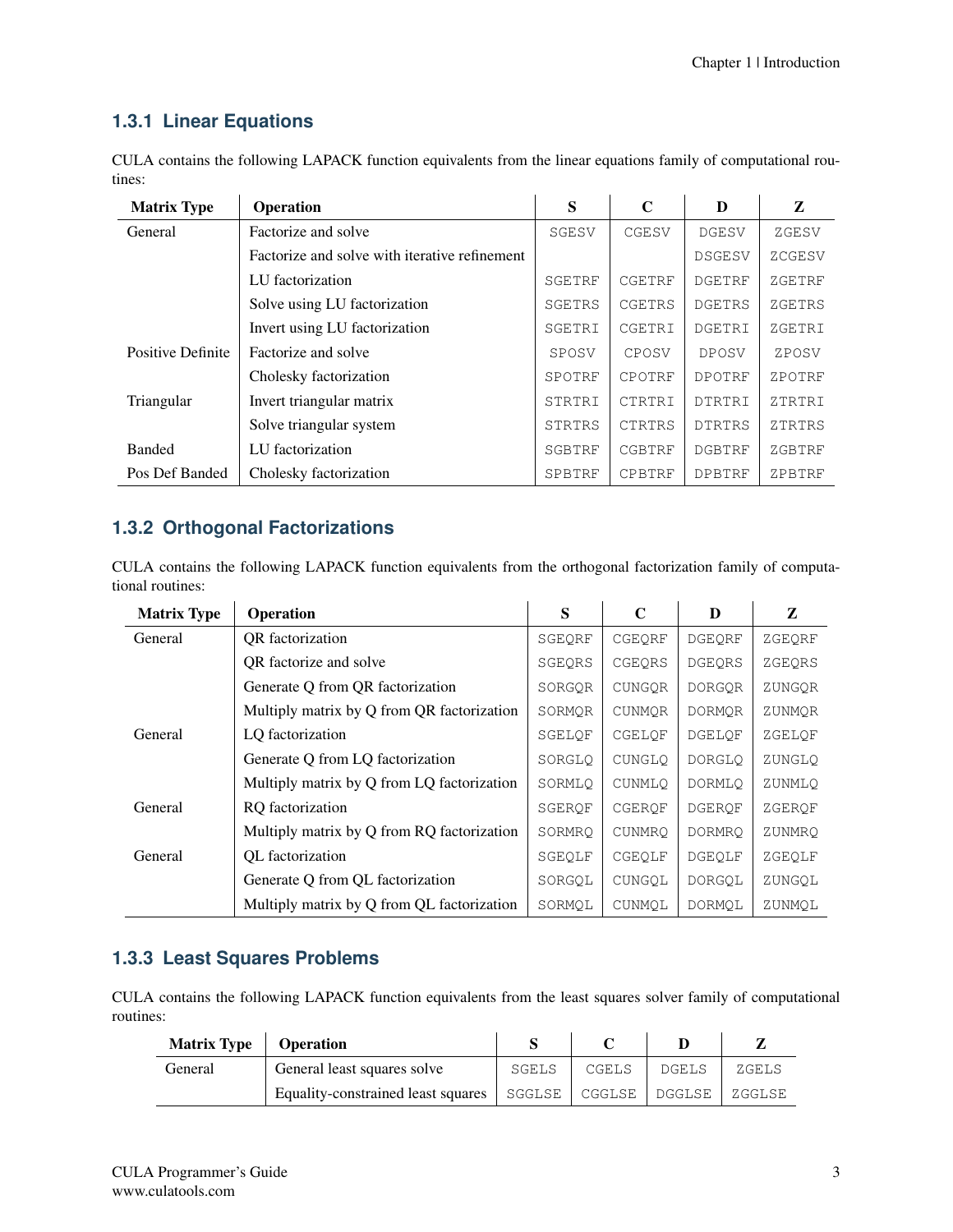# **1.3.4 Symmetric Eigenproblems**

CULA contains the following LAPACK function equivalents from the symmetric Eigenproblem family of computational routines.

| <b>Matrix Type</b> | <b>Operation</b>                       | S             |               | D             |        |
|--------------------|----------------------------------------|---------------|---------------|---------------|--------|
| Symmetric          | Symmetric Eigenproblem solver          | SSYEV         | <b>CHEEV</b>  | DSYEV         | ZHEEV  |
|                    | Symmetric Eigenproblem solver (expert) | SSYEVX        | CHEEVX        | <b>DSYEVX</b> | ZHEEVX |
|                    | Symmetric band reduction               | SSYRDB        | <b>CHERDB</b> | <b>DSYRDB</b> | ZHERDB |
| Tridiagonal        | Find eigenvalues using bisection       | <b>SSTEBZ</b> |               | <b>DSTEBZ</b> |        |
|                    | Find eigenvalues using QR/QL iteration | SSTEOR        | CSTEOR        | DSYRDB        | ZSTEOR |

# **1.3.5 Non-Symmetric Eigenproblems**

CULA contains the following LAPACK function equivalents from the non-symmetric Eigenproblem family of computational routines:

| <b>Matrix Type</b> | <b>Operation</b>                     |        |        | D      |        |
|--------------------|--------------------------------------|--------|--------|--------|--------|
| General            | General Eigenproblem solver          | SGEEV  | CGEEV  | DGEEV  | ZGEEV  |
|                    | Hessenberg reduction                 | SGEHRD | CGEHRD | DGEHRD | ZGEHRD |
|                    | Generate O from Hessenberg reduction | SORGHR | CUNGHR | DORGHR | ZUNGHR |

# **1.3.6 Generalized Eigenproblems**

CULA contains the following LAPACK function equivalents from the generalized Eigenproblem family of computational routines.

| Matrix Type   Operation |                                                                                                   |  |  |
|-------------------------|---------------------------------------------------------------------------------------------------|--|--|
| Symmetric               | Symmetric Generalized Eigenproblem solver $\vert$ SSYGV $\vert$ CHEGV $\vert$ DSYGV $\vert$ ZHEGV |  |  |

# **1.3.7 Singular Value Decomposition**

CULA contains the following LAPACK function equivalents from the Singular Value Decomposition family of computational routines:

| <b>Matrix Type</b> | <b>Operation</b>                     |        | C             |               |        |
|--------------------|--------------------------------------|--------|---------------|---------------|--------|
| General            | General Singular Value Decomposition | SGESVD | CGESVD        | <b>DGESVD</b> | ZGESVD |
|                    | Bidiagonal reduction                 | SGEBRD | CGEBRD        | <b>DGEBRD</b> | ZGEBRD |
|                    | Generate Q from bidiagonal reduction | SORGBR | <b>CUNGBR</b> | <b>DORGBR</b> | ZUNGBR |
| Bidiagonal         | Find singular values and vectors     | SBDSOR | CBDSOR        | <b>DBDSOR</b> | ZBDSOR |

# **1.3.8 Auxiliary**

CULA contains the following LAPACK function equivalents from the Auxiliary family of computational routines: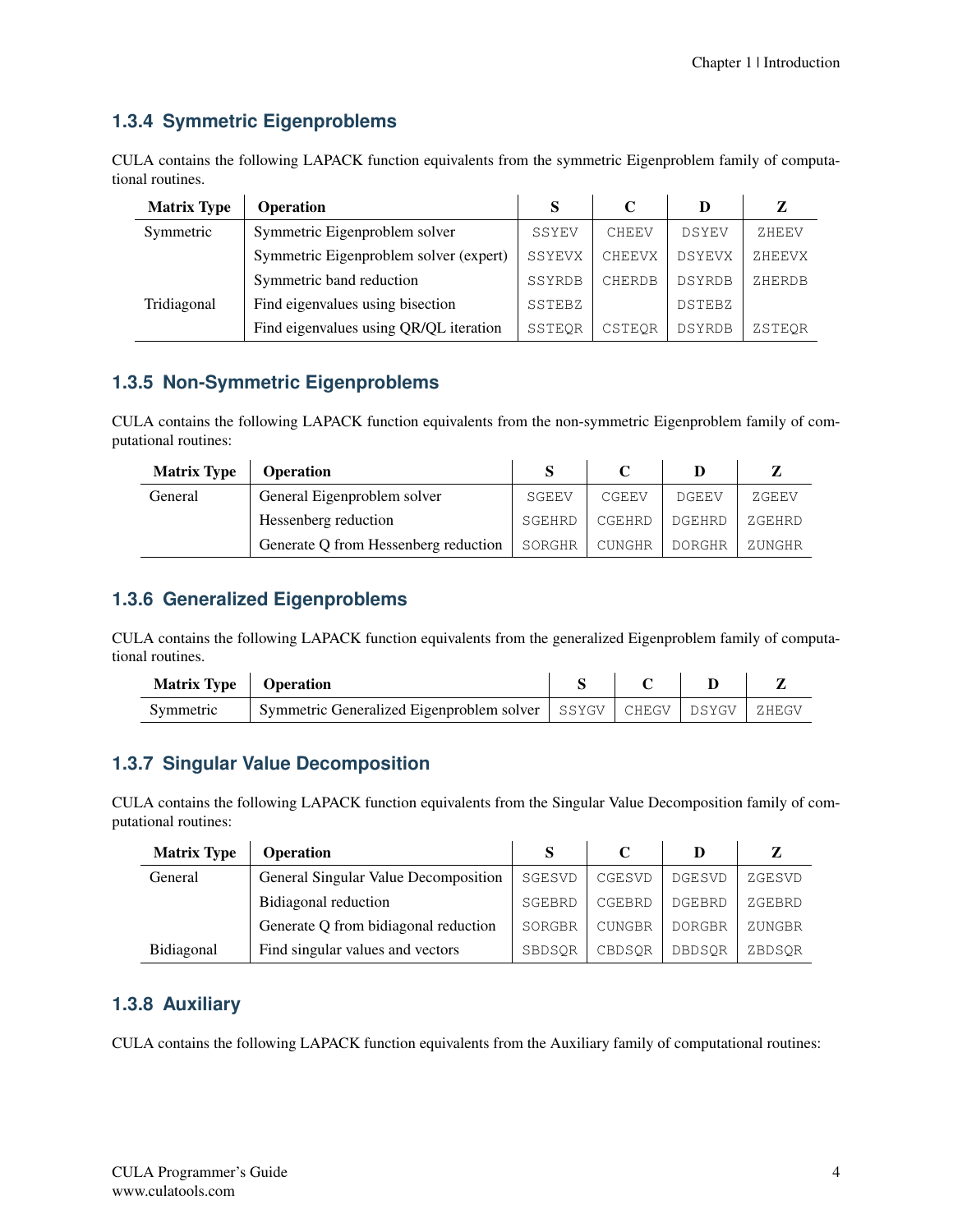| <b>Matrix Type</b> | Operation                            | S                   | $\mathbf C$         | D                   | Z                   |
|--------------------|--------------------------------------|---------------------|---------------------|---------------------|---------------------|
| General            | Copy from one Matrix into another    | SLACPY              | CLACPY              | <b>DLACPY</b>       | ZLACPY              |
|                    | Convert a matrix's precision         | SLAG2D              | CLAG2Z              | DLAG2S              | ZLAG2D              |
|                    | Apply a block reflector to a matrix  | <b>SLARFB</b>       | <b>CLARFB</b>       | <b>DLARFB</b>       | ZLARFB              |
|                    | Generate an elementary reflector     | SLARFG              | CLARFG              | <b>DLARFG</b>       | ZLARFG              |
|                    | Generate a vector of plane rotations | <b>SLARGV</b>       | CLARGV              | <b>DLARGV</b>       | ZLARGV              |
|                    | Apply a vector of plane rotations    | SLARTV              | <b>CLARTV</b>       | <b>DLARTV</b>       | ZLARTV              |
|                    | Multiple a matrix by a scalar        | SLASCL              | CLASCL              | DLASCL              | ZLASCL              |
|                    | Initialize a matrix                  | SLASET              | CLASET              | <b>DLASET</b>       | ZLASET              |
|                    | Apply a sequence of plane rotations  | SLASR               | CLASR               | DLASR               | ZLASR               |
| Symmetric          | Apply a vector of plane rotations    | SLAR <sub>2</sub> V | CLAR <sub>2</sub> V | DLAR <sub>2</sub> V | ZLAR <sub>2</sub> V |
| Triangular         | Triangular precision conversion      | SLAT2D              | CLAT2Z              | DLAT2S              | DLAT2Z              |

# <span id="page-7-0"></span>**1.4 Supported Operating Systems**

*CULA* intends to support the full range of operating systems that are supported by *CUDA*. Installers are currently available for Windows and Linux in 64-bit versions. *CULA* has been tested on the following systems:

- Windows Vista / 7
- Ubuntu Linux 10.04 (and newer)
- Red Hat Enterprise Linux 5.7 (and newer)
- Fedora 16

Please provide feedback on any other systems on which you attempt to use *CULA*. Although we are continually testing *CULA* on other systems, at present we officially support the above list. If your system is not listed, please let us know through the provided feedback channels.

# <span id="page-7-1"></span>**1.5 Attributions**

This work has been made possible by the NASA Small Business Innovation Research (SBIR) program. We recognize NVIDIA for their support.

CULA is built on NVIDIA *CUDA* and NVIDIA *CUBLAS*. For more information, please see the *CUDA* product page at [http://www.nvidia.com/object/cuda\\_home.html.](http://www.nvidia.com/object/cuda_home.html)

CULA uses the Intel® Math Kernel Library (MKL) internally. For more information, please see the MKL product page at [http://www.intel.com/software/products/mkl.](http://www.intel.com/software/products/mkl)

The original version of LAPACK from which CULA implements a similar interface can be obtained at [http://www.netlib.org/lapack.](http://www.netlib.org/lapack)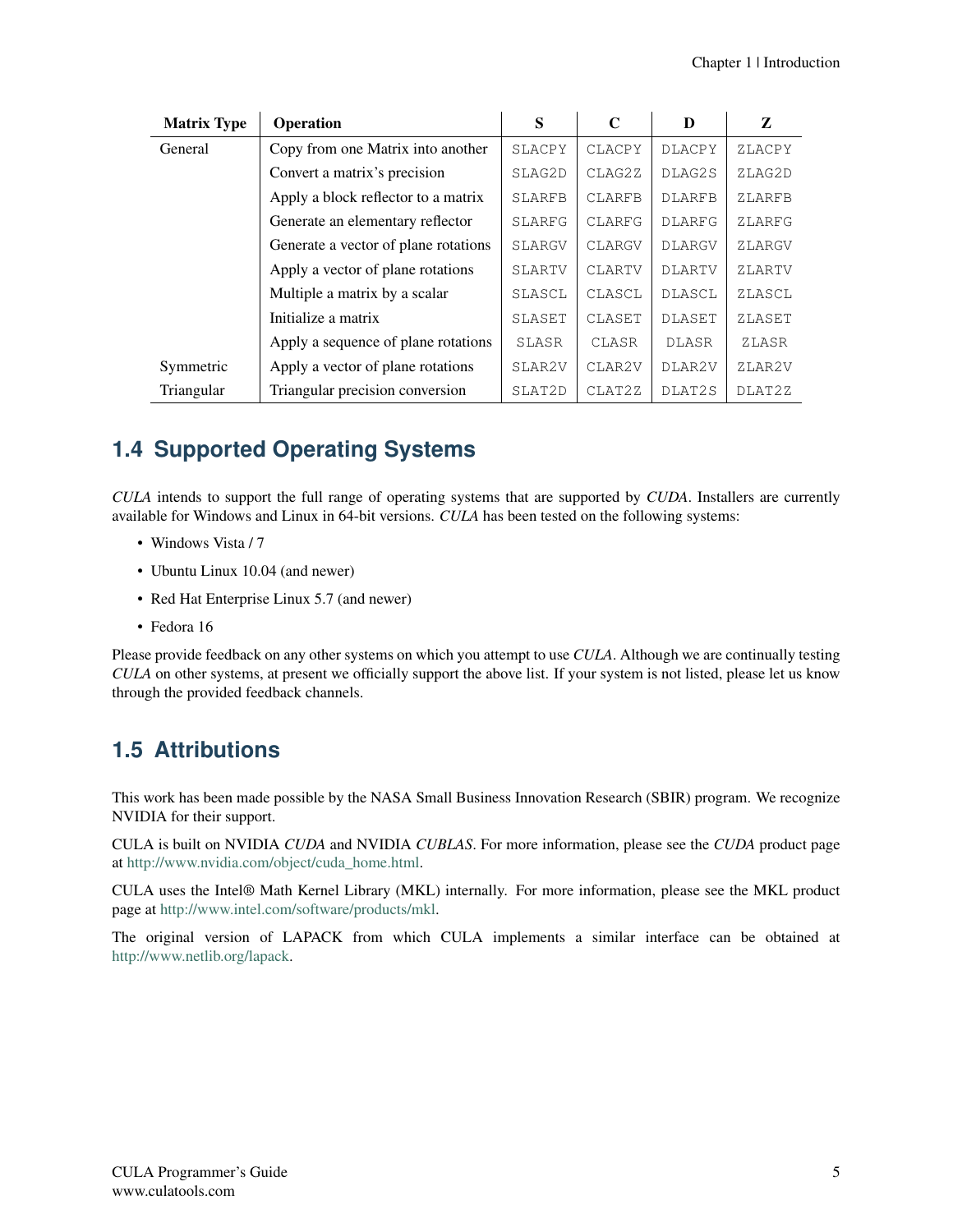### **CHAPTER**

**TWO**

# **LICENSE**

<span id="page-8-0"></span>EM Photonics, Inc.

Software License Agreement

CULA(TM) DENSE FREE EDITION or CULA DENSE or CULA SPARSE

IMPORTANT - READ BEFORE COPYING, INSTALLING, USING OR DISTRIBUTING

This is a legal agreement ("Agreement") between either a Subscriber or a Licensee, the party licensing either CULA Dense Free Edition or CULA Dense or CULA Sparse, and EM PHOTONICS Inc., a Delaware corporation with its principal place of business at 51 East Main Street, Newark, Delaware, 19711 ("Licensor"). BY CLICKING ON THE "AGREE" BUTTON BELOW AND PRESSING THE ENTER KEY, YOU ACKNOWLEDGE THAT YOU HAVE READ ALL OF THE TERMS AND CONDITIONS OF THIS AGREEMENT, UNDERSTAND THEM, AND AGREE TO BE LEGALLY BOUND BY THEM. If you do not agree with the terms of this Agreement, you may not download, install, use or distribute either CULA Dense Free Edition or CULA Dense or CULA Sparse, as applicable.

1 SCOPE; DEFINITIONS. This Agreement governs your rights and obligations surrounding the permitted download, installation, use and, if applicable, distribution of either CULA Dense Free Edition or CULA Dense or CULA Sparse. Unless otherwise defined in this Section 1, the capitalized terms used in this Agreement shall be defined in the context in which they are used. The following terms shall have the following meanings:

1.1 "Commercial Purpose" means the use, reproduction or distribution, directly or indirectly, of the Software, or any portion of the foregoing, that is intended to result in a direct or indirect pecuniary gain or any other consideration or economic benefit to any person or entity involved in such use, reproduction or distribution. Examples of a Commercial Purpose, include without limitation, (v) integrating the Software with other software or hardware for sale, (w) licensing the Software for a fee, (x) using the Software to provide a service to a third party, (y) selling the Software, or (z) distributing the Software for use with other products or other services.

1.2 "CULA Dense Free Edition" means Licensor's limited, pre-complied implementation of linear algebra routines for certain third party graphics processing units.

1.3 "CULA Dense" means Licensor's more expanded, pre-compiled implementation of linear algebra routines for certain third party graphic processing units.

1.4 "CULA Sparse" means Licensor's pre-compiled implementation of sparse linear algebra routines for certain third party graphic processing units.

1.5 "Licensee" shall mean an individual or entity who has registered as a Licensee on www.culatools.com/register to use CULA Dense or CULA Sparse and who has paid the applicable license fees for such use.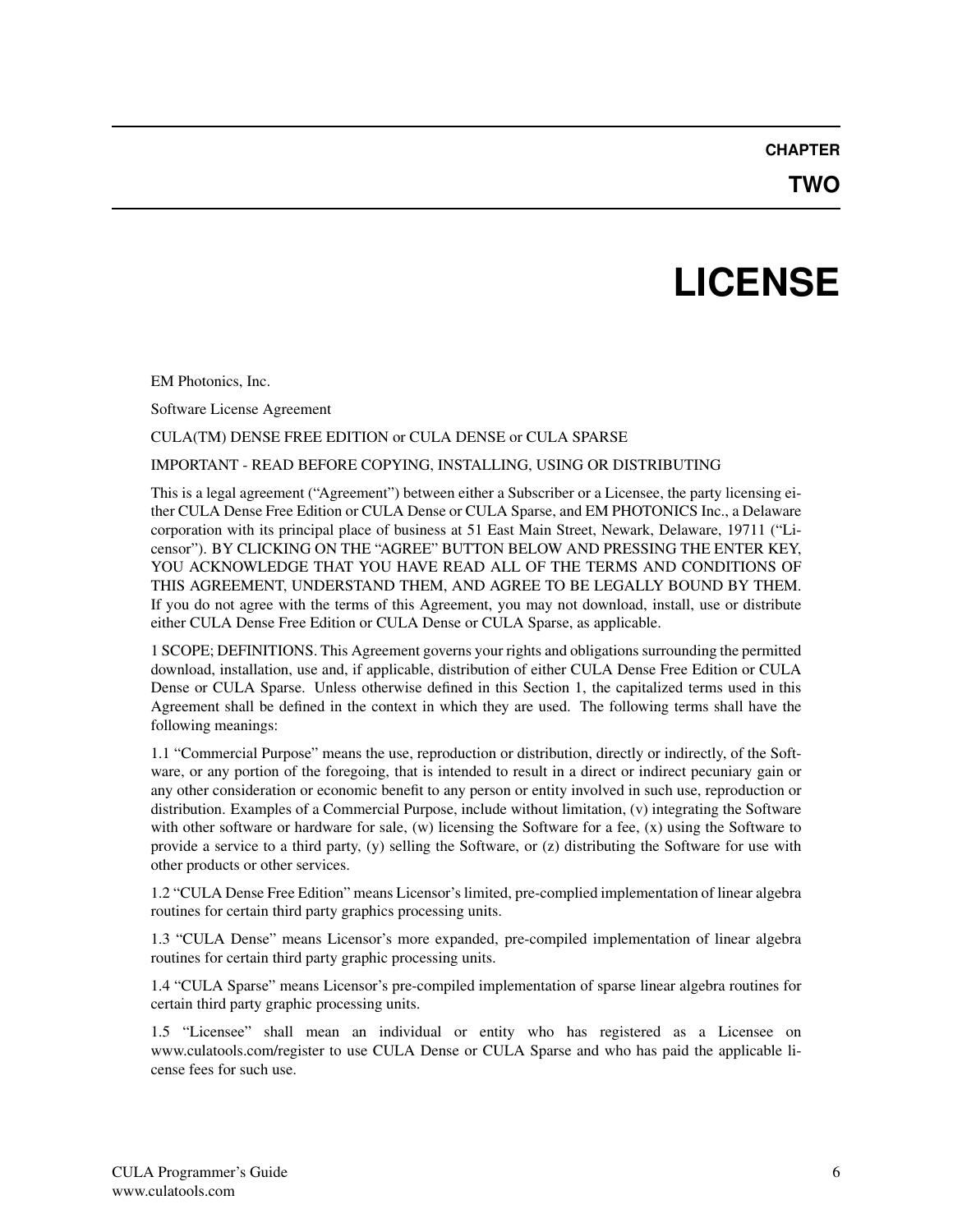1.6 "Intellectual Property Rights" shall mean all proprietary rights, including all patents, trademarks, copyrights, know-how, trade secrets, mask works, including all applications and registrations thereto, and any other similar protected rights in any country.

1.7 "Software" means collectively the CULA Dense Free Edition and the CULA Dense and the CULA Sparse.

1.8 "Subscriber" shall mean an individual or entity who has registered as a subscriber on www.culatools.com/register to use CULA Dense Free Edition.

2 GRANT OF LICENSE.

2.1 CULA Dense Free Edition License Grant. Only a Subscriber may exercise the rights under this Section 2.1. Subject to the terms and conditions of this Agreement, Licensor hereby grants to such Subscriber a world-wide, non-transferable, non sub-licensable, non-exclusive, perpetual license to do any of the following with respect to CULA Dense Free Edition in each case, in accordance with the Documentation and the system minimum user requirements:

- 1. download, install and use CULA Dense Free Edition for any purpose;
- 2. distribute certain unmodified CULA Dense Free Edition files identified on Exhibit A (the "Distributable Files") on a limited stand alone basis to any third party;
- 3. download and use the Documentation and
- 4. reproduce CULA Dense Free Edition and/or the Documentation as strictly necessary in exercising its rights under this Section 2.1.

2.2 CULA Dense License Grant. Subject to the terms and conditions of this Agreement, Licensor hereby grants each Licensee a world-wide, non-transferable, non sub-licensable, non-exclusive, perpetual license to do any of the following with respect to CULA Dense:

- 1. download, install and use CULA Dense only for internal use;
- 2. reproduce CULA Dense and/or the Documentation as strictly necessary in exercising its rights under this Section 2.2.
- 3. You as an individual may install and use the CULA Dense on an unlimited number of computers provided that only one copy of the CULA Dense is in use at any one time. A separate license is required for each additional use in all other cases. If you are an entity, you may designate one individual within your organization to have the sole right to use the CULA Dense in the manner provided above.

2.3 CULA Sparse License Grant. Subject to the terms and conditions of this Agreement, Licensor hereby grants each Licensee a world-wide, non-transferable, non sub-licensable, non-exclusive, perpetual license to do any of the following with respect to CULA Sparse:

- 1. download, install and use CULA Sparse only for internal use;
- 2. reproduce CULA Sparse and/or the Documentation as strictly necessary in exercising its rights under this Section 2.3.
- 3. You as an individual may install and use the CULA Sparse on an unlimited number of computers provided that only one copy of the CULA Sparse is in use at any one time. A separate license is required for each additional use in all other cases. If you are an entity, you may designate one individual within your organization to have the sole right to use the CULA Sparse in the manner provided above.

2.4 Limitations on License; Restricted Activities. Each of the Subscribers and/or Licensees recognize and agree that the Software is the property of Licensor, contain valuable assets and proprietary information and property of Licensor, and are provided to such Subscriber or Licensee, as the case may be, under the terms and conditions of this Agreement. Notwithstanding anything to the contrary in this Agreement, each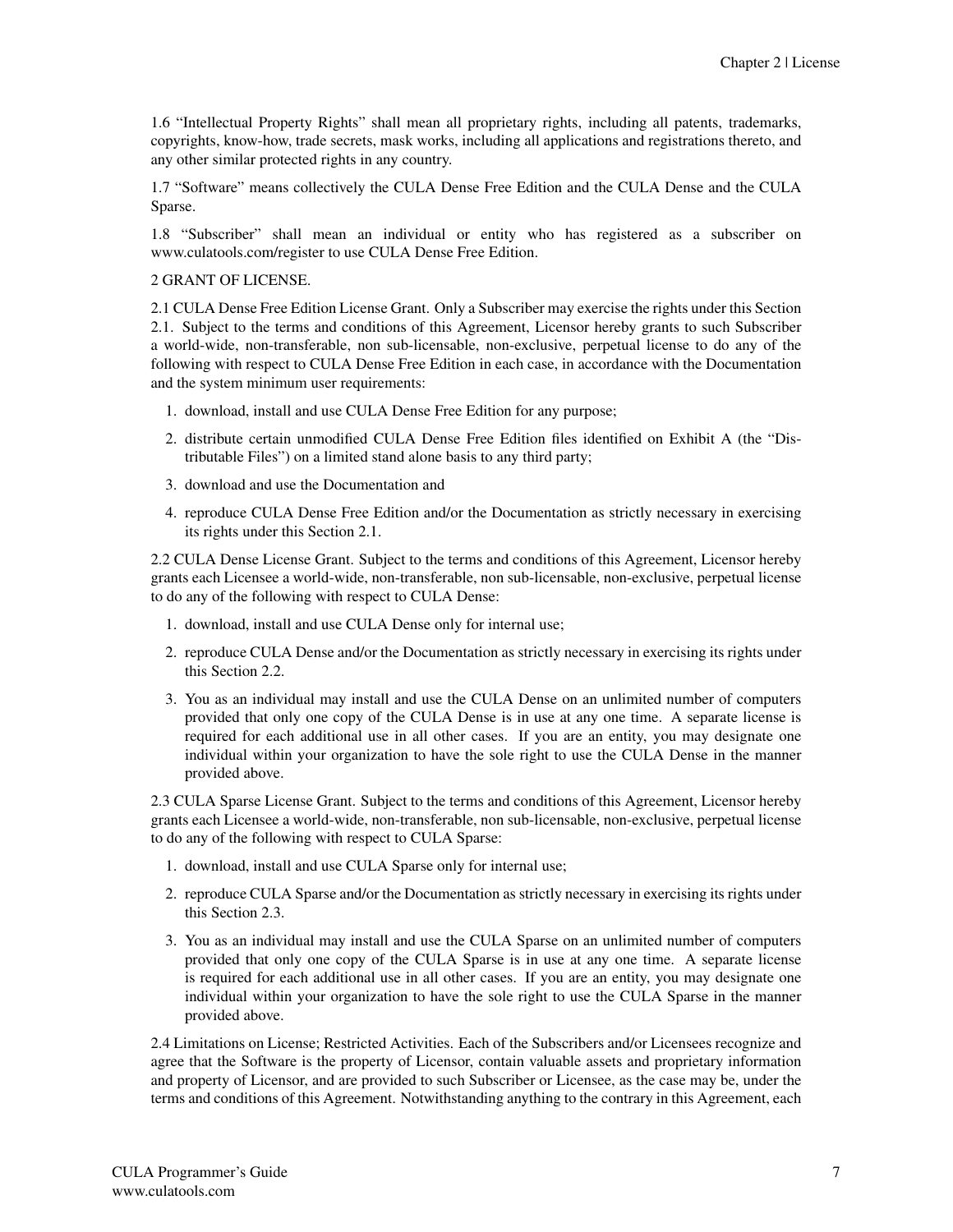Subscriber and/or Licensee agrees that he, she or it shall not do any of the following without Licensor's prior written consent:

- 1. Download, use, install, deploy, perform, modify, license, display, reproduce, distribute or disclose the Software other than as allowed under this Agreement;
- 2. sell, license, transfer, rent, loan, perform, modify, reproduce, distribute or disclose the Software (in whole or in part and whether done independently or as part of a compilation) for a Commercial Purpose;
- 3. post or make generally available the Software (in whole or in part) to individuals or a group of individuals who have not agreed to the terms and conditions of this Agreement;
- 4. share any license key or authentication information provided to a Licensee by Licensor with any third party to allow such party to access the Software; and
- 5. alter or remove any copyright notice or proprietary legend contained in or on the Software.

Paragraphs (a) though (e) of this Section 2.4 are collectively referred to as the "Restricted Activities").

2.5 Reproduction Obligations. Each Subscriber and Licensee agrees that any copy or distribution of the Software permitted under this Agreement shall contain the notices set forth in Exhibit A. In addition, to the extent a Licensee makes any copies of the Software or Documentation under this Agreement, each Subscriber and/or Licensee agrees to ensure that any and all such copies shall contain:

- 1. a copy of an appropriate copyright notice and all other applicable proprietary legends;
- 2. a disclaimer of any warranty consistent with this Agreement; and
- 3. any and all notices referencing this Agreement and absence of warranties.

2.6 Distribution Obligations. The Distributable Files may be distributed pursuant to Section 2.1(b), and any use of such Distributable Files by a recipient must be governed by the terms and conditions of this Agreement. Each Subscriber must include a copy of this Agreement with every copy of the Distributable Files it distributes. Under no circumstance may a Subscriber or Licensee distribute CULA Dense or CULA Sparse or any files comprising CULA Dense Free Edition not identified on Exhibit A. Each Subscriber must duplicate the notice in Exhibit A with the Distributable Files in a location (such as a relevant directory) where a user would be likely to look for such a notice.

3 Ownership of Software and Intellectual Property Rights. All right, title and interest to the Software and the Documentation, and all copies thereof, are and shall remain the exclusive property of Licensor and/or its licensors or suppliers. The Software is copyrighted and protected by the laws of the United States and other countries, and international treaty provisions. Licensor may make changes to the Software, or to items referenced therein, at any time and without notice, and Licensor is not obligated to support and/or update the Software or the Documentation unless otherwise agreed to herein. Except as otherwise expressly provided, Licensor grants no express or implied right or license (whether by implication, inducement, estoppel or otherwise) under any Licensor patents, copyrights, trademarks, or other intellectual property rights.

3.1 Feedback. While neither Party is required to provide the other party any suggestions, comments or other feedback regarding the Software, the Documentation or a Subscriber's and/or Licensee's use or implementation of the Software and/or Documentation ("Feedback"), to the extent a Subscriber or a Licensee provides Feedback to the Licensor, Licensor may use and include any Feedback so provided to improve the Software or other Licensor technologies and any new features, functionality, or performance based upon the Feedback that Licensor subsequently incorporates into its products shall be the sole and exclusive property of Licensor. Accordingly, if a Subscriber and/or Licensee provide Feedback, such Subscriber and/or Licensee hereby agrees that Licensor may freely use, reproduce, license, distribute, and otherwise commercialize the Feedback in the Software or other related technologies without the payment of any royalties or fees.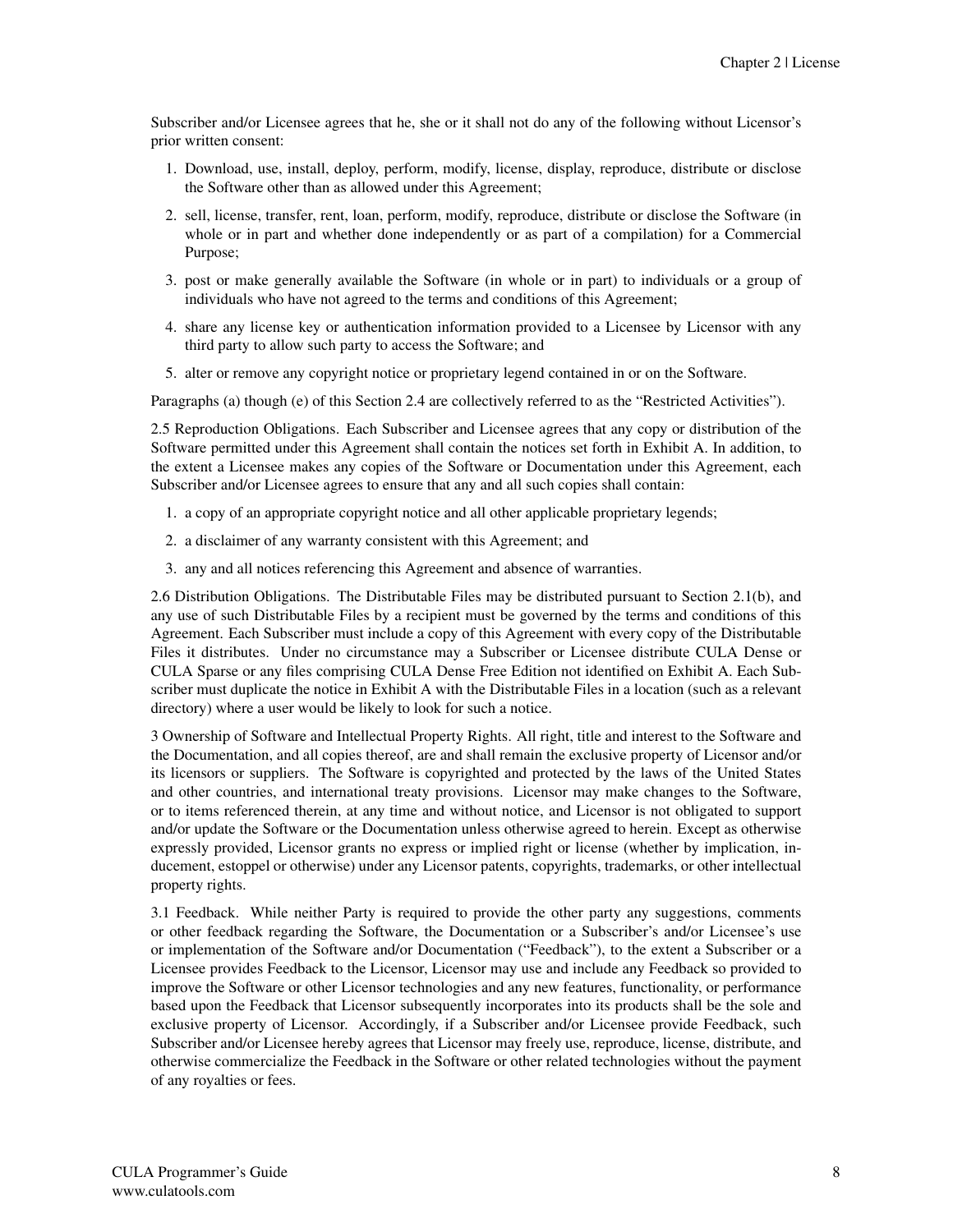3.2 No Reverse Engineering and other Restrictions. In addition to agreeing to restrictions in Section 2.4 above, each Subscriber and/or Licensee shall not directly or indirectly: (i) sell, lease, redistribute or transfer any of the Software or Documentation; (ii) modify, translate, reverse engineer (except to the limited extent permitted by law), decompile, disassemble, create derivative works based on, sublicense, or distribute any of the Software; (iii) rent or lease any rights in any of the Software or Documentation in any form to any person; (iv) use any Software for the benefit of any third parties (e.g., in an ASP, outsourcing or service bureau relationship) or in any way other than in its intended manner; (v) remove, alter or obscure any proprietary or copyright notice, labels, or marks on the hardware components of the Software or Documentation; or (vi) disable or circumvent any access control or related security measure, process or procedure established with respect to the Software or any other part thereof. Each Subscriber and/or Licensee is responsible for all use of the Software and the Documentation and any downloading, installing and using the Software and for compliance with this Agreement; any breach by any user shall be deemed to have been made by the applicable Subscriber and/or Licensee.

4 Third Party Licenses. This Software includes third-party software, listed in Exhibit B, that is governed by a separate license agreement. By using the CULA software and accepting this Agreement, you additionally agree to adhere to the license agreements for each of the software products. Where required by a third-party license, source code for these products are made available within this Software package.

5 Support.

- 1. A Licensee may subscribe to Licensor's CULA Dense maintenance and support program by paying Licensor the then-applicable annual maintenance and support fee (the "Support Fee"). Upon payment of the Support Fee, Licensor shall provide Licensee with the applicable level of maintenance and support services set forth in the support program. Any CULA Dense updates provided to Licensee pursuant to the support program shall be deemed part of the CULA Dense and shall be licensed under the terms and conditions of the CULA Dense.
- 2. A Licensee may subscribe to Licensor's CULA Sparse maintenance and support program by paying Licensor the then-applicable annual maintenance and support fee (the "Support Fee"). Upon payment of the Support Fee, Licensor shall provide Licensee with the applicable level of maintenance and support services set forth in the support program. Any CULA Sparse updates provided to Licensee pursuant to the support program shall be deemed part of the CULA Sparse and shall be licensed under the terms and conditions of the CULA Sparse.

6 Payments. Licensee agrees to pay amounts invoiced by Licensor for any CULA Dense and/or CULA Sparse made available pursuant to this Agreement. If any authority imposes a duty, tax or similar levy (other than taxes based on Licensor's income), Licensee agrees to pay, or to promptly reimburse Licensor for, all such amounts. Unless otherwise indicated in an invoice, all Licensor invoices are payable thirty (30) days from the date of the invoice. Licensor reserves the right to charge a late payment in the event Licensee fails to remit payments when due.

7 Confidentiality. "Confidential Information" means any non-public technical or business information of a party, including without limitation any information relating to a party's techniques, algorithms, software, know-how, current and future products and services, research, engineering, vulnerabilities, designs, financial information, procurement requirements, manufacturing, customer lists, business forecasts, marketing plans and information. Each Party shall maintain in confidence all Confidential Information of the disclosing Party that is delivered to the receiving Party and will not use such Confidential Information except as expressly permitted herein. Each Party will take all reasonable measures to maintain the confidentiality of such Confidential Information, but in no event less than the measures it uses to protect its own Confidential Information.

7.1 Each Subscriber and/or Licensee hereby agrees that the Licensor shall be free to use any general knowledge, skills and experience, (including, but not limited to, ideas, concepts, know-how, or techniques) ("Residuals"), contained in any (i)\_ Subscriber and/or Licensee Confidential Information, (ii) Feedback provided by a Subscriber and/or Licensee; (iii) Subscriber's and/or Licensee's products shared or disclosed to Licensor in connection with the Feedback, in each case, which are retained in the mem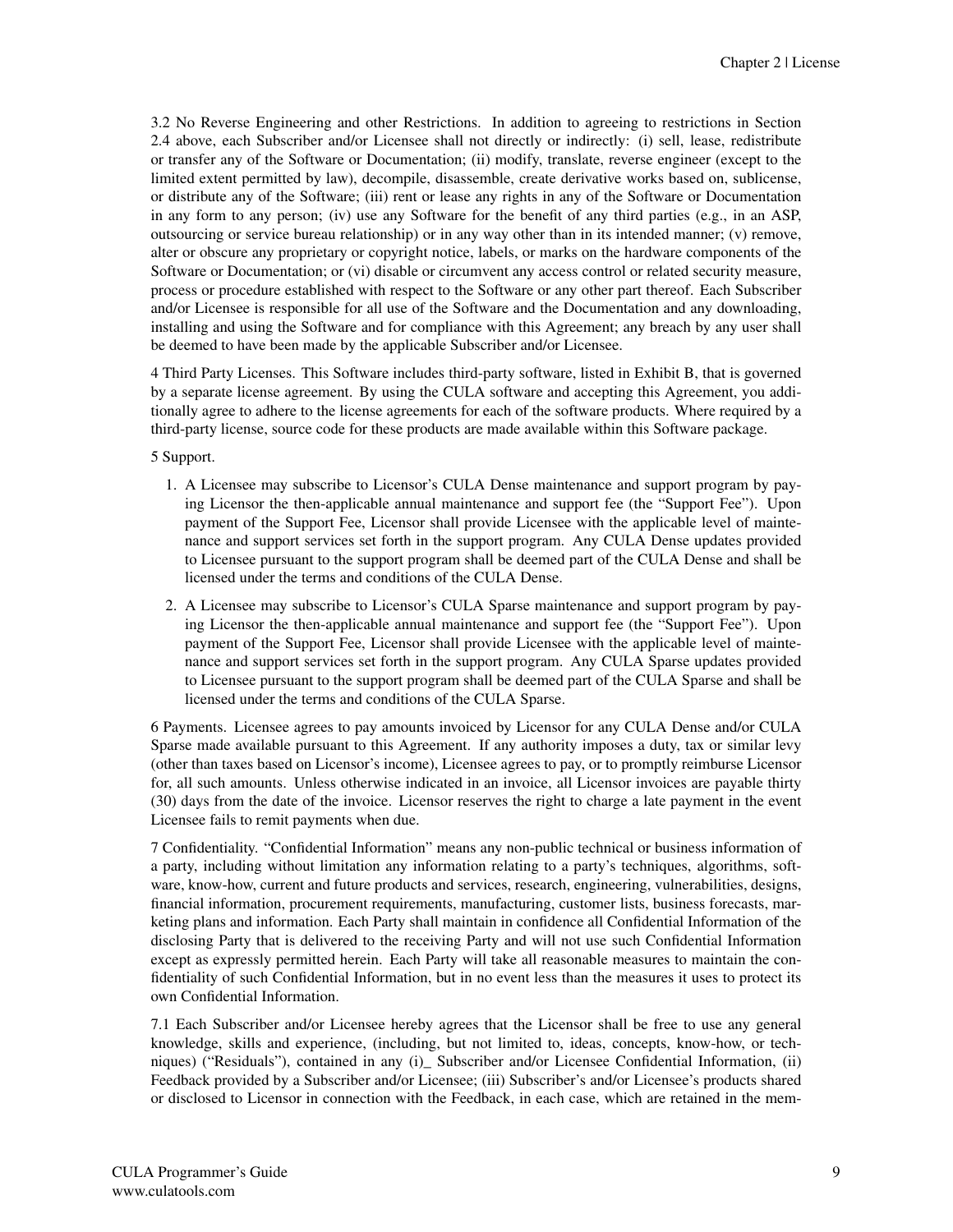ories of Licensor's employees, agents, or contractors who have had access to such materials. Licensor shall have no obligation to limit or restrict the assignment of its employees, agents or contractors or to pay royalties for any work resulting from the use of Residuals.

8 Limited Warranty and Disclaimer.

8.1 NO WARRANTIES. THE SOFTWARE IS PROVIDED "AS IS" WITHOUT ANY EXPRESS OR IMPLIED WARRANTY OF ANY KIND, INCLUDING WARRANTIES OF MERCHANTABILITY, NONINFRINGEMENT, OR FITNESS FOR A PARTICULAR PURPOSE. Licensor does not warrant or assume responsibility for the accuracy or completeness of any information, text, graphics, links or other items contained within the Software. Licensor does not represent that errors or other defects will be identified or corrected.

8.2 LIMITATION OF LIABILITY. EXCEPT WITH RESPECT TO THE MISUSE OF THE OTHER PARTY'S INTELLECTUAL PROPERTY OR DISCLOSURE OF THE OTHER PARTY'S CONFIDEN-TIAL INFORMATION IN BREACH OF THIS AGREEMENT, IN NO EVENT SHALL LICENSOR, SUBSIDIARIES, LICENSORS, OR ITS SUPPLIERS BE LIABLE FOR ANY DAMAGES WHATSO-EVER (INCLUDING, WITHOUT LIMITATION, INDIRECT, LOST PROFITS, CONSEQUENTIAL, BUSINESS INTERRUPTION OR LOST INFORMATION) ARISING OUT OF THE USE OF OR IN-ABILITY TO USE THE SOFTWARE, EVEN IF LICENSOR HAS BEEN ADVISED OF THE POSSI-BILITY OF SUCH DAMAGES. SOME JURISDICTIONS PROHIBIT EXCLUSION OR LIMITATION OF LIABILITY FOR IMPLIED WARRANTIES OR CONSEQUENTIAL OR INCIDENTAL DAM-AGES, SO THE ABOVE LIMITATION MAY NOT APPLY TO SCRIBER AND/OR LICENSEE. SUB-SCRIBER AND/OR LICENSEE MAY ALSO HAVE OTHER LEGAL RIGHTS THAT VARY FROM JURISDICTION TO JURISDICTION. NOTWITHSTANDING THE FOREGOING, LICENSOR'S AG-GREGATE LIABILITY ARISING OUT OF THIS AGREEMENT SHALL NOT EXCEED ONE HUN-DRED UNITED STATES DOLLARS (USD\$100).

#### 9 Term; Termination.

9.1 Term. The term of this Agreement shall commence on the Effective Date and shall expire on the first (1st) anniversary of the Effective Date (the "Initial Term"). This Agreement shall automatically renew for successive one (1) year periods (the "Renewal Term," and together with the Initial Term, the "Term") unless Licensee provides Licensor with notice of non-renewal at least thirty (30) calendar days prior to its expiration.

9.2 Termination.

- 1. Breach. Either Party may terminate this Agreement upon thirty (30) days' prior written notice if the other Party materially breaches this Agreement and does not cure such breach within thirty (30) days following receipt of notice specifying the breach.
- 2. Insolvency. Either Party may also have the right to terminate this Agreement in the event the other party (i) becomes insolvent, (ii) becomes subject to a petition in bankruptcy filed by or against it that is not dismissed within thirty days of the filing of such petition, (iii) is placed under the control of a receiver, liquidator or committee of creditors, or (iv) dissolves, ceases to function as a going concern or to conduct its business in the normal course.

9.3 Effect of Termination. Upon the expiration or termination of this Agreement, Customer agrees to pay all amounts accrued or otherwise owing to Licensor on the date of termination, and each Party shall return, or certify the destruction of, the Confidential Information of the other Party. In the event a support program is in place at the effective date of termination, Licensor agrees to continue providing maintenance and support under the terms of this Agreement and the applicable Support Plan through the expiration date of such Support Plan. Termination in accordance with this Agreement shall be without prejudice to any other rights or remedies of the Parties.

### 10 Miscellaneous.

10.1 Legal Compliance; Restricted Rights. Each Party agrees to comply with all applicable Laws. With-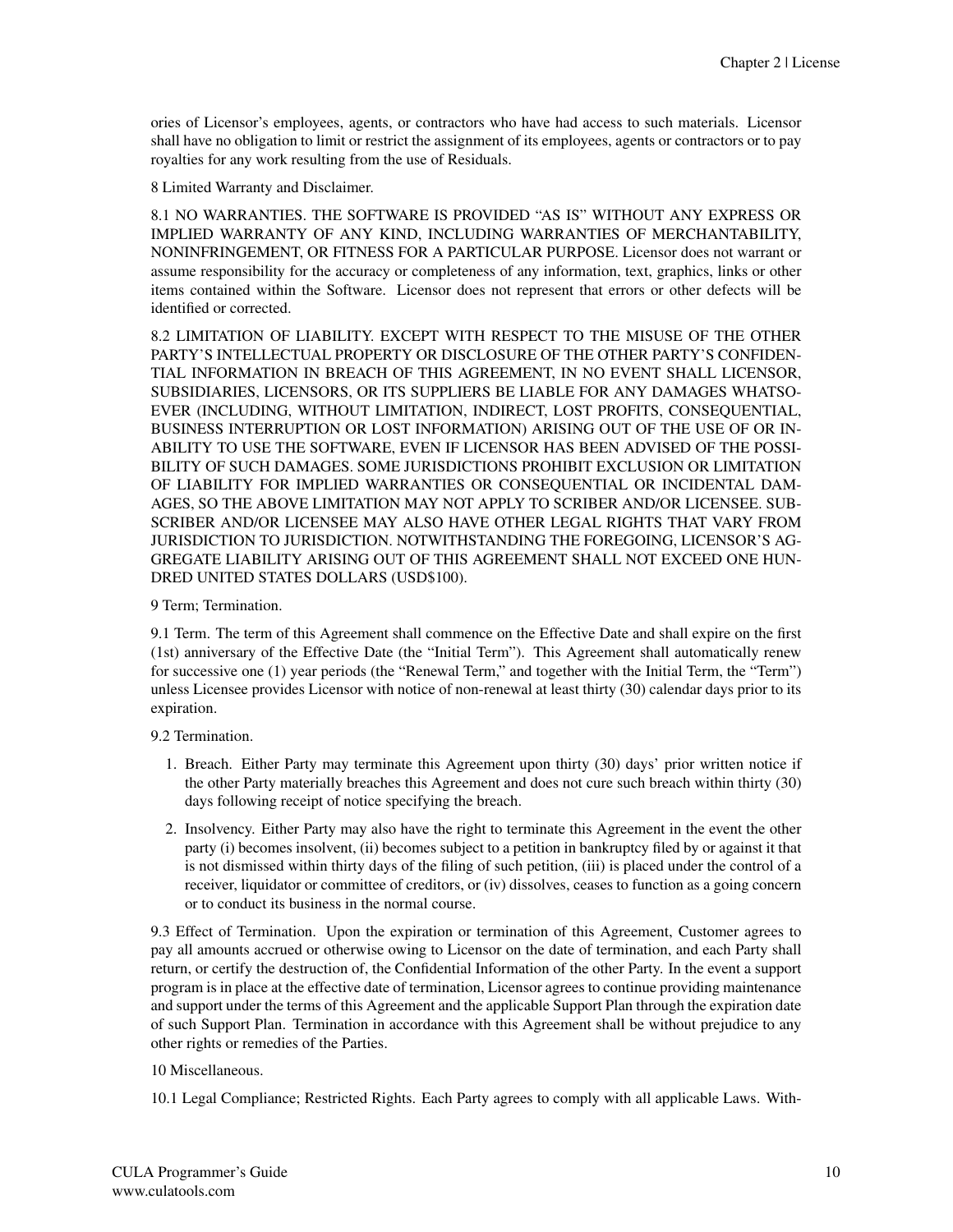out limiting the foregoing, Customer agrees to comply with all U.S. export Laws and applicable export Laws of its locality (if Customer is not located in the United States), and Customer agrees not to export any Network Appliances, Software or other materials provided by Licensor without first obtaining all required authorizations or licenses. The Network Appliances and Software provided to the United States government are provided with only "LIMITED RIGHTS" and "RESTRICTED RIGHTS" as defined in FAR 52.227-14 if the commercial terms are deemed not to apply.

10.2 Governing Law; Severability. This Agreement shall be governed by the laws of the State of New Jersey, USA, without regard to choice-of-law provisions. If any provision of this Agreement is held to be illegal or unenforceable for any reason, then such provision shall be deemed to be restated so as to be enforceable to the maximum extent permissible under law, and the remainder of this Agreement shall remain in full force and effect. Each Subscriber and/Licensee and Licensor agree that this Agreement shall not be governed by the U.N. Convention on Contracts for the International Sale of Goods. Any and all proceedings relating to the subject matter of this Agreement shall be maintained in the courts of the State of Delaware or Federal District Courts sitting in the District of Delaware, which courts shall have exclusive jurisdiction for such purpose, and Subscriber and/or Licensee hereby consents to the personal jurisdiction of such courts.

10.3 Notices. Any notices under this Agreement will be personally delivered or sent by certified or registered mail, return receipt requested, or by nationally recognized overnight express courier, to the address specified herein or such other address as a Party may specify in writing. Such notices will be effective upon receipt, which may be shown by confirmation of delivery. All notices to Licensor shall be sent to the attention of General Counsel (unless otherwise specified by Licensor).

10.4 Assignment. Neither Party may assign or otherwise transfer this Agreement without the other Party's prior written consent, which consent shall not be unreasonably withheld, conditioned or delayed. Notwithstanding the foregoing, either Party may assign this Agreement without the consent of the other Party if a majority of its outstanding voting capital stock is sold to a third party, or if it sells all or substantially all of its assets or if there is otherwise a change of control. This Agreement shall be binding upon and inure to the benefit of the Parties' successors and permitted assigns.

10.5 Force Majeure. Neither Party shall be liable for any delay or failure due to a force majeure event and other causes beyond its reasonable control. This provision shall not apply to any of Customer's payment obligations.

10.6 Counterparts. This Agreement may be executed in counterparts, each of which will be deemed an original, but all of which together will constitute one and the same instrument. This Agreement may be executed by facsimile or scanned signatures.

10.7 General. This Agreement, including its exhibits (all of which are incorporated herein), are collectively the Parties' complete agreement regarding its subject matter, superseding any prior oral or written communications. Amendments or changes to this Agreement must be in mutually executed writings to be effective. The individual executing this Agreement on behalf of the Customer has the requisite power and authority to sign this Agreement on behalf of Customer. The Parties agree that, to the extent any Customer purchase or sales order contains terms or conditions that conflict with, or supplement, this Agreement, such terms and conditions shall be void and have no effect, and the provisions of this Agreement shall control. Unless otherwise expressly set forth in an exhibit that is executed by the Parties, this Agreement shall control in the event of any conflict with an exhibit. Sections 2, 3, 5, 6, 7, 8, 9 and 10 and all warranty disclaimers, use restrictions and provisions relating to Licensor's intellectual property ownership, shall survive the termination or expiration of this Agreement. The Parties are independent contractors for all purposes under this Agreement.

### EXHIBIT A

CULA Dense Free Edition, CULA Dense, and CULA Sparse Software License Agreement

The contents of this file are subject to the Software License Agreement (the "Agreement"). You may not use this file except in compliance with the Agreement.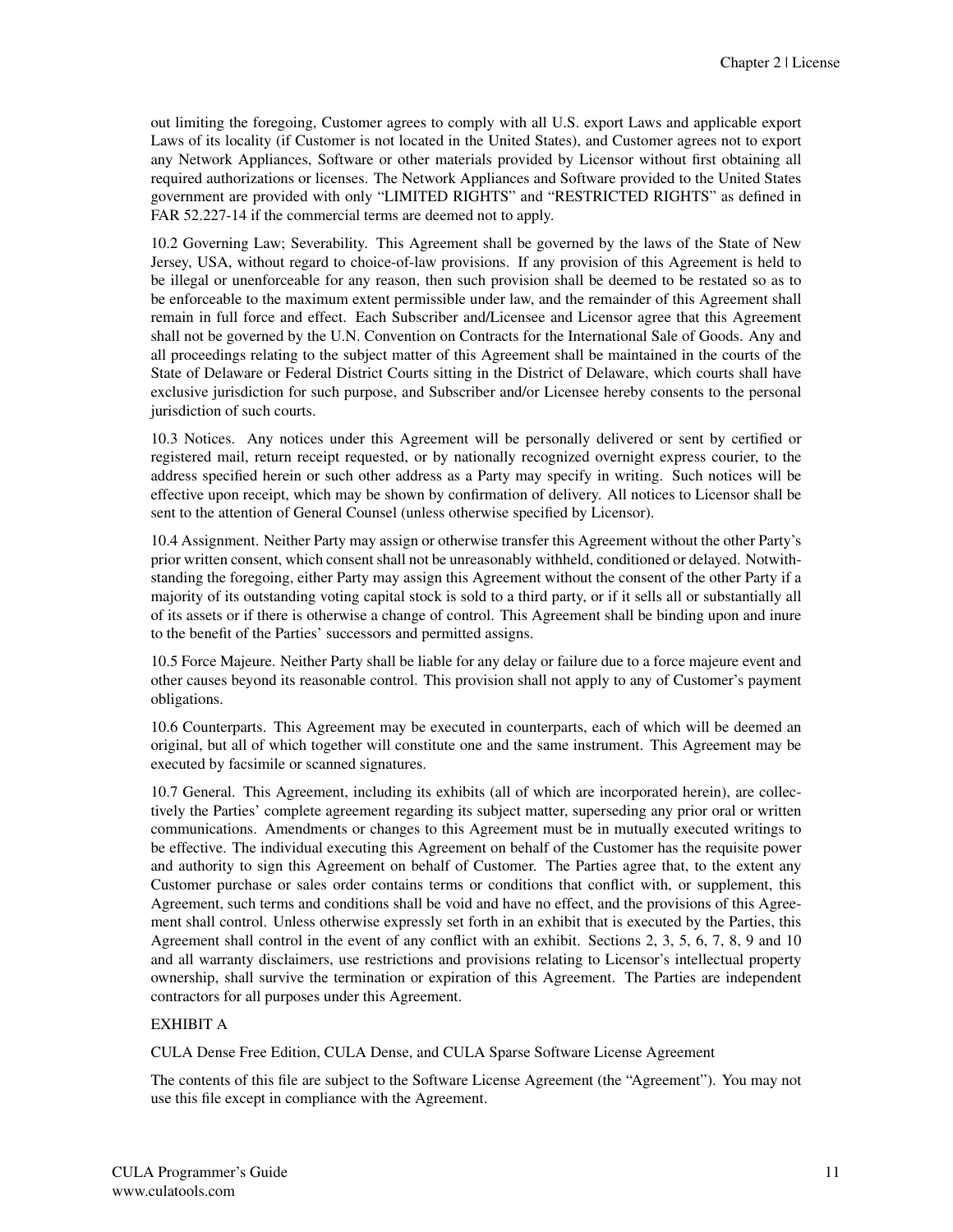Software distributed under the Agreement is distributed on an "AS IS" basis, WITHOUT WARRANTY OF ANY KIND, either express or implied. See the Agreement for the specific language governing rights and limitations under the Agreement.

The developer of the CULA Dense Free Edition, CULA Dense, and CULA Sparse is EM Photonics, Inc., a Delaware corporation.

2009 - 2012 Copyright EM Photonics, Inc. All Rights Reserved.

CULATOOLS(TM), CULA(TM), the EM Photonics logo, and certain other trademarks and logos are trademarks or registered trademarks of EM Photonics, Inc. in the United States and other countries.

Note: A printer friendly version of this Agreement is available in RTF format.

CULA Dense Free Edition Files Re-distributable Pursuant to Section 2.1 (b).

cula\_core.dll cula\_lapack.dll cula\_lapack\_fortran.dll libcula\_lapack\_pgfortran.dll cula\_lapack\_link.dll libcula\_core.so.\* libcula\_lapack.so.\* libcula\_lapack\_fortran.so.\* libcula\_lapack\_pgfortran.so.\* libcula\_lapack\_link.so.\* libcula\_core.dylib libcula\_lapack.dylib libcula\_lapack\_fortran.dylib libcula\_lapack\_pgfortran.dylib libcula\_lapack\_link.dylib

CULA Dense Files Files Re-distributable Pursuant to Section 2.2 (b).

None. To Redistribute CULA Dense please contact EM Photonics, Inc. at [info@culatools.com](mailto:info@culatools.com)

CULA Sparse Files Re-distributable Pursuant to Section 2.3 (b).

None, except for Third Party content as listed in Exhibit B. To Redistribute CULA Sparse please contact EM Photonics, Inc. at [info@culatools.com.](mailto:info@culatools.com)

#### EXHIBIT B

Third Party Files Re-distributable Pursuant to Section 4.

UFconfig - LGPL

src/suitesparse/UFconfig.tar.gz

COLAMD - LGPL

src/suitesparse/COLAMD.tar.gz

colamd.dll

libcolamd.so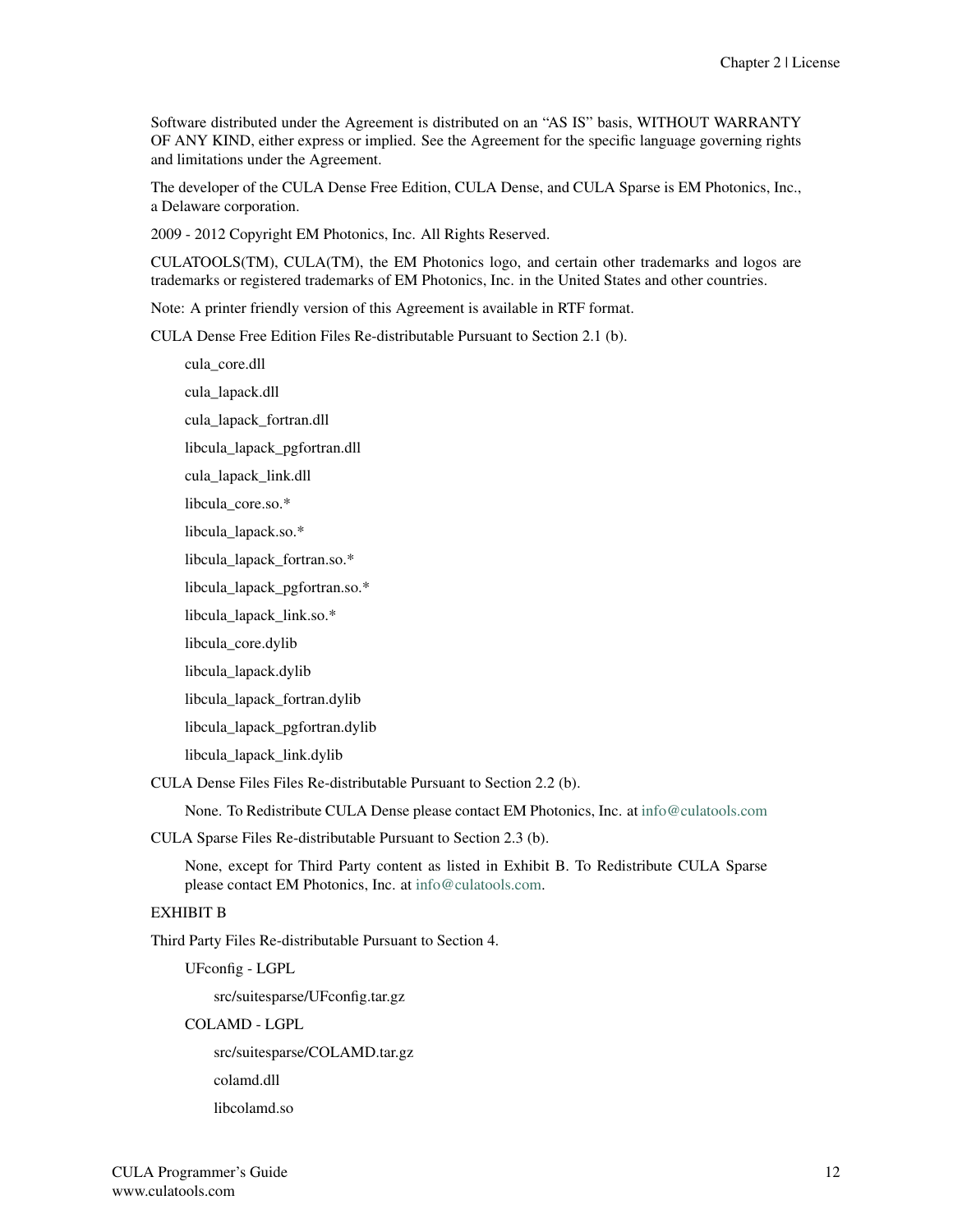libcolamd.dylib

..Getting Started {{{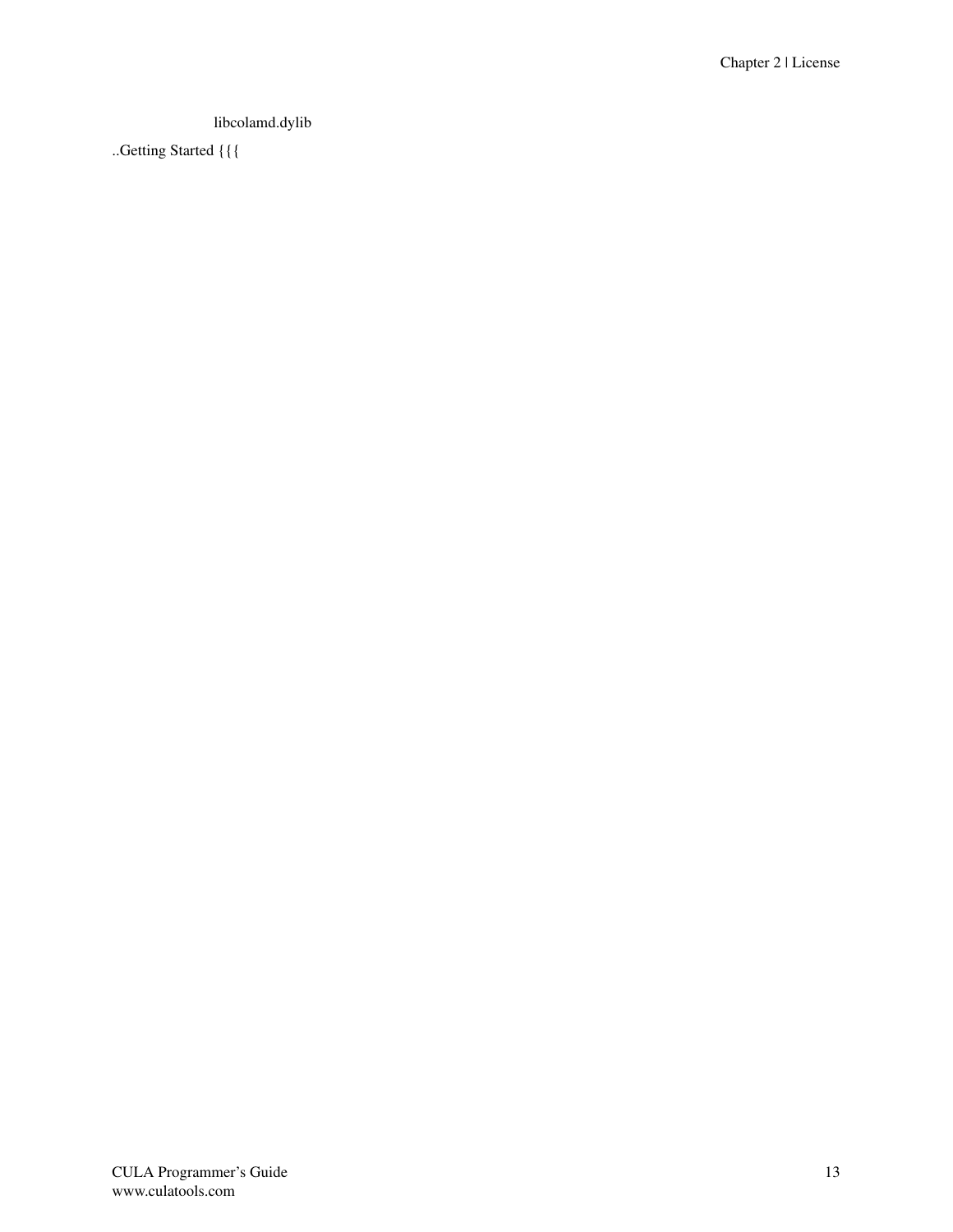# **GETTING STARTED**

# <span id="page-16-1"></span><span id="page-16-0"></span>**3.1 Obtaining CULA**

CULA can be downloaded from [www.culatools.com.](http://www.culatools.com) The Dense Free Edition release is available to those who register on the website. CULA Dense, which add dozens of extra LAPACK routines as well as double-precision and doubleprecision complex data formats, can be purchased from the CULAtools website at [www.culatools.com/purchase.](http://www.culatools.com/purchase)

For vendors interested in CULA Commercial, please contact EM Photonics directly [www.culatools.com/contact.](http://www.culatools.com/contact)

# <span id="page-16-2"></span>**3.2 System Requirements**

CULA utilizes *CUDA* on an NVIDIA GPU to perform linear algebra operations. Therefore, an NVIDIA GPU with *CUDA* support is required to use CULA. A list of supported GPUs can be found on [NVIDIA's CUDA Enabled web](http://www.nvidia.com/object/cuda_learn_products.html)[page.](http://www.nvidia.com/object/cuda_learn_products.html)

Support for double-precision operations requires a GPU that supports *CUDA* Compute Model 1.3. To find out what Compute Model your GPU supports, please refer to the [NVIDIA CUDA Programming Guide.](http://developer.download.nvidia.com/compute/cuda/2_21/toolkit/docs/NVIDIA_CUDA_Programming_Guide_2.2.1.pdf)

Note: CULA's performance is primarily influenced by the processing power of your system's GPU, and as such a more powerful graphics card will yield better performance.

# <span id="page-16-3"></span>**3.3 Installation**

Installation is completed via the downloadable installation packages. To install CULA, refer to the section below that applies to your system.

### **Windows**

Run the CULA installer and when prompted select the location to which to install. The default install location is *c:\Program Files\CULAR#*, where R# represents the release number of CULA.

### Linux

It is recommended that you run the CULA installer as an administrator in order to install to a system-level directory. The default install location is */usr/local/cula*.

Note: You may wish to set up environment variables to common CULA locations. More details are available in the *[Configuring Your Environment](#page-33-0)* chapter.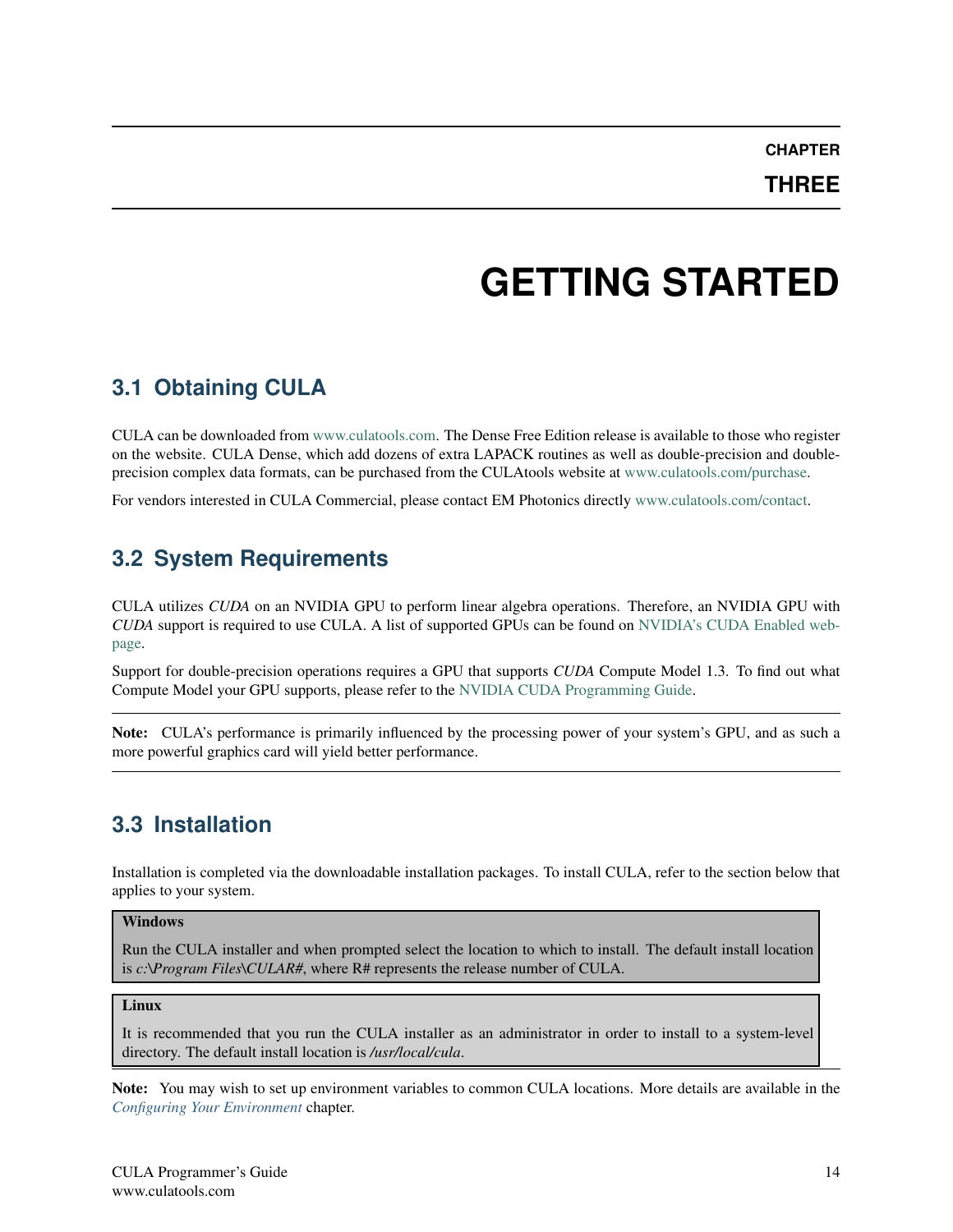# <span id="page-17-0"></span>**3.4 Compiling with CULA**

As described in the *[Introduction](#page-3-0)*, CULA presents four interfaces. This section describes the differences between the Standard and Device interfaces. The third interface (Fortran) is discussed in a later section.

CULA presents two main *C* headers, *cula\_lapack.h* for the standard interface and *cula\_lapack\_device.h* for the device interface. These files differ in the type of memory they accept. For the Standard interface, the pointers that these functions accept are to main memory, while in Device interface the pointers are to GPU memory. A convenience header *cula.h* is provided and includes all C functionality.

CULA's Standard interface automatically transfers the contents of the main memory to the GPU before beginning processing, and transfers the results back to the main memory upon completion of the operation. Due to internal memory mechanisms, this can be many times more efficient than allowing the user to pre-load the data to their GPU. However, if the programmer is building a closed-loop GPU system, the data may already be on-card and the CULA Device interface may be more convenient.

CULA's Device interface operates on pre-allocated GPU memory. This interface is intended for those who have preexisting systems or are trying to build a closed-loop GPU processing system. These inputs are located in GPU memory and the results are placed in GPU memory. Allocation and transfers of data are the responsibility of the programmer and are performed using the *CUDA* API.

# <span id="page-17-1"></span>**3.5 Linking to CULA**

CULA provides a link-time stub library, but is otherwise built as a shared library. Applications should link against the following libraries:

### Windows

Choose to link against cula\_lapack.lib or cula\_lapack\_basic.lib as a link-time option.

### Linux / Mac OS X Leopard

Add -lcula\_lapack or -lcula\_lapack\_basic to your program's link line.

CULA is built as a shared library, and as such it must be visible to your runtime system. This requires that the shared library is located in a directory that is a member of your system's runtime library path . For more detailed information regarding operating-system-specific linking procedures, please refer to the *[Configuring Your Environment](#page-33-0)* chapter.

CULA's example projects are a good resource for learning how to set up CULA for your own project.

Note: CULA is built against NVIDIA *CUDA 6.0* and ships with a copy of the *CUDA 6.0* redistributable files. If you have a different version of *CUDA* installed, you must ensure that the *CUDA* runtime libraries shipped with CULA are the first visible copies to your CULA program. This can be accomplished by placing the CULA *bin* path earlier in your system PATH than any *CUDA bin* path. If a non-*CUDA 6.0* runtime loads first, you will experience CULA errors. See the *[Checking That Libraries are Linked Correctly](#page-30-0)* example for a description of how to programmatically check that the correct version is linked.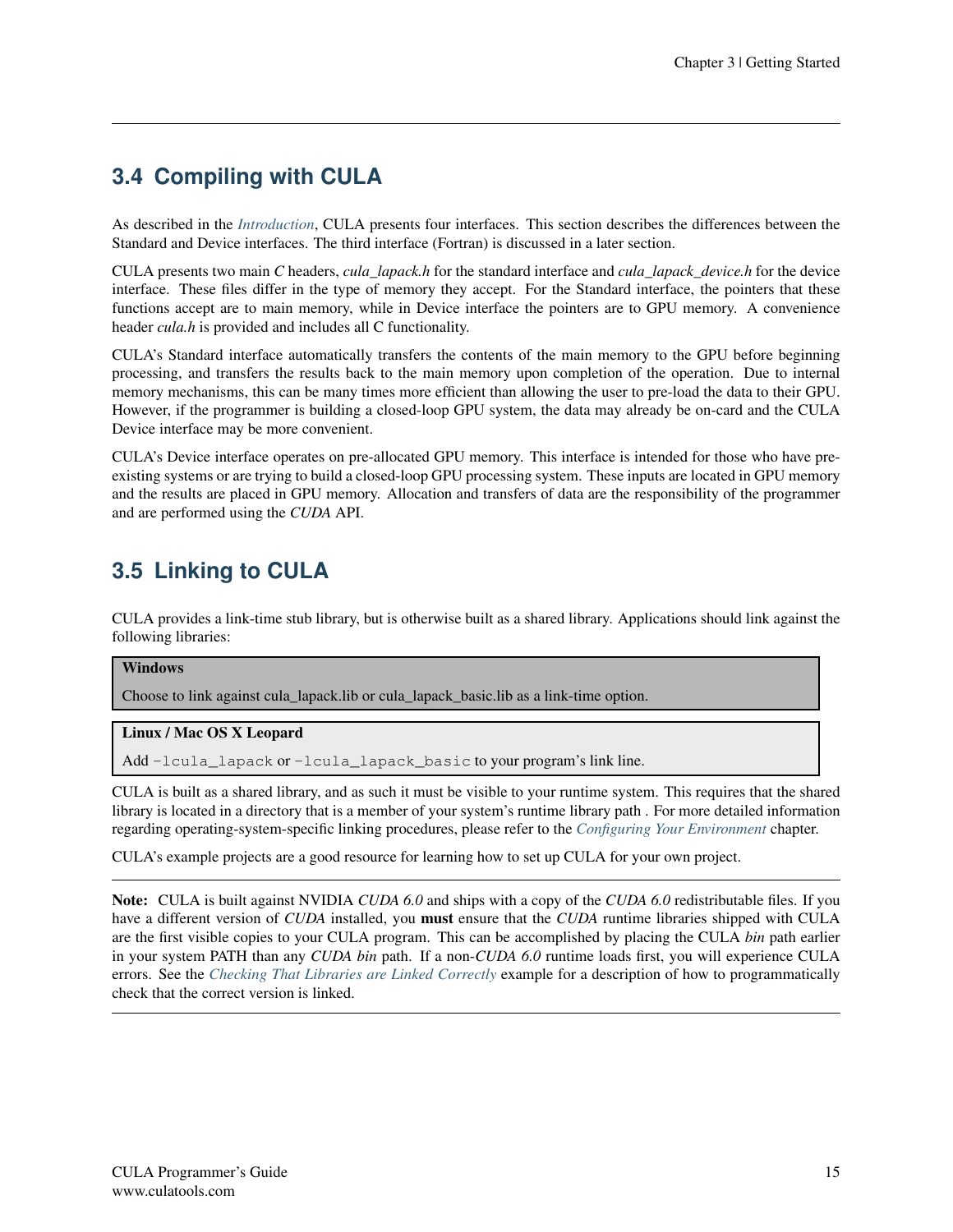# <span id="page-18-0"></span>**3.6 Uninstallation**

After installation, CULA leaves a record to uninstall itself easily. To uninstall CULA, refer to the section below that applies to your system.

### Windows

From the Start Menu, navigate to the *CULA* menu entry under *Programs*, and select the Uninstall option. The CULA uninstaller will remove CULA from your system.

### Linux

Run the CULA installer, providing an 'uninstall' argument. e.g. ./cula.run uninstall

### Mac OS X Leopard

There is no uninstallation on OS X, but you can remove the folder to which you installed CULA for a complete uninstall.

Note: If you have created environment variables with references to CULA, you may wish to remove them after uninstallation.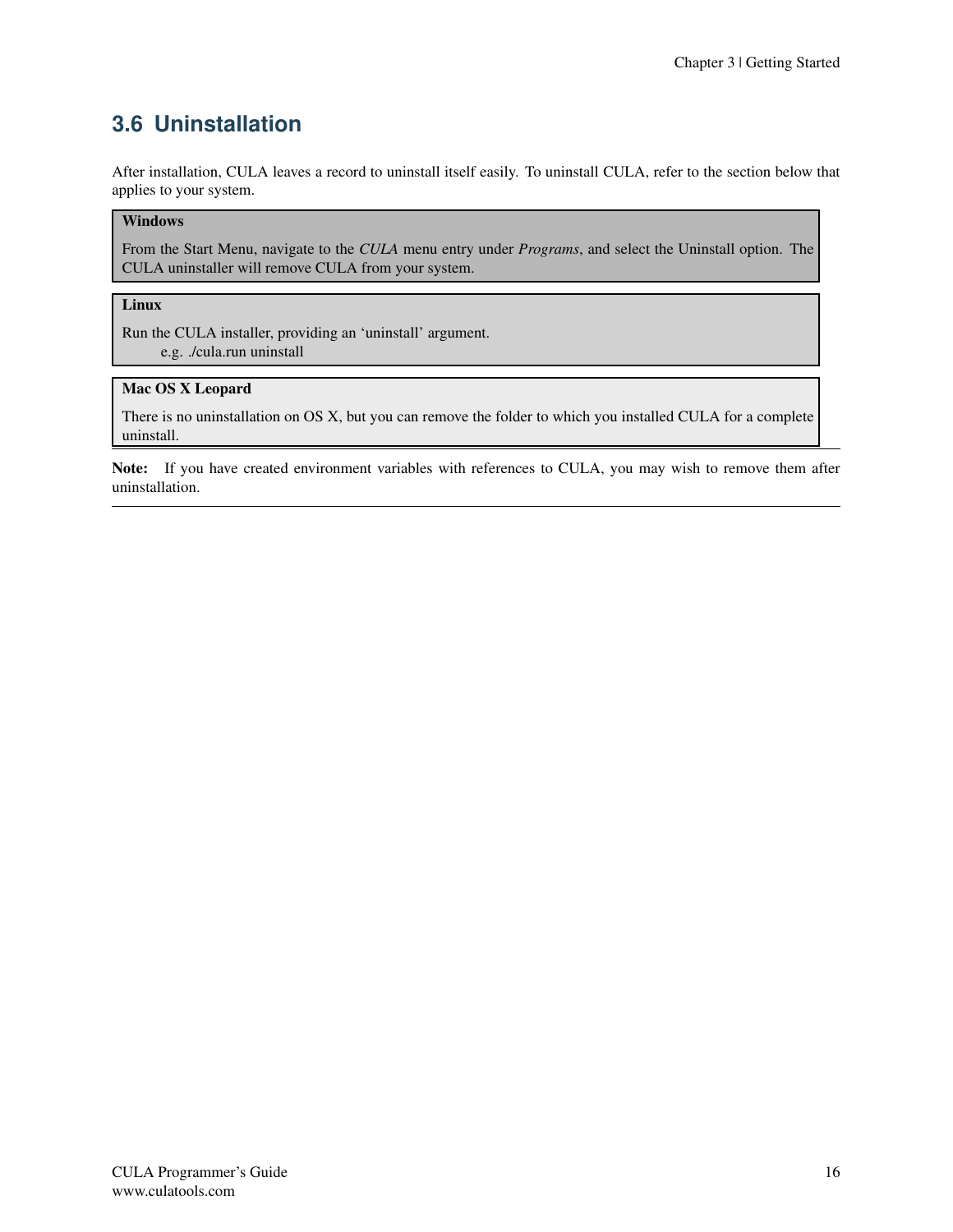# <span id="page-19-0"></span>**DIFFERENCES BETWEEN CULA AND LAPACK**

Unlike LAPACK, CULA uses both your system's CPU and GPU resources. Because of this difference, CULA diverges slightly from the original LAPACK interface. CULA reduces some of the complexities of traditional LAPACK interfaces, while providing the flexibility you need to manage the GPU as a compute device. This section describes the differences between CULA and LAPACK and how they affect your program.

For a discussion on individual routines, see the *CULA Reference Manual*.

# <span id="page-19-1"></span>**4.1 Naming Conventions**

CULA follows a function naming conventions that is similar but different to that of LAPACK. The primary reason for this different is so that the accelerated routines in CULA will be able to link cleanly against other linear algebra packages that supply routines that are not present in CULA. This restriction comes from linkage rules in C/C++ that dictate that there can only be one function of a given name within a program. If CULA used names that are equivalent to those of other packages, this would prevent users from compiling CULA and another linear algebra package in the same program.

CULA's routines are named using a system where:

- The function begins with cula (in lowercase). Device interface functions use an extended prefix of culaDevice.
- The next character (in uppercase) represents the data type.
- The following two characters (in lowercase) represent the matrix type.
- The final two to three characters (in lowercase) represent the computation performed by the routine.

For example, the following call will perform CULA's single-precision QR factorization on a general matrix.

|                    |      | .asgeg |                                    |
|--------------------|------|--------|------------------------------------|
| Culapack<br>Prefix | Type | Type   | Data Matrix Computation<br>Routine |

The following table outlines the matrix types specific to CULA.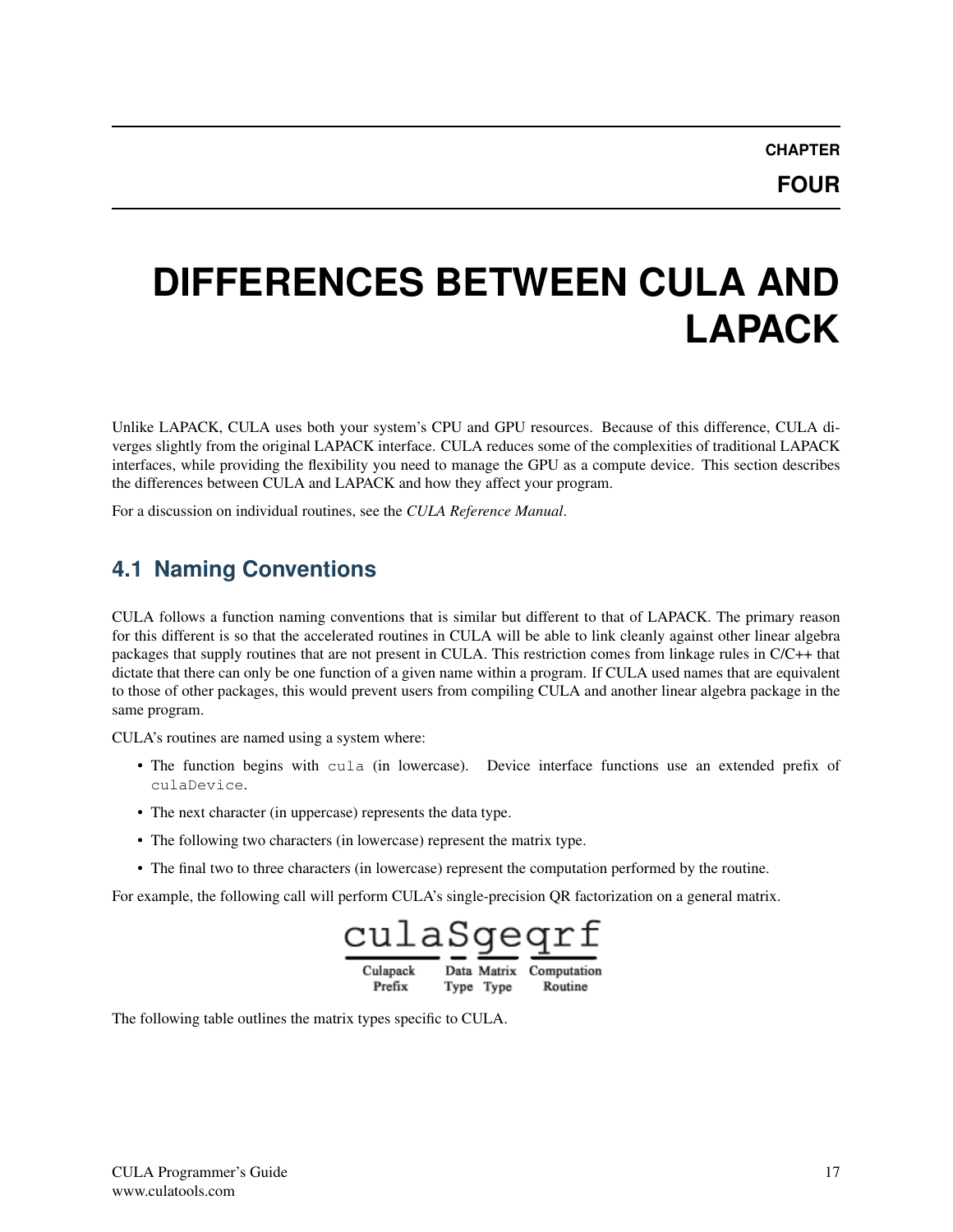| <b>Abbreviation</b> | <b>Matrix Type</b>                    |
|---------------------|---------------------------------------|
| bd                  | Bidiagonal                            |
| qe                  | General                               |
| qq                  | General matrices, generalized problem |
| he                  | Hermitian Symmetric                   |
| or                  | (Real) Orthogonal                     |
| sb                  | Symmetric Band                        |
| sy                  | Symmetric                             |
| t.r                 | Triangular                            |
| un                  | (Complex) Unitary                     |

The following table lists the suffix for some common routines CULA provides.

| <b>Abbreviation</b> | <b>Computation Routine</b>                        |
|---------------------|---------------------------------------------------|
| trf                 | Compute a triangular factorization                |
| <b>SV</b>           | Factor the matrix and solve a system of equations |
| grf                 | Compute a QR factorization without pivoting       |
| svd                 | Compute the singular value decomposition          |
| $\exists s$         | Solve over- or under-determined linear system     |

The [full list of abbreviations](http://www.netlib.org/lapack/lawn41/node111.html) can be found at the LAPACK website.

# <span id="page-20-0"></span>**4.2 Calling Conventions**

In addition to using different function names, CULA has moved away from the LAPACK interface and takes arguments by value rather than by reference, which is a convention more familiar to C/C++ programmers. Additionally, this simplifies calling code by reducing the need for some temporary variables.

For example, compare a call to a CULA function with one that uses traditional LAPACK conventions:

```
// Common variables
...
// CULA
culaStatus s;
s = \text{culasgesvd('O', 'N', m, m, a, lda, s, u, ldu, vt, ldvt)};// Traditional
char jobu = '0';
char jobvt = 'N';
int info;
sgesvd(&jobu, &jobvt, &m, &n, a, &lda, s, u, &ldu, vt, &ldvt, &info);
```
Compared the to the traditional code, CULA uses fewer lines, has a shorter call line, and is no less clear than the traditional usage – one might argue that it is even more clear because there is less code to inspect.

In addition to the Standard and Device interfaces, CULA has a third interface, Fortran, is intended to be used in Fortran programs. This interface follows the conventions of Fortran programming by taking all parameters by reference rather than by value. For more information on this interface, see *[Programming in Fortran](#page-31-0)*.

With version R12, CULA introduced the Link interface. This interface is targeted at users who are porting existing linear algebra codes to a GPU-accelerated environment. The Link interface provides a migration path by matching the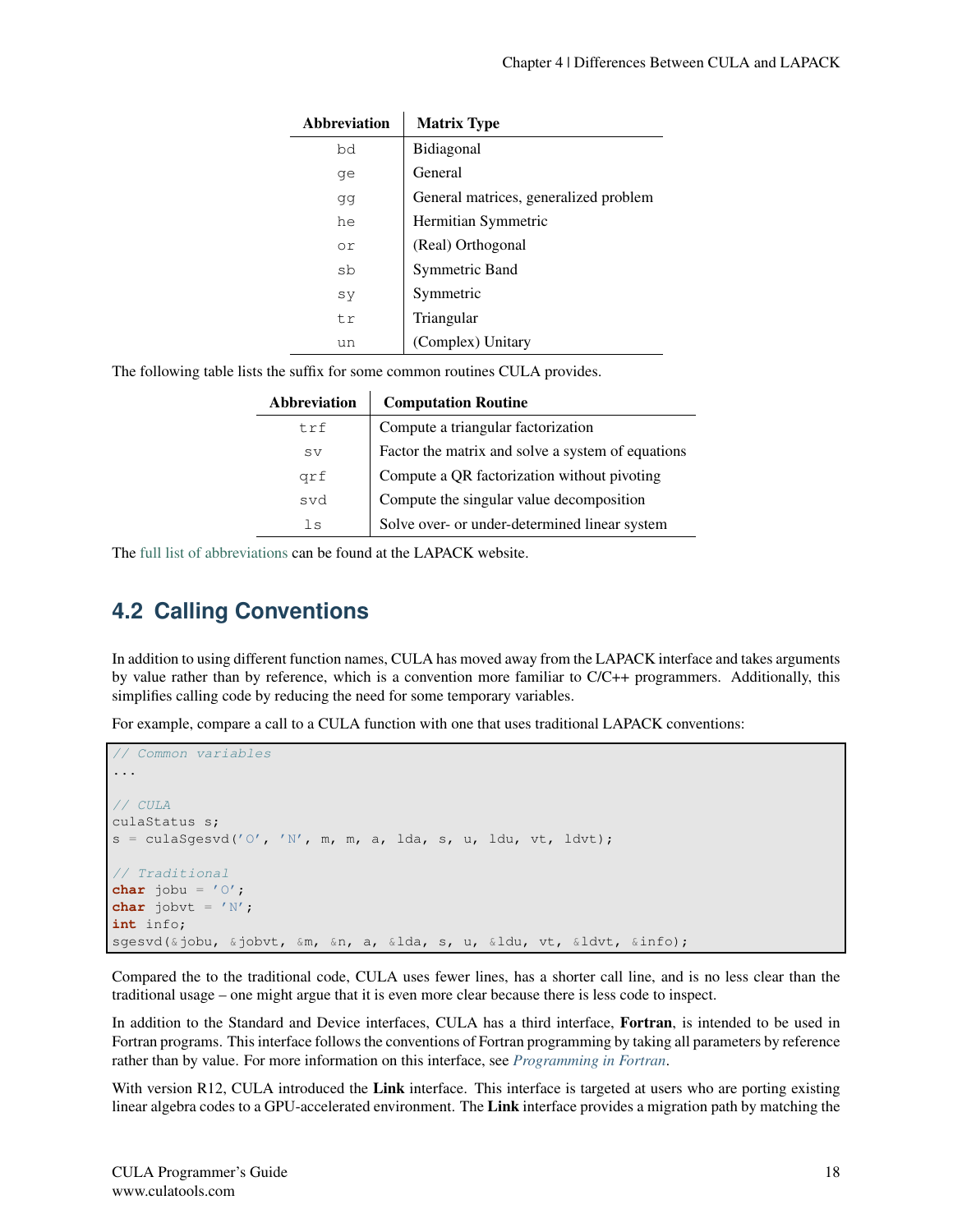function names and signatures of several popular linear algebra packages. It additionally provides a fallback to CPU execution when a user does not have a GPU or when problem size is too small to take advantage of GPU execution. For more information on this interface, see the 'link\_interface.txt' document in the 'doc' directory.

# <span id="page-21-0"></span>**4.3 Data Type Support**

CULA provides support for float and float-complex data types by using C's built-in float and the CULA type culaFloatComplex. Similarly, CULA provides support for double and double-complex data types by using C's built-in double and the CULA type culaDoubleComplex, though these data types require support from the GPU (see *System Requirements*).

| Prefix | Data Type                       | <b>CULA Standard Interface Type</b> | <b>CULA Device Interface Type</b> |
|--------|---------------------------------|-------------------------------------|-----------------------------------|
| S      | Single Precision Real           | culaFloat                           | culaDeviceFloat                   |
| C      | <b>Single Precision Complex</b> | culaFloatComplex                    | culaDeviceFloatComplex            |
| D      | Double Precision Real           | culaDouble                          | culaDeviceDouble                  |
| Ζ      | Double Precision Complex        | culaDoubleComplex                   | culaDeviceDoubleComplex           |

Note: *CUDA* complex types may be used in place of CULA types by defining the preprocessor macro CULA\_USE\_CUDA\_COMPLEX before including a CULA header.

# <span id="page-21-1"></span>**4.4 Error Handling**

LAPACK's error handling is accomplished through an *info* parameter. Upon return, this parameter specifies whether or not the function succeeded (return value of *0*) and if it did not, indicates the particular parameter that is in error by stating the parameter number. Additionally, LAPACK may print an error to *stdout*.

CULA uses a system similar to LAPACK's error handling but adds additional functionality. Instead of requiring an *info* parameter, CULA returns the success or failure of a function using a *culaStatus* enumeration. This return code specifies conditions that the *info* parameter does not cover, including:

- a valid co-processing device is not available;
- insufficient memory is available to continue;
- a requested feature is not available;
- the co-processing device is missing a required feature to complete the requested operation.

Two classes of errors that are typically reported by LAPACK are those in arguments passed to a function and those resulting from malformed data. CULA reports these errors using *culaArgumentError* and *culaDataError* return values. When this value is returned, further information about this error can be requested by calling *culaGetErrorInfo*, which returns an integer equivalent to that which would be returned by the analogous LAPACK function. Unlike LAPACK, CULA will not print information to *stdout*. Once the info code is received, a readable string may be generated by calling *culaGetErrorInfoString*, which accepts the CULA status code and info code to construct a human-readable string that provides an anaylsis of the error condition.

# <span id="page-21-2"></span>**4.5 Workspaces**

Many LAPACK functions require a workspace for internal operation. For those LAPACK functions that utilize a workspace, workspace sizes are queried by providing a -1 argument to what is typically an *LWORK* parameter. Upon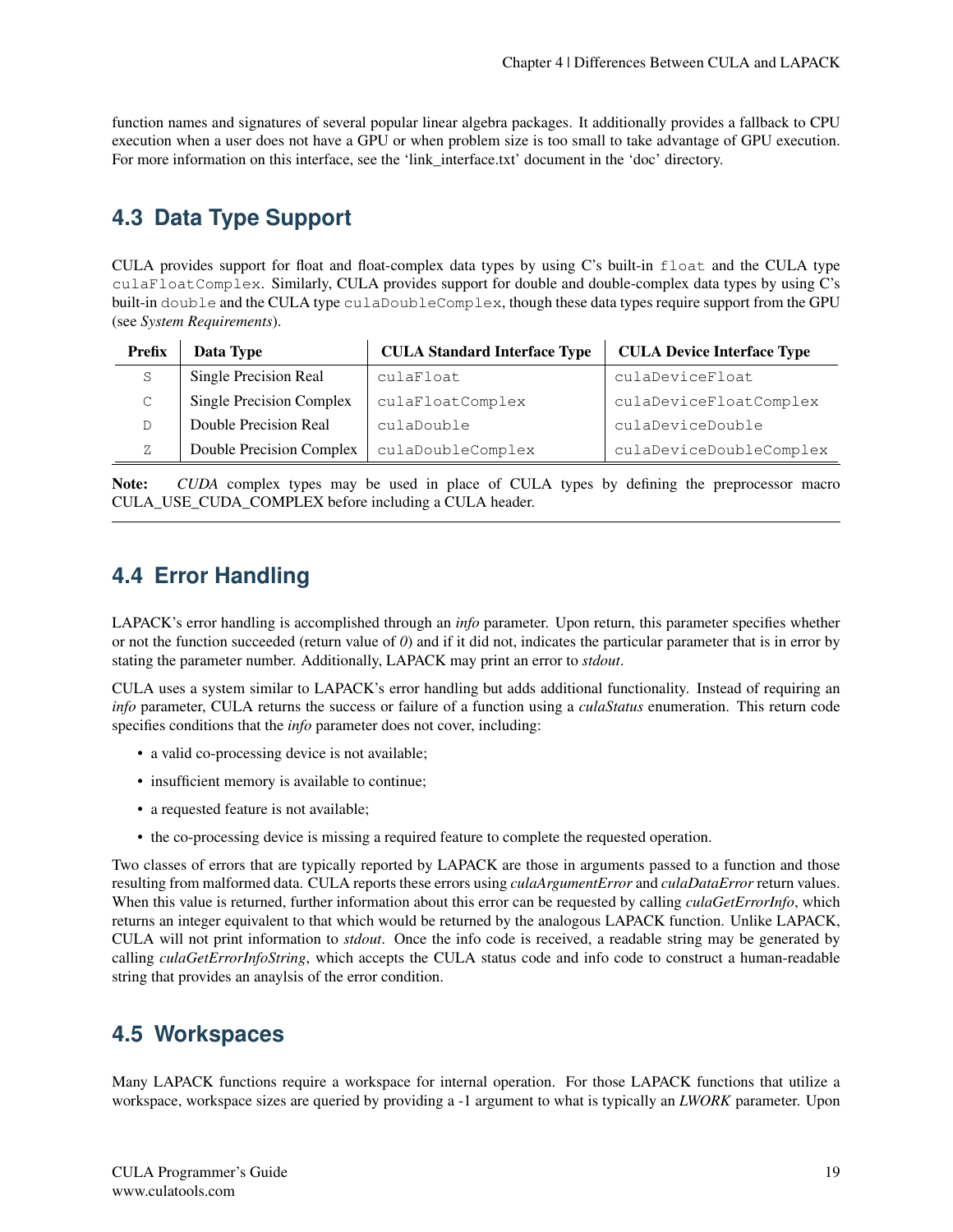inspecting this parameter, the LAPACK function will determine the workspace required for this particular problem size and will return the value in the *WORK* parameter. LAPACK (and other similar packages) then require the programmer to provide a pointer to memory of sufficient size, which often requires that the programmer allocate new memory.

CULA uses both main and GPU workspace memories, and as such, LAPACK's workspace query is not appropriate, as the LAPACK interface allows for the specification of only one workspace. Instead of providing a more complicated interface that adds parameters for both main and GPU workspace memories, CULA requires neither. Instead, any workspaces that are required are allocated and tracked internally. This organization yields no significant performance loss, and furthermore reduces the number of function calls by removing the need for a workspace query.

Note: Any workspaces that have been allocated internally may be cleared by calling culaFreeBuffers().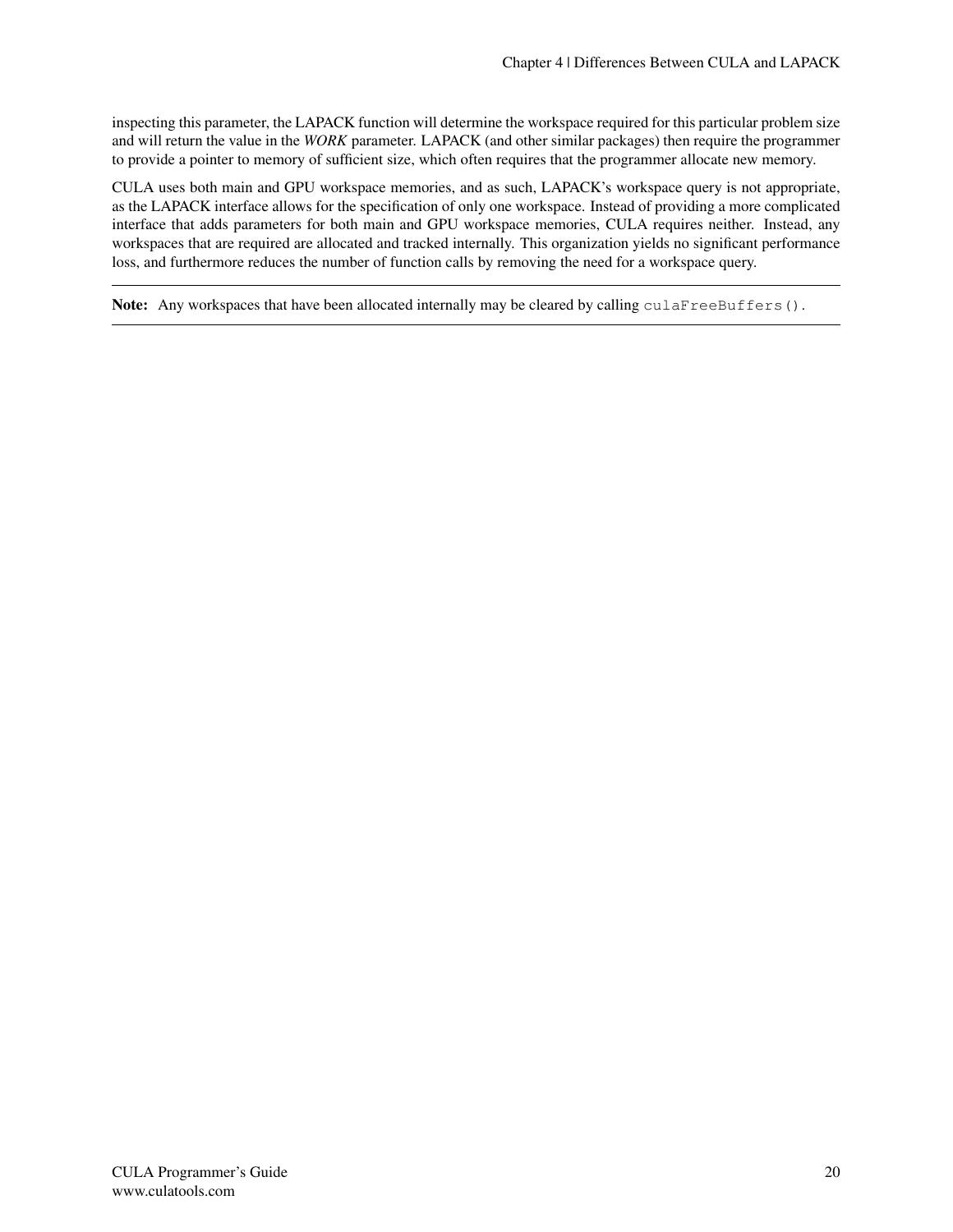**FIVE**

# <span id="page-23-0"></span>**PROGRAMMING CONSIDERATIONS**

This chapter contains a variety of subjects related to programming using CULA.

# <span id="page-23-1"></span>**5.1 Matrix Storage**

When providing data to CULA routines, it is important to consider the manner in which the data is stored in memory. In particular, there are two important requirements to ensure correct results:

- Data must be in "column-major" order.
- Complex data must be interleaved.

The following sections will briefly explain these requirements.

## **5.1.1 Column-Major Ordering**

CULA routines expect that any data provided will be stored in column-major order. While this storage scheme is also expected for LAPACK routines, column-major order may be uncommon to some programmers, especially those unfamiliar with Fortran conventions. Consider the following *M-by-N* matrix.



Figure 5.1: A basic *M x N* matrix.

When storing the matrix in memory, two methods are frequently used: row-major and column-major.

For many C programmers, a familiar storage pattern would involve storing the elements of a particular row first, followed by the elements of successive rows. In this storage scheme, elements of a row are contiguous in memory, while elements of a column are not. C, for example, is row-major storage by default.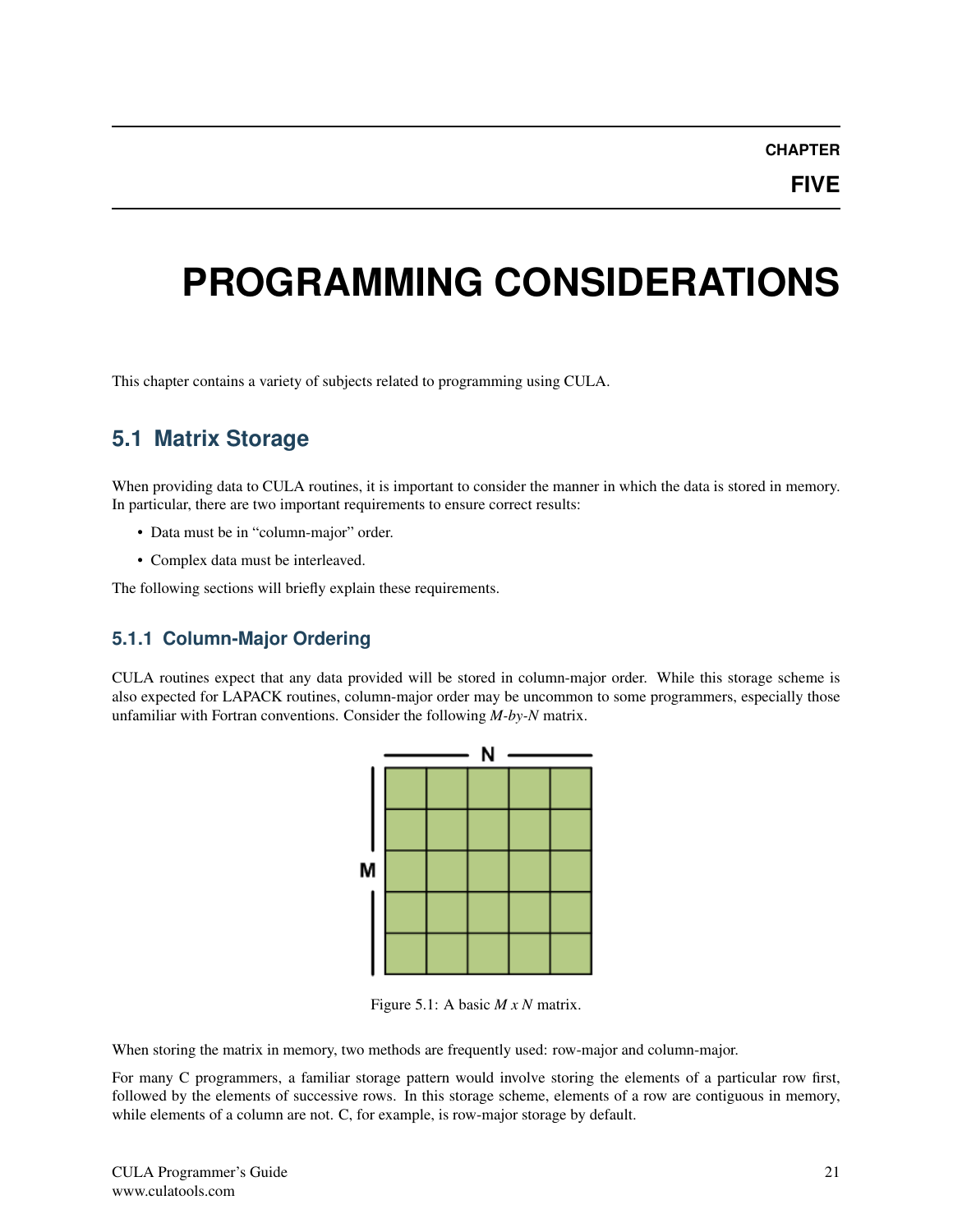

Figure 5.2: A row-major ordered matrix. Elements are stored in memory in the order shown by the arrow.

Column-major ordering is the opposite of this because elements of the matrix are instead stored by column, rather than by row. In this storage scheme, elements of a column are contiguous in memory, while elements of a row are not.



Figure 5.3: A column-major ordered matrix. Elements are stored in memory in the order shown by the arrow.

As mentioned previously, CULA expects data to be represented in column-major order. Performing a transpose on the row-major data will convert it to column-major and vice-versa.

Note: Many CULA functions take a "leading dimension" argument after matrix arguments. Typically these are named LD\*. For column-major data, the leading dimension the leading dimension is equal to the height of a column, or equivalently, the number of rows in the matrix. This is the height of the matrix *as allocated* and may be larger than the matrix used in the computation. For submatrix operations or pitched allocations, remember to report the leading dimension parameter as the number of *allocated* rows in the matrix.

Note: Note the differences in addressing row-major and column-major order.

Given an element of matrix A (with leading dimension LDA) located at row "i" and column "j," this element would be accessed as follows:

- $A[i \times LDA + j]$  for row-major data.
- $A[j\atop{+}LDA + i]$  for column-major data in CULA.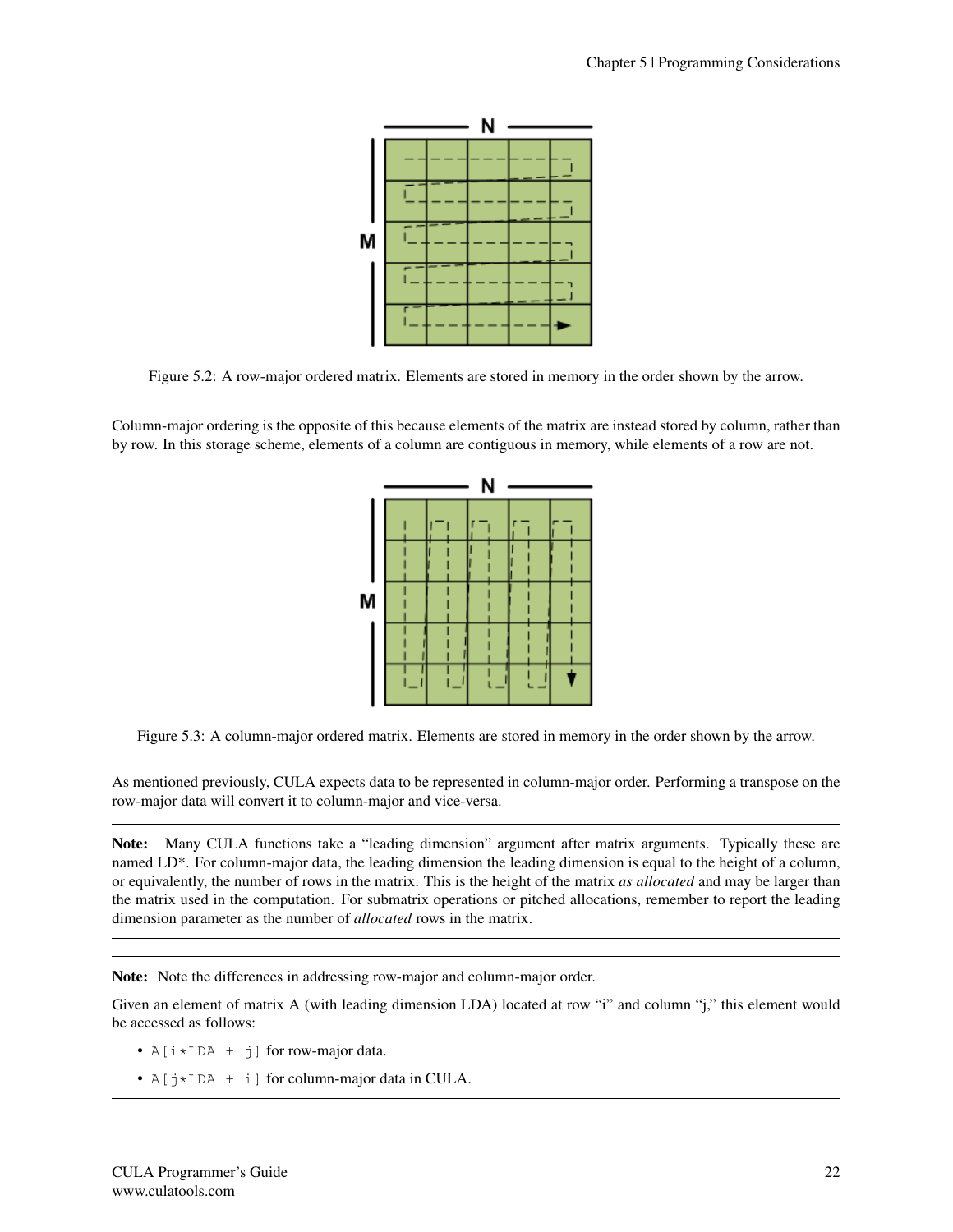# **5.1.2 Complex Data Types**

When working with complex data, CULA expects real and complex portions of the matrix to be interleaved. In other words, for any particular element, the real and complex parts are adjacent in memory, with the complex part being stored after the real part.



Figure 5.4: This figure shows the packing of a complex data element. In memory, the real part of an element is directly followed by the complex component of that element.

# <span id="page-25-0"></span>**5.2 Optimizing for Performance**

CULA is specifically designed to leverage the massively parallel computational resources of the GPU, with a particular focus on large problems whose execution on a standard CPU is too time consuming. As such, several considerations should be taken into account when applying CULA routines to maximize overall performance gains.

# **5.2.1 Problem Size**

Prior to the application of CULA routines it is important to consider problem size. As a general rule, applying CULA for larger problems will maximize performance gains with respect to other computational linear algebra packages. For example, consider the *SGEQRF Speedups* Figure.



Figure 5.5: This figure shows the speedup for a selected routine versus problem size. High speedups are attained for larger problem sizes.

The speedup chart illustrates the performance of CULA's QR decomposition with respect to Intel's Math Kernel Library (MKL). Note that for the smallest problem sizes, no performance gains are seen; however, problem complexity quickly scales in such a manner that the GPU is able to outperform the CPU, for even modest problem sizes.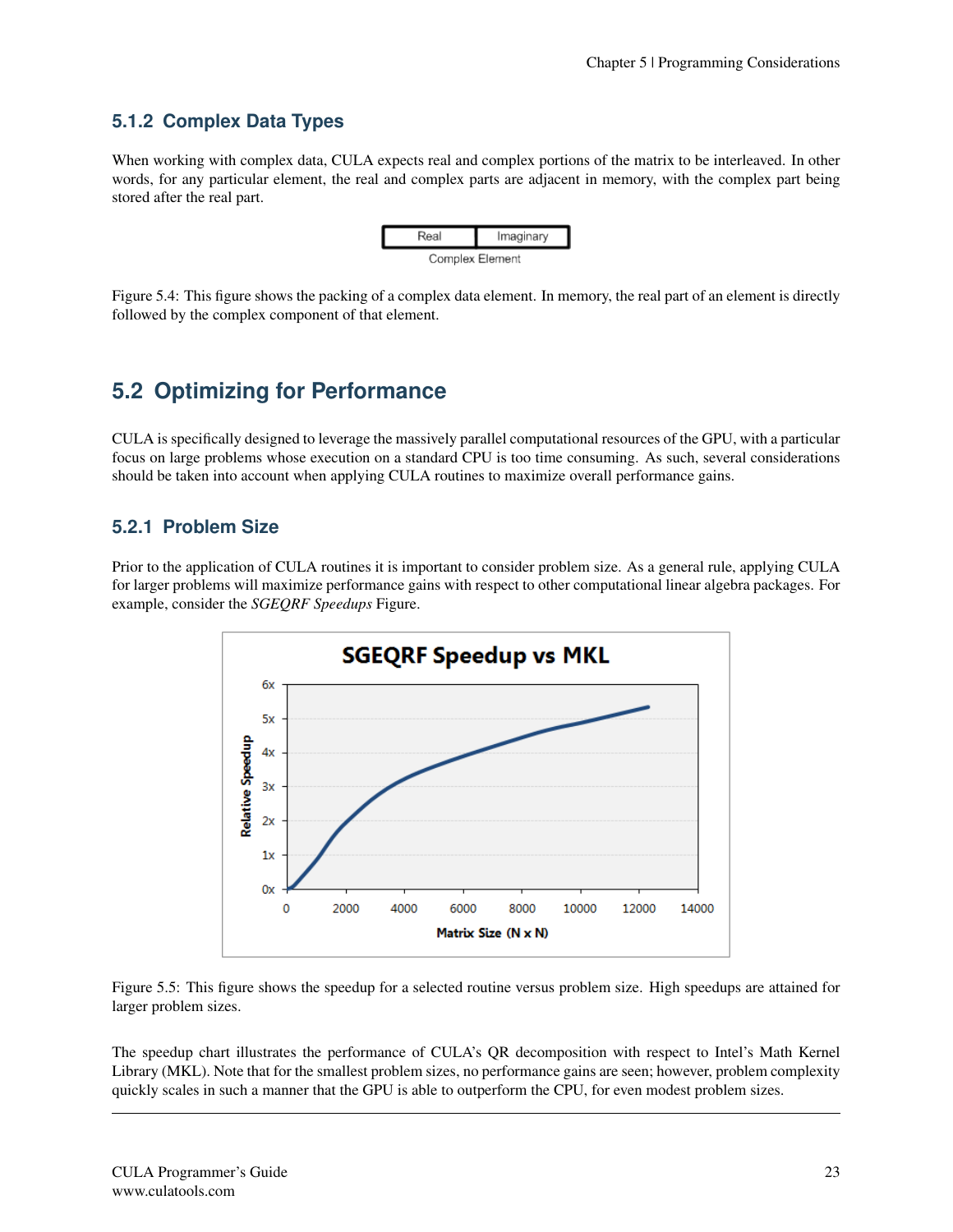Note: The maximum problem size is constrained by the data type in use and the maximum GPU memory. For example, the maximum size for a problem that uses double-precision complex data is roughly one fourth of the maximum problem size of a single-precision problem for the same matrix dimensions, since the size of these data types differ by a factor of four.

# **5.2.2 Accuracy Requirements**

CULA offers both single and double-precision floating point support for its included routines. While the latest NVIDIA GPU hardware offers support for both of these data types, it should be noted that current NVIDIA GPU hardware performs best when operating on single-precision data.

When applying CULA routines, the accuracy requirements of the program should be evaluated. If extended precision is required, then the use of double-precision routines is advised. For programs with more relaxed accuracy requirements, however, additional performance can be achieved at the cost of accuracy through the use of single-precision routines.

# <span id="page-26-0"></span>**5.3 Using the Device Interface**

CULA's device interface allows a user to directly control GPU memory. This is useful for closed-loop GPU systems that do large sections of processing on the GPU. The device interface is not recommended to those without *CUDA* experience.

When using the device interface, include *cula\_lapack\_device.h* instead of *cula\_lapack.h*; see the *[Matrix Storage](#page-23-1)* section for differences in naming conventions between the Standard and Device interfaces. Memory allocation is handled via cudaMalloc and cudaFree, available in the *CUDA* toolkit. If the programmer uses pitched memory, it is up to that programmer to ensure that their allocations are appropriate.

Note: CULA's standard Dense version provides specialized allocation functions that pitch data to the optimal size for CULA. These functions are culaDeviceMalloc() and culaDeviceFree(), found in the *cula\_device.h* header of CULA Dense.

# <span id="page-26-1"></span>**5.4 Thread Safety/Multi-GPU Operation**

Currently, the default operating mode of CULA is to operate on only one GPU. Aside from this default mode, a programmer can manually control the way that CULA is used across the various GPU devices in their system. For a given function call, CULA currently supports single-GPU operation only. However, function calls may be made from several threads because all API functions are designed to be thread safe. Thus, you may write a program that is multithreaded, with various threads making accesses to CULA to perform their individual linear algebra operations.

By default, CULA binds to the best GPU in a system. However, this binding may be manually controlled by using culaSelectDevice (found in *cula\_device.h*). It is important to note that if a given thread is already bound to a particular GPU device, CULA cannot reset this binding, as this is a restriction of *CUDA*.

To use multiple GPUs, multiple threads must be created. Each thread must be bound to a different GPU device by calling culaSelectDevice, with a different GPU id for each thread. After doing so, call culaInitialize in each thread, and proceed to call CULA functions as you need. Before each thread exits, ensure that culaShutdown is called in each.

When using CULA, normal parallel programming rules apply. The section below outlines a few of these considerations for each of CULA's interfaces.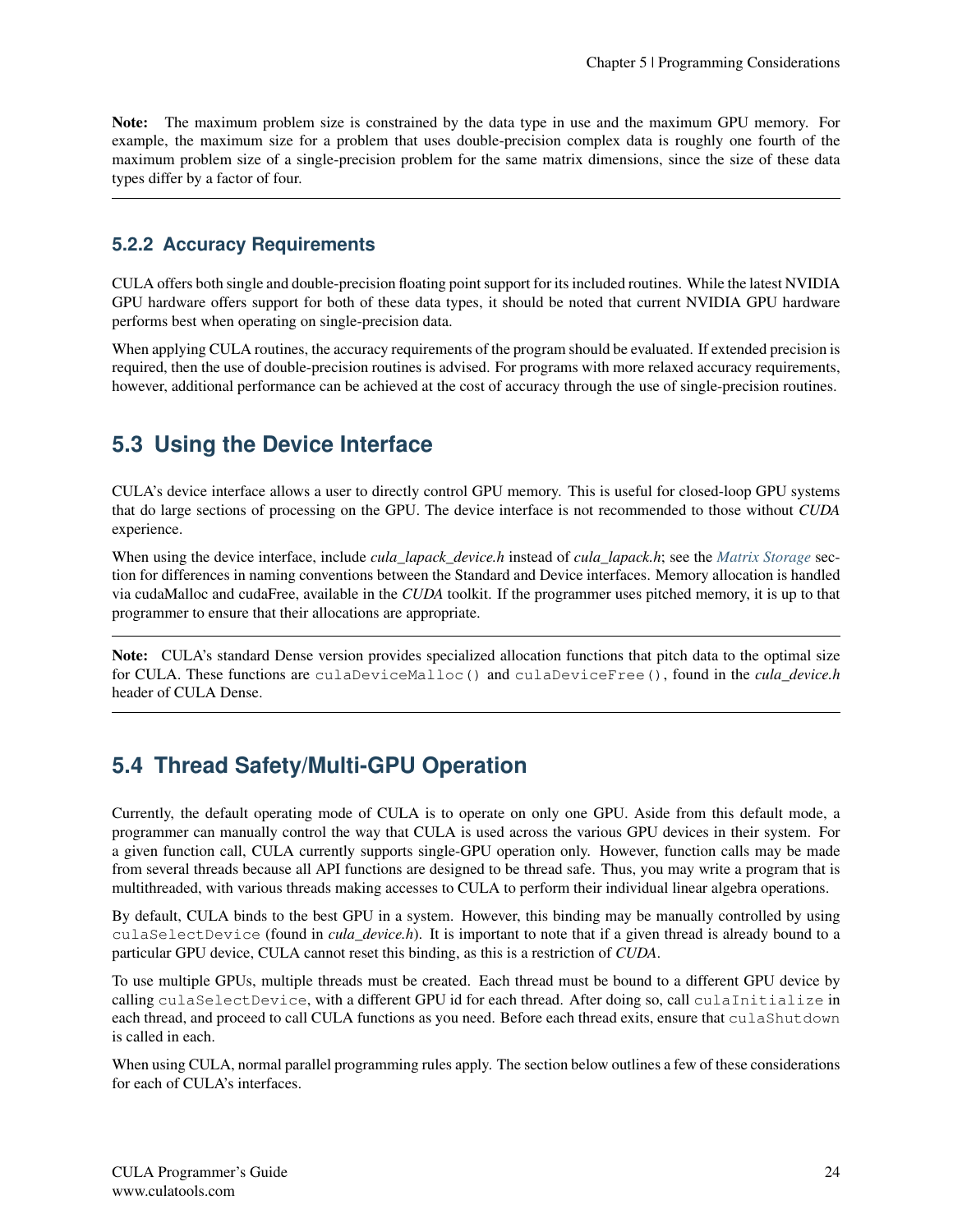### Standard Interface

The Standard interface uses (traditional) main memory pointers. It is up to the programmer to ensure that CULA does not concurrently write to overlapping sections of memory; doing so will yield undefined results.

#### Device Interface

The *CUDA* programming model specifies that a given thread may only communicate with a single GPU in a system. To follow this requirement, any call to a *CUDA* API function or a CULA function will "bind" that thread to that GPU (except where specified). These calls include memory allocations functions. A device pointer is only valid on a particular GPU, so care must be taken when calling CULA in a multithreaded environment. The important point is to only pass device pointers that were allocated in that particular thread context. To learn which device a thread is bound to, you may call culaGetExecutingDevice() routine found in *cula\_device.h*.

# <span id="page-27-0"></span>**5.5 Developing in C++**

CULA provides a set of generic functions for use in C++ applications. These functions are overloaded to select a function according to the data type of its operand, allowing generic code. For every function in the *cula\_lapack.h* and *cula\_lapack\_device.h* headers, there is a generic version of that function in the *cula\_lapack.hpp* and *cula\_lapack\_device.hpp* headers. The generic functions will determine the type of the calling data and dispatch the operation to the appropriate typed function. Similarly to the C interfaces, a *cula.hpp* file is provided as a convenience header to include both the Standard and Device interfaces simultaneously if desired.

Please see the *[Examples](#page-28-0)* chapter for an example of this interface.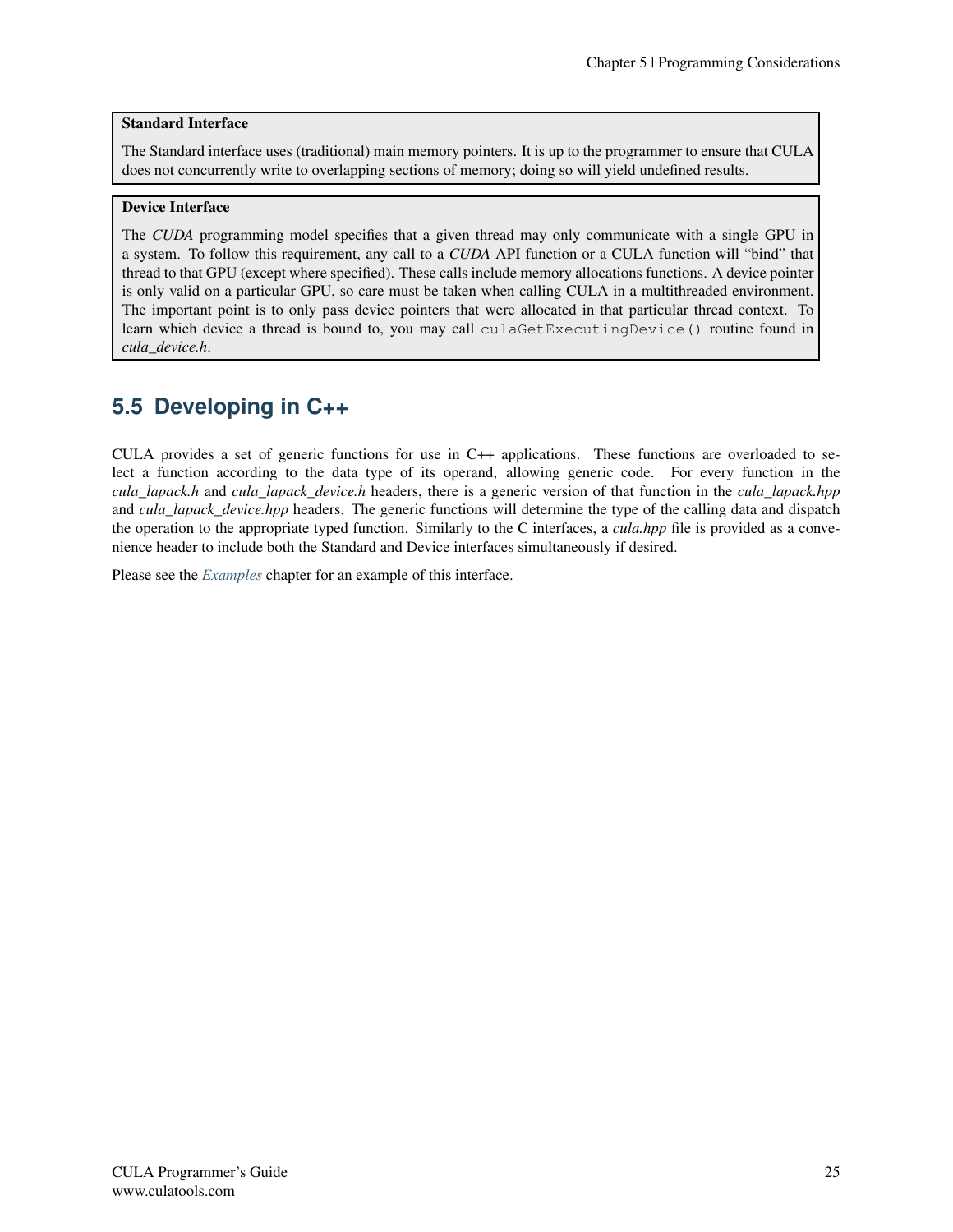### **CHAPTER**

# **EXAMPLES**

<span id="page-28-0"></span>The CULA installation contains several examples that show how to use CULA. These examples are contained in the 'examples' directory.

This section lists several of the common use cases for CULA functions.

# <span id="page-28-1"></span>**6.1 Initialization and Shutdown**

```
#include <cula.h>
culaStatus s;
s = \text{cular}if(s != culaNoError)
{
   printf("%s\n", culaGetStatusString(s));
    /* ... Error Handling ... */
}
/* ... Your code ... */
culaShutdown();
```
# <span id="page-28-2"></span>**6.2 Argument Errors**

```
#include <cula.h>
culaStatus s;
s = \text{culasgeqrt}(-1, -1, \text{NULL}, -1, \text{NULL}); /* obviously wrong */
if(s := \text{culaNoError}){
    if(s == culaArgumentError)
       printf("Argument %d has an illegal value\n", culaGetErrorInfo());
    else
        printf("%s\n", culaGetStatusString(s));
}
```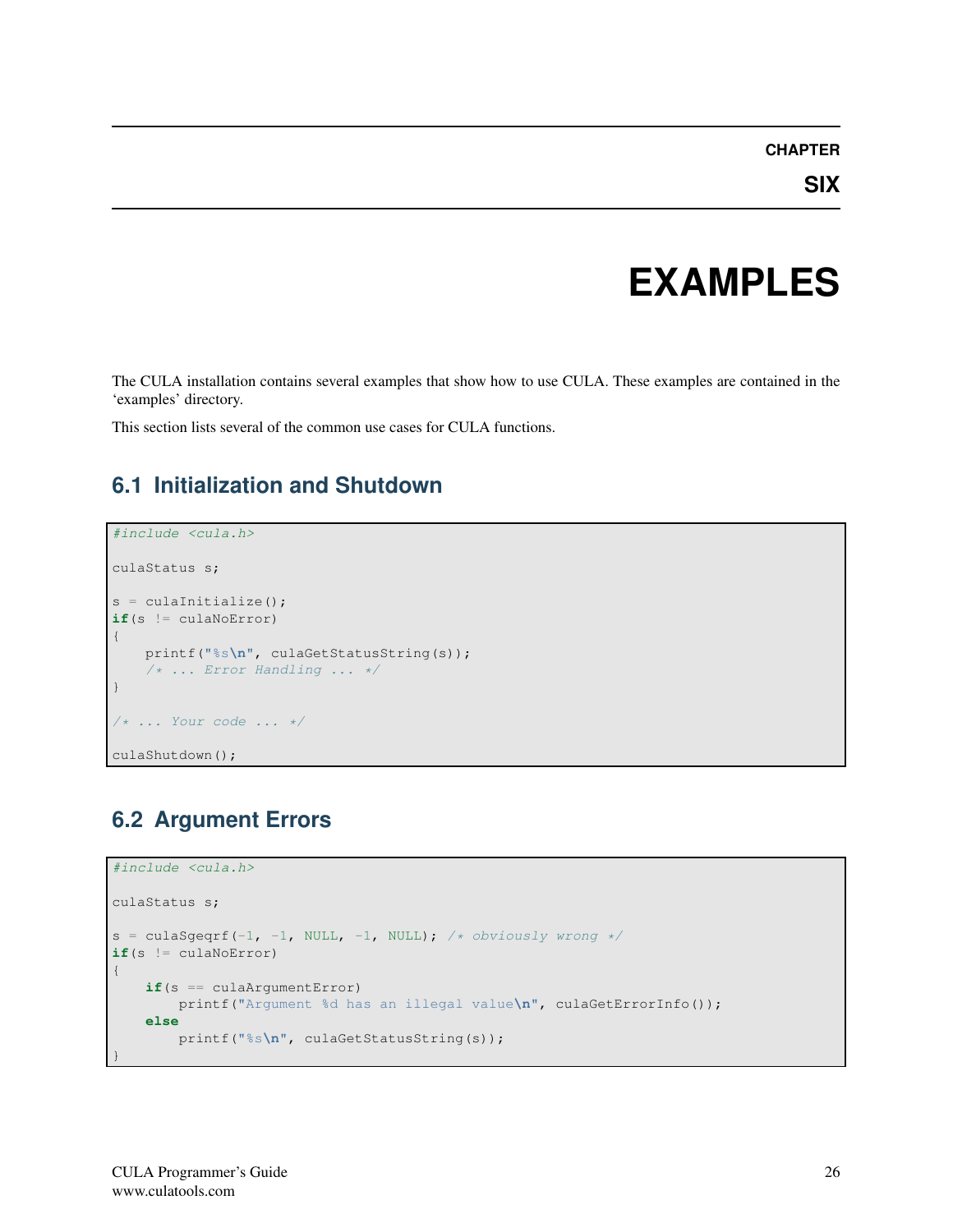# <span id="page-29-0"></span>**6.3 Data Errors**

```
#include <cula.h>
float* A = malloc(20*20*sizeof(float));memset(A, 0, 20*20*sizeof(float)); /* singular matrix, illegal for LU (getrf) */
int ipiv[20];
s = culaSgetrf(20, 20, A, 20, ipiv);
if( s := \text{culaNoError } ){
    if( s == culaDataError )
       printf("Data error with code %d, please see LAPACK documentation\n",
            culaGetErrorInfo());
    else
        printf("%s\n", culaGetStatusString(s));
}
```
# <span id="page-29-1"></span>**6.4 Printing Errors to the Console**

```
#include <cula.h>
culaStatus s;
int info;
char buf[256];
s = <cula function>;
if( s != culaNoError )
{
   info = culaGetErrorInfo();
   culaGetErrorInfoString(s, info, buf, sizeof(buf));
   printf("%s", buf);
}
```
# <span id="page-29-2"></span>**6.5 Using the C++ Interface**

```
#include <cula.hpp>
template<class T>
void GenericLU(T* A, int N) // type of T will be determined by the compiler
{
   std::vector<int> piv(N);
   // no need for type specifier - determined automatically on overloads
   culaStatus s = culaGetrf(N, N, A, N, &ipiv[0]);
   // check errors
}
```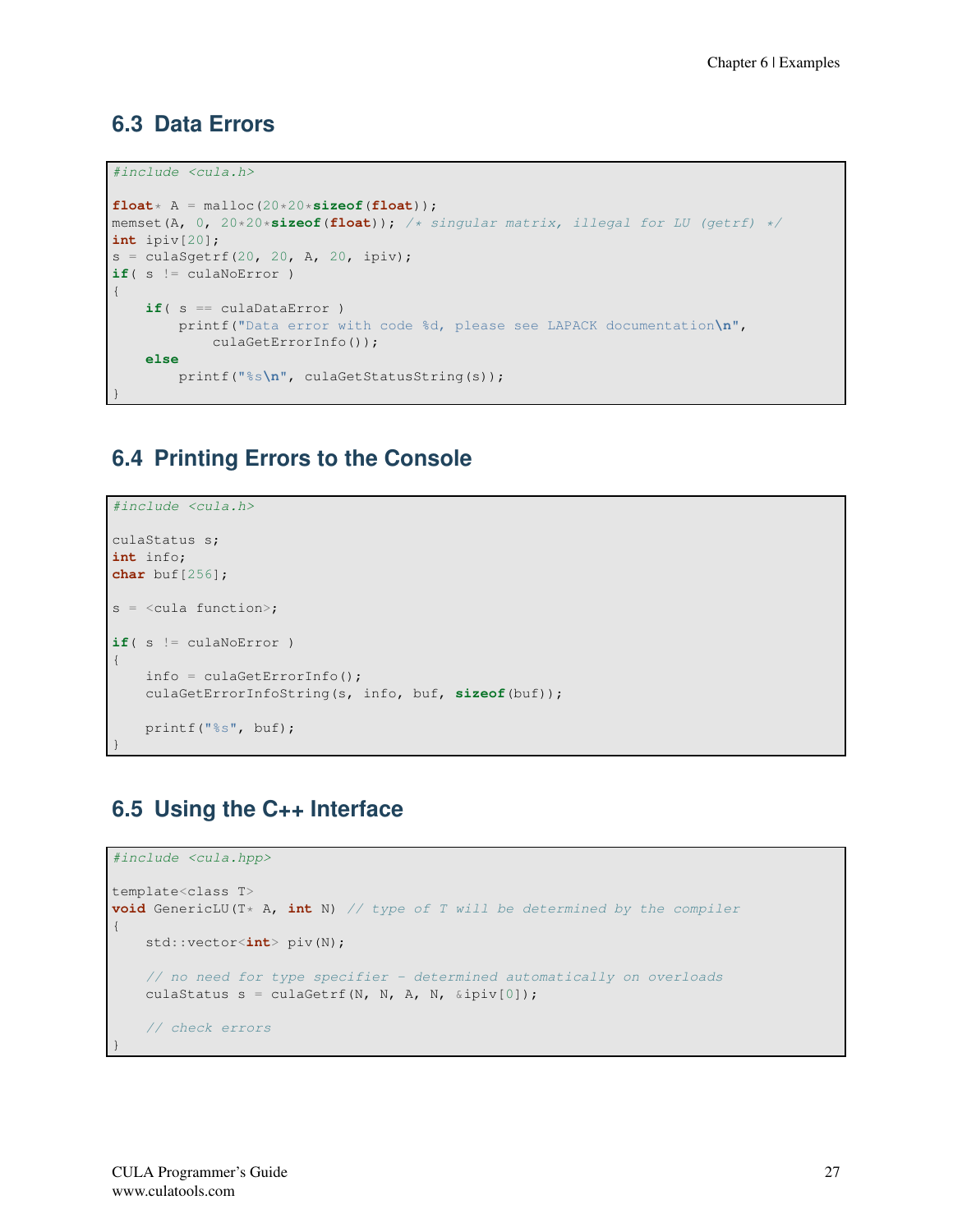# <span id="page-30-0"></span>**6.6 Checking That Libraries are Linked Correctly**

```
#include <cula.h>
int MeetsMinimumCulaRequirements()
{
   int cudaMinimumVersion = culaGetCudaMinimumVersion();
   int cudaRuntimeVersion = culaGetCudaRuntimeVersion();
   int cudaDriverVersion = culaGetCudaDriverVersion();
   int cublasMinimumVersion = culaGetCublasMinimumVersion();
   int cublasRuntimeVersion = culaGetCublasRuntimeVersion();
   if(cudaRuntimeVersion < cudaMinimumVersion)
    {
       printf("CUDA runtime version is insufficient; "
              "version %d or greater is required\n", cudaMinimumVersion);
       return 0;
    }
   if(cudaDriverVersion < cudaMinimumVersion)
    {
       printf("CUDA driver version is insufficient; "
              "version %d or greater is required\n", cudaMinimumVersion);
       return 0;
    }
   if(cublasRuntimeVersion < cublasMinimumVersion)
    {
       printf("CUBLAS runtime version is insufficient; "
               "version %d or greater is required\n", cublasMinimumVersion);
       return 0;
    }
   return 1;
}
```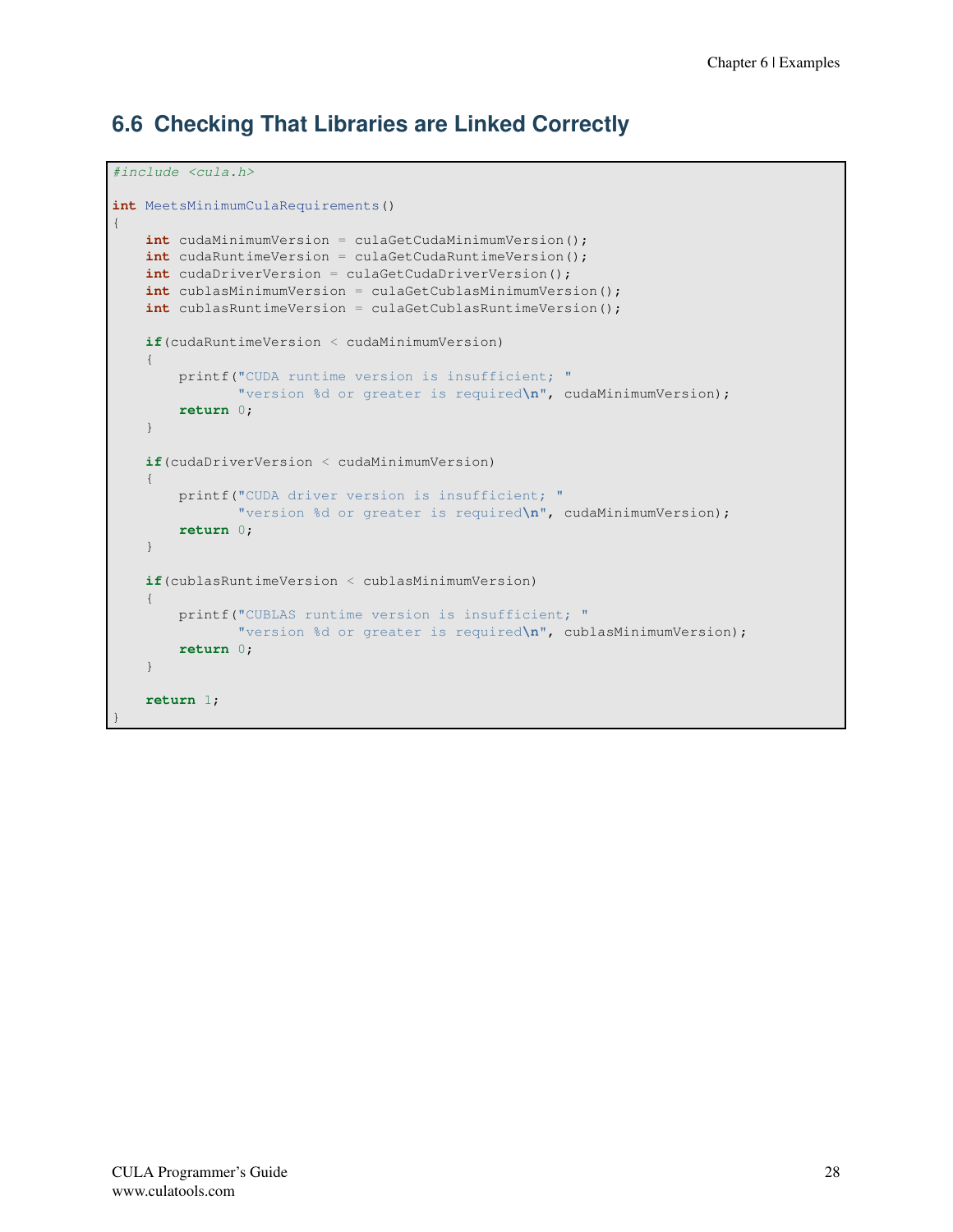**SEVEN**

# <span id="page-31-0"></span>**PROGRAMMING IN FORTRAN**

This section describes the usage of CULA with the Fortran programming language.

# <span id="page-31-1"></span>**7.1 Introduction**

There are two ways to interface most *CUDA* programs with the Fortran language. CULA supports both of these methods. The first, or traditional, method is to mimic the C-style of *CUDA* programming. In this model, the programmer allocates data through the *CUDA* C runtime environment, and care must be taken to properly interface with this model. The other, more recent model, is the Portland Group's CUDA-Fortran programming environment, in which *CUDA* memory is tagged with the "device" attribute but otherwise treated very similarly to other Fortran data. CULA supports both of these methods in Fortran, and provides the host memory and device memory interfaces, much as with the C-style programming mentioned throughout the rest of this guide.

# <span id="page-31-2"></span>**7.2 Routine Naming**

Routines in the CULA-Fortran interface are named identically to the C-style functions mentioned throughout this guide, with one exception: the dropCaps routine naming is replaced by a more Fortran-like style with underscores as separators, i.e., DROP\_CAPS. Fortran is case insensitive and as such, drop\_caps is equally applicable. Therefore the examples in this guide are largely applicable, except that a routine like culaInitialize() should be called in Fortran as CULA\_INITIALIZE().

Some example routine names are shown below:

| <b>Standard</b> | Fortran                               |
|-----------------|---------------------------------------|
| culaInitialize  | <b>CULA INTIALIZE</b>                 |
| culaSgeqrf      | <b>CULA_SGEORF</b>                    |
|                 | culaDeviceSgeqrf   CULA_DEVICE_SGEQRF |

# <span id="page-31-3"></span>**7.3 Module File Interfacing**

CULA provides a range of module files in the *include* folder. These are roughly analogous to the C-interface header files located in the same folder of the installation. A program will typically invoke one or more of these (depending on which routines are needed) via the "use" statement.

The module files are preferred because array dimensionality, data types, and number of arguments will be checked properly by the compiler. Please note that array dimensions are not checked (only dimensionality is checked). It is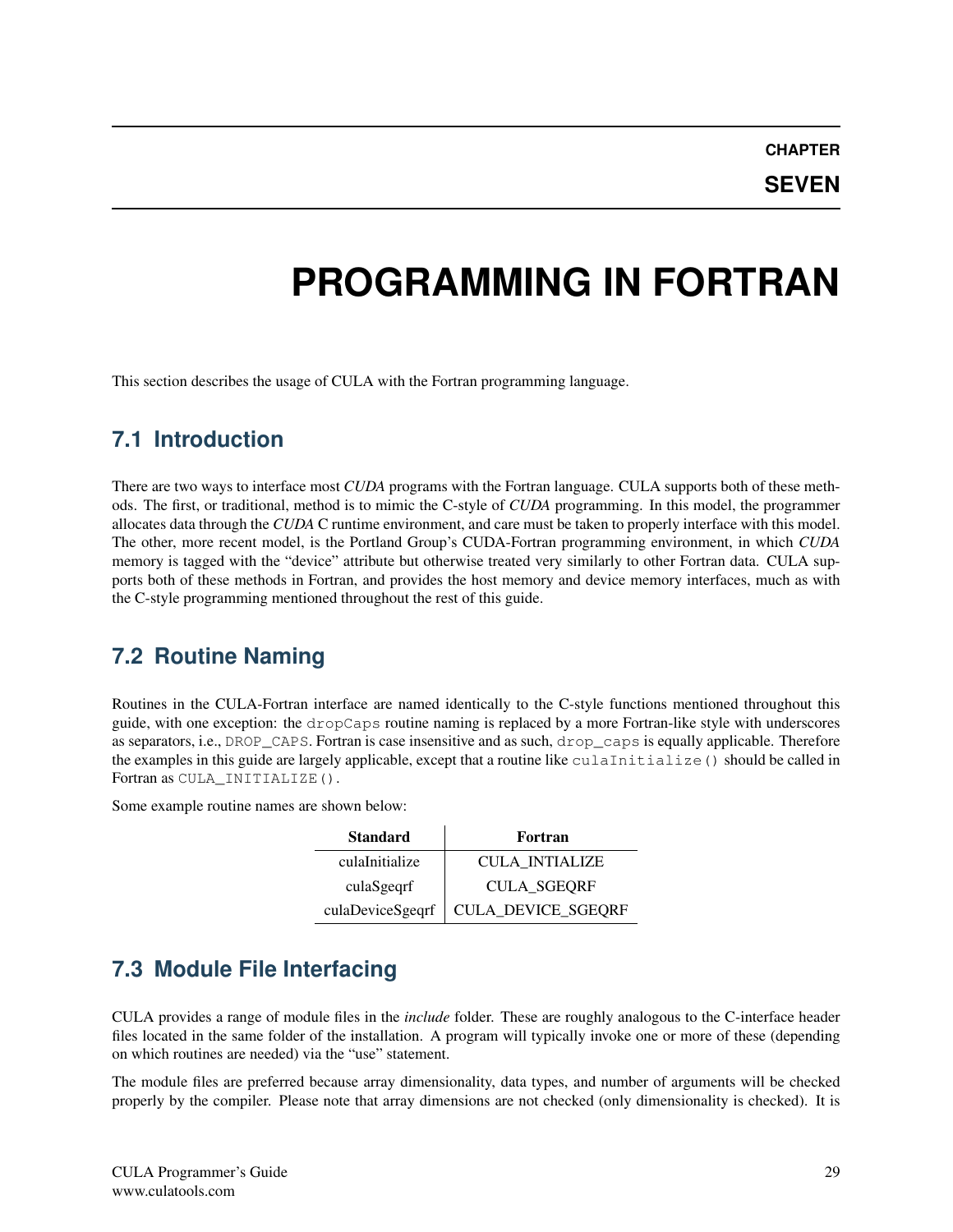recommended to couple the use of the module file with the "implicit none" statement in order to enforce the fullest available checking.

Module files must be first be compiled because they are source code. These can be passed to your compiler like any other Fortran source code file. Only the modules that are referenced via the "use" statement in a given program should be supplied to the compiler.

Note: GFORTRAN 4.3 is the oldest compiler from the GNU Compiler Collection that supports the ISO\_C\_BINDING semantics required to use the CULA Fortran modules.

# <span id="page-32-0"></span>**7.4 Using the CULA C-Style Device Memory Interface**

Using a C-style *CUDA* memory interface in Fortran can be a difficult proposition because it requires interacting with libraries intended for a C language programming environment. The principal method for memory allocation is via a module declared with ISO\_C\_BINDING language extension. Modules which declare the majority of the *CUDA* API can be found on the Internet, but are not provided in the default *CUDA* installation. It is the programmer's responsibility to properly interact with the *CUDA* library.

Note: An example of this integration can be found in *examples/fortranDeviceInterface*.

With the *CUDA* memory allocation issues addressed, using CULA is a straightforward exercise, as the referenced example will illustrate. The experience of using the CULA library's Device interface is exactly the same as using the CULA library's Host interface once *CUDA* memory is allocated and transfered.

This is the only compatible method for the Intel Fortran and GNU Fortran compilers for use of the CULA Device interface.

# <span id="page-32-1"></span>**7.5 Using the CULA CUDA-Fortran Device Memory Interface**

The PGI CUDA-Fortran programming style for *CUDA* allows memory to be allocated and transfered as follows:

```
real, allocatable, dimension(:) :: my_host_vector
real, allocatable, dimension(:), device :: my_device_vector
allocate(my_host_vector(1000))
random_number(my_host_vector)
! allocate device memory
allocate(my_device_vector(1000))
! transfer host data to device memory
my_device_vector = my_host_vector
```
Using CULA with this memory model is simple. The user should "use cula\_lapack\_device\_pgfortran" and then can invoke CULA Device functions on the arrays tagged with the "device" attribute. See the module file or the API Reference to learn which parameters to each function are expected to be "device" data and which are host data (host data arrays are those not tagged "device.")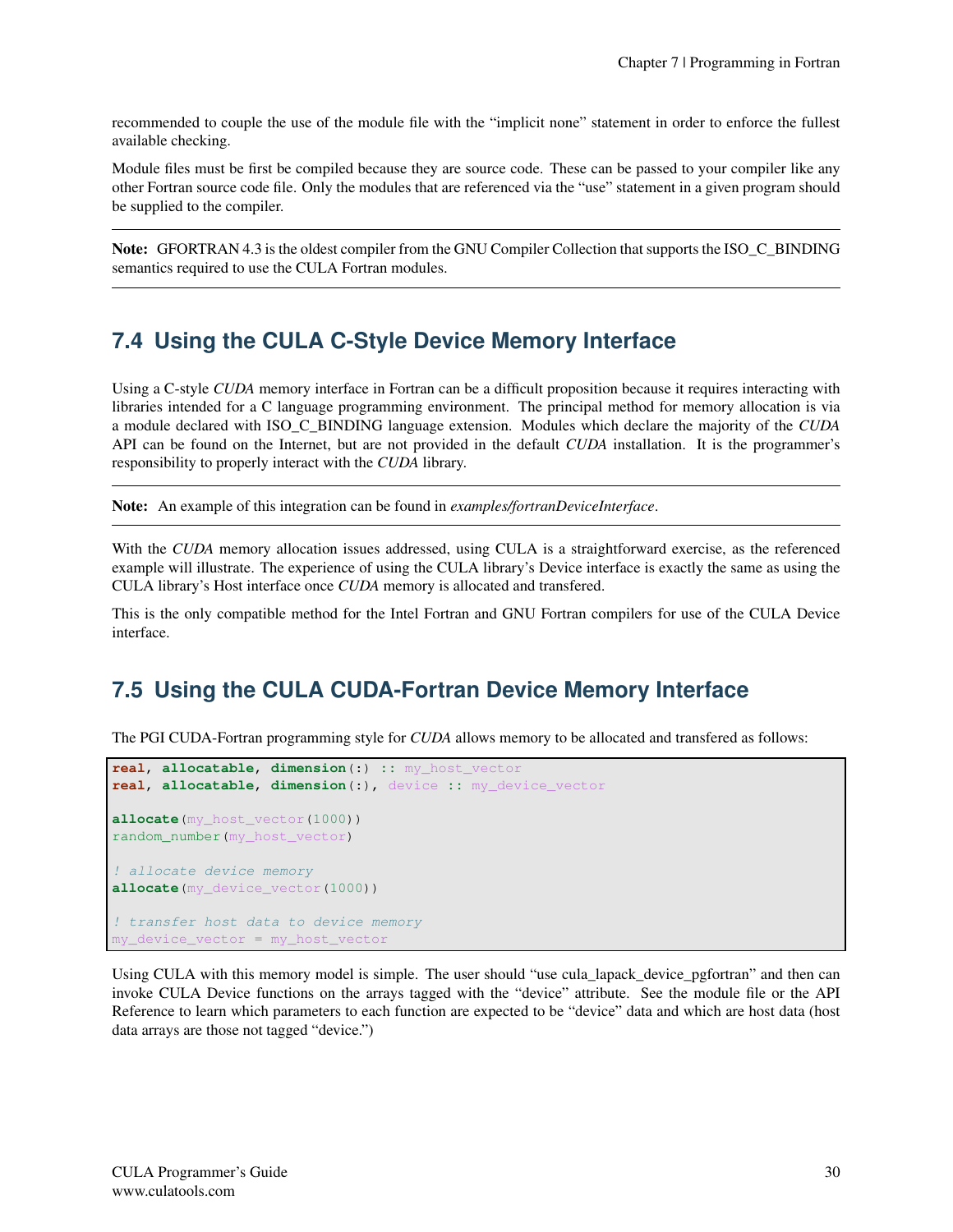# <span id="page-33-0"></span>**CONFIGURING YOUR ENVIRONMENT**

This section describes how to set up CULA using common tools, such as Microsoft® Visual Studio®, as well as command line tools for Linux and Mac OS X.

# <span id="page-33-1"></span>**8.1 Microsoft Visual Studio**

This section describes how to configure Microsoft Visual Studio to use CULA. Before following the steps within this section, take note of where you installed CULA (the default is *C:\Program Files\CULA*). To set up Visual Studio, you will need to set both Global- and Project-level settings. Each of these steps is described in the sections below.

# **8.1.1 Global Settings**

When inside Visual Studio, navigate to the menu bar and select *Tools > Options*. A window will open that offers several options; in this window, navigate to *Projects and Solutions > VC++ Directories*. From this dialog you will be able to configure global executable, include, and library paths, which will allow any project that you create to use CULA.

The table below specifies the recommended settings for the various directories that the *VC++ Directories* dialog makes available. When setting up your environment, prepend the path of your CULA installation to each of the entries in the table below. For example, to set the include path for a typical installation, enter *C:\Program Files\CULA\include* for the *Include Files* field.

| Option                  | Win32   | x64     |  |
|-------------------------|---------|---------|--|
| <b>Executable Files</b> | hin     | bin64   |  |
| Include Files           | include | include |  |
| <b>Library Files</b>    | lih     | lib64   |  |

With these global settings complete, Visual Studio will be able to include CULA files in your application. Before you can compile and link an application that uses CULA, however, you will need to set up your project to link CULA.

# **8.1.2 Project Settings**

To use CULA, you must instruct Visual Studio to link CULA to your application. To do this, right-click on your project and select *Properties*. From here, navigate to *Configuration Properties > Linker > Input*. In the *Additional Dependencies* field, enter "cula\_lapack.lib" or "cula\_lapack\_basic.lib" as appropriate for your version.

On the Windows platform, CULA's libraries are distributed as a dynamic link library (DLL) (*cula.dll*) and an import library (*cula\_lapack.lib*), located in the *bin* and *lib* directories of the CULA installation, respectively. By Linking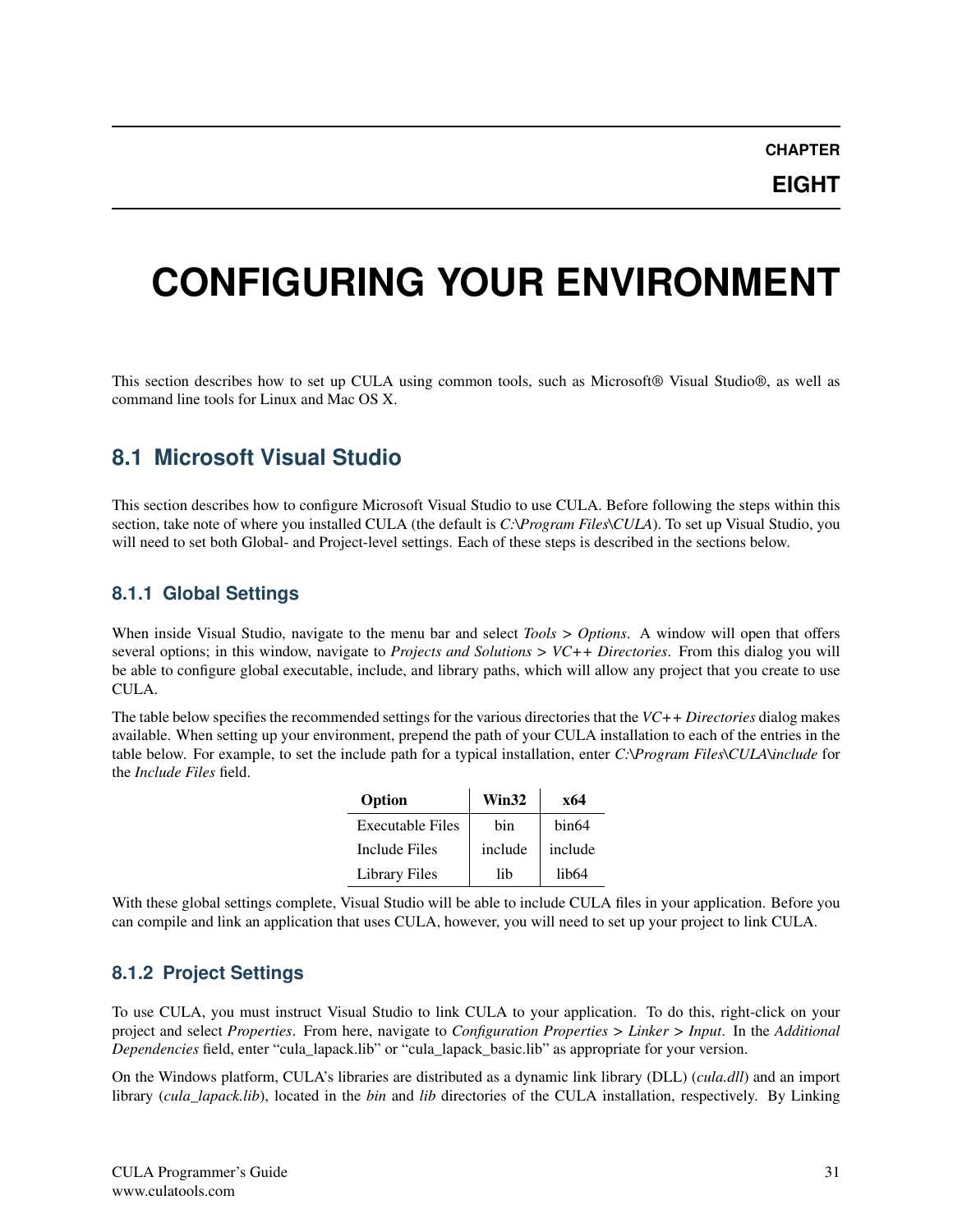*cula\_lapack.lib*, you are instructing Visual Studio to make an association between your application and the CULA DLL, which will allow your application to use the code that is contained within the CULA DLL.

## **8.1.3 Runtime Path**

CULA is built as a dynamically linked library, and as such it must be visible to your runtime system. This requires that cula.dll and its supporting dll's are located in a directory that is a member of your system's runtime path. On Windows, you may do one of several things:

- 1. Add CULA\_BIN\_PATH\_32 or CULA\_BIN\_PATH\_64 to your PATH environment variable.
- 2. Copy cula.dll and its supporting dll's to the working directory or your project's executable.

# <span id="page-34-0"></span>**8.2 Linux / Mac OS X - Command Line**

On a Linux system, a common way of building software is by using command line tools. This section describes how a project that is command line driven can be configured to use CULA.

## **8.2.1 Configure Environment Variables**

The first step in this process is to set up environment variables so that your build scripts can infer the location of CULA.

On a Linux or Mac OS X system, a simple way to set up CULA to use environment variables. For example, on a system that uses the *bourne* (*sh*) or *bash* shells, add the following lines to an appropriate shell configuration file (e.g. *.bashrc*).

```
export CULA_ROOT=/usr/local/cula
export CULA_INC_PATH=$CULA_ROOT/include
export CULA_LIB_PATH_32=$CULA_ROOT/lib
export CULA_LIB_PATH_64=$CULA_ROOT/lib64
```
(where CULA\_ROOT is customized to the location you chose to install CULA)

After setting environment variables, you can now configure your build scripts to use CULA.

Note: You may need to reload your shell before you can use these variables.

# **8.2.2 Configure Project Paths**

This section describes how to set up the *gcc* compiler to include CULA in your application. When compiling an application, you will typically need to add the following arguments to your compiler's argument list:

| <b>Item</b>                | <b>Command</b>                      |
|----------------------------|-------------------------------------|
| Include Path               | -I\$CULA INC PATH                   |
| Library Path (32-bit arch) | -L\$CULA LIB PATH 32                |
| Library Path (64-bit arch) | -L\$CULA LIB PATH 64                |
| Libraries to Link against  | -lcula_lapack or-lcula_lapack_basic |

For a 32-bit compile: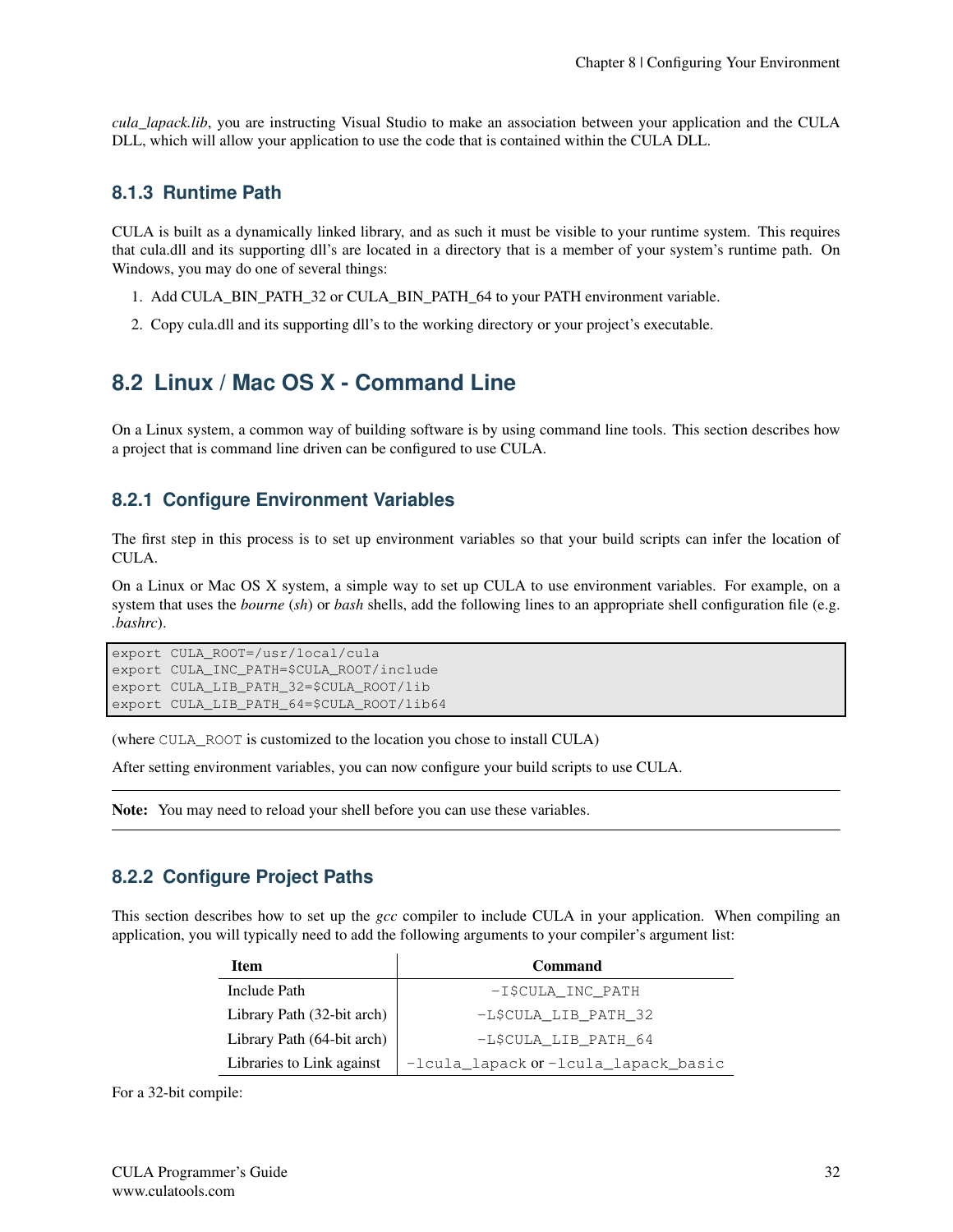```
gcc ... -I$CULA_INC_PATH -L$CULA_LIB_PATH_32 . . .
       -lcula_lapack -lcublas -lcudart ...
```
For a 64-bit compile:

```
gcc ... -I$CULA_INC_PATH -L$CULA_LIB_PATH_64 . . .
        -lcula_lapack -lcublas -lcudart ...
```
Substitute "cula\_lapack\_basic" in the above commands if using that version.

# **8.2.3 Runtime Path**

CULA is built as a shared library, and as such it must be visible to your runtime system. This requires that CULA's shared libraries are located in a directory that is a member of your system's runtime library path. On Linux, you may do one of several things:

- 1. Add CULA\_LIB\_PATH\_32 or CULA\_LIB\_PATH\_64 to your LD\_LIBRARY\_PATH environment variable.
- 2. Edit your system's ld.so.conf (found in /etc) to include either CULA\_LIB\_PATH\_32 or CULA\_LIB\_PATH\_64.

On the Mac OS X platform, you must edit the DYLD\_LIBRARY\_PATH environment variable for your shell, as above.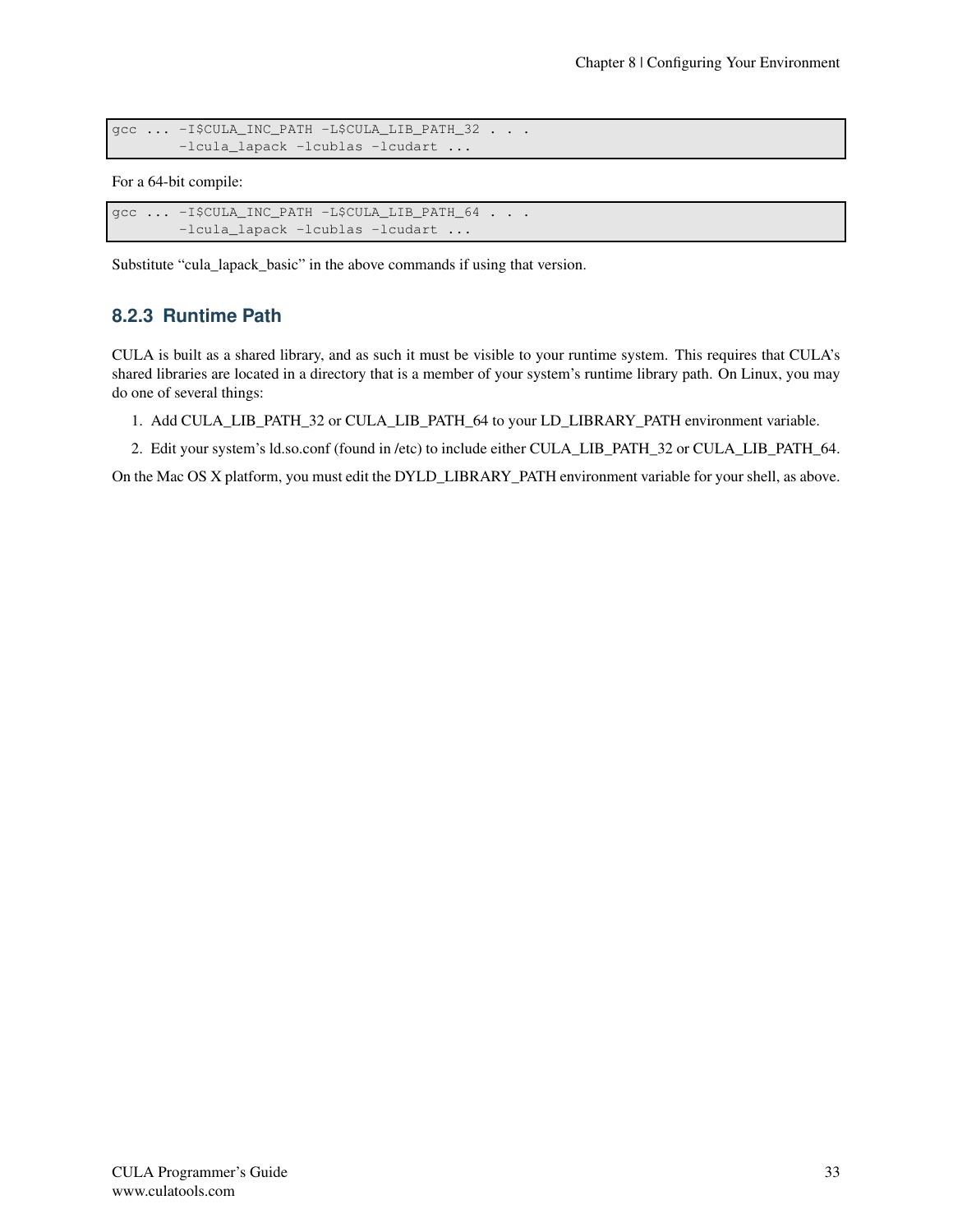# **TROUBLESHOOTING**

<span id="page-36-0"></span>This section lists solutions for common problems encountered when using CULA and describes your support options.

# <span id="page-36-1"></span>**9.1 Common Issues**

#### <span id="page-36-2"></span>How do I report information about my system?

Run one of the *sysinfo.bat* or *sysinfo.sh* scripts, for Windows or Linux systems, respectively. The information these scripts report can be uploaded as an attachment to your support requests or forum posts and will aid us greatly in diagnosing your problems.

#### An LAPACK routine I need is missing. What should I do?

LAPACK is a very large library and we have only written a subset of its capabilities so far. CULA Dense is constantly growing as new functions are added. If there is function you would like to see added, contact us on our forums and voice your opinion on which functions you use.

#### I'm having problems with my GPU and/or video drivers. Can you help?

Problems specific to GPU devices and their drivers should be handled by NVIDIA. The latest drivers can always be obtained directly from NVIDIA on their Download page. CULA requires *CUDA 6.0* compatible drivers (or newer) to be installed on your system. On Linux, this requires driver version 6.0.37 or newer, and for Windows it is version 6.0.37 or newer.

#### I think I found a bug. What should I do?

First, be sure that you are experiencing a software bug and not an issue related to faulty hardware or drivers. If you are still reasonably sure you have encountered a bug, see the Support Options Listed below.

#### cuda.dll or libcula.so could not be found

Your runtime system has not been set up to locate CULA. See the *[Linking to CULA](#page-17-1)* section.

#### CULA returns culaNotInitialized.

culaInitialize must be called before any CULA functions may be used.

Note: Some functions have an exception to this rule, see *cula status.h* for a list of these functions.

#### CULA returns culaNoHardware.

Your system doesn't have the proper hardware required to support CULA. Your system may have a non-NVIDIA GPU, may have an NVIDIA GPU that is too old, or your system may be missing the appropriate drivers for your graphics card.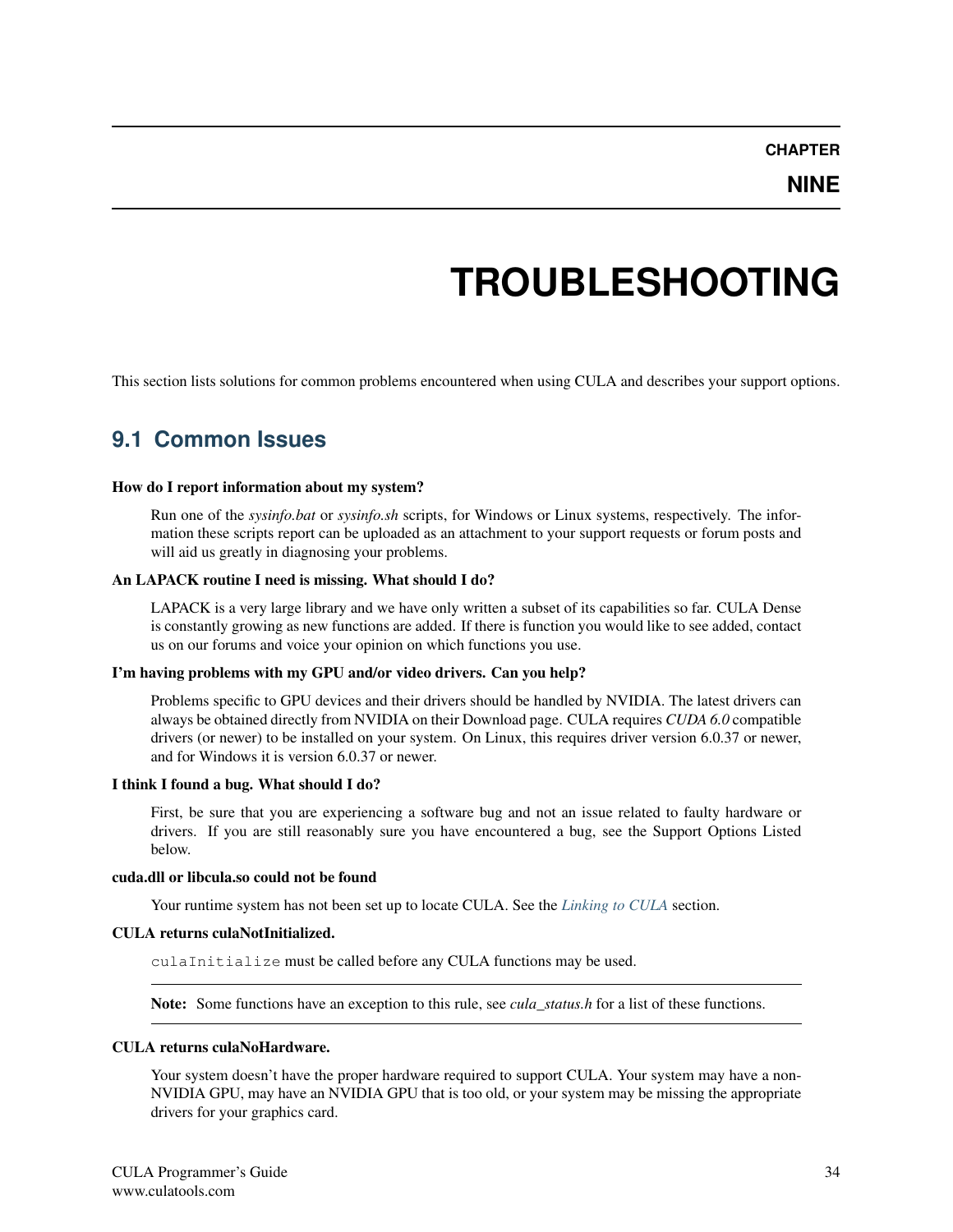Note: This error will also occur when running code that uses CULA functions over remote desktop in Windows, as the *CUDA* runtime currently doesn't support GPU execution over remote desktop.

#### CULA returns culaInsufficientRuntime.

This error indicates that the GPU driver or library dependencies are too old or is too limited to run this code. See the *[Checking That Libraries are Linked Correctly](#page-30-0)* example for how to programmatically check these dependencies. If the driver is insufficient, update your drivers a newer package, available at NVIDIA's website.

Note that CULA ships with the libraries it requires, and therefore this error may indicate that a user's path is incorrectly configured to link against these dependencies. See the *[Linking to CULA](#page-17-1)* section for a discussion of how this problem can be fixed.

#### CULA returns culaInsufficientComputeCapability.

Your GPU doesn't support a required feature to complete this operation. Most commonly, this is returned when trying to run a double-precision operation on a GPU that doesn't have double-precision hardware.

#### CULA returns culaInsufficientMemory.

Your GPU doesn't have enough memory to complete the operation. Consider purchasing a GPU with more memory.

#### CULA returns culaFeatureNotImplemented.

The requested variant of a given routine hasn't been implemented by the CULA developers. While most functions have feature-parity with respect to Netlib, this may be the case in an uncommon variant of a function.

#### CULA returns culaArgumentError.

Your input to one of CULA's routines is incorrect. The faulty parameter is reported by culaGetErrorInfo; ensure that all of your parameters are correct. See the *[Error Handling](#page-21-1)* section.

#### CULA returns culaDataError.

An input to one of CULA's routines is malformed or singular. More information about the error is reported by culaGetErrorInfo. See the *[Error Handling](#page-21-1)* section.

#### CULA returns culaBlasError.

*CUBLAS* has returned an error. Please file a bug report.

#### CULA returns culaRuntimeError.

The most common cause of this error is related to improperly configured or old GPU drivers. Ensure that you system is up to date by installing the latest drivers from NVIDIA.

If you have made sure that your drivers are up to date, you can learn more about this particular error by calling culaGetErrorInfo. The value returned here will correspond to a *CUDA* runtime API error code; see driver\_types.h in the *CUDA* toolkit for these codes.

See the *[Checking That Libraries are Linked Correctly](#page-30-0)* example for how to programmatically check if the GPU driver is sufficient.

If this does not solve your problem, please file a bug report.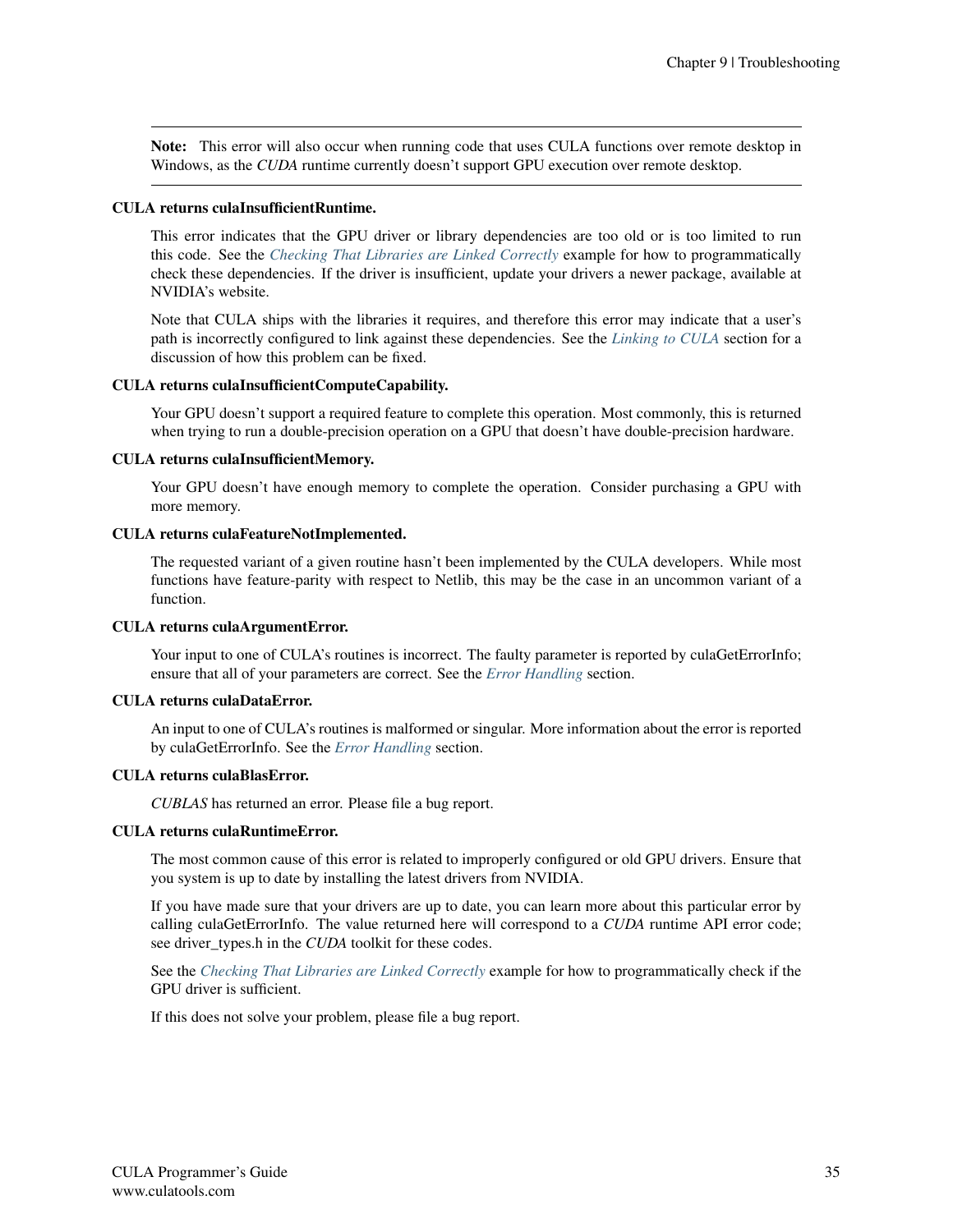# <span id="page-38-0"></span>**9.2 Support Options**

If none of the entries above solve your issue, you can seek technical support. See your license level below to learn about your support options.

- Free Edition Free Edition users may post problems to the [CULA forums](http://www.culatools.com/forums) for community support.
- CULA Dense Paid users can submit support tickets through the CULA website to receive personalized help.
- Integrators Commercial users have direct support. Please contact your support representative directly for help with your issue.

When reporting a problem, make sure to include the following information:

- System Information (see *[Common Issues](#page-36-2)*)
- CULA Version
- Version of NVIDIA® *CUDA* Toolkit installed, if any
- Problem Description (with code if applicable)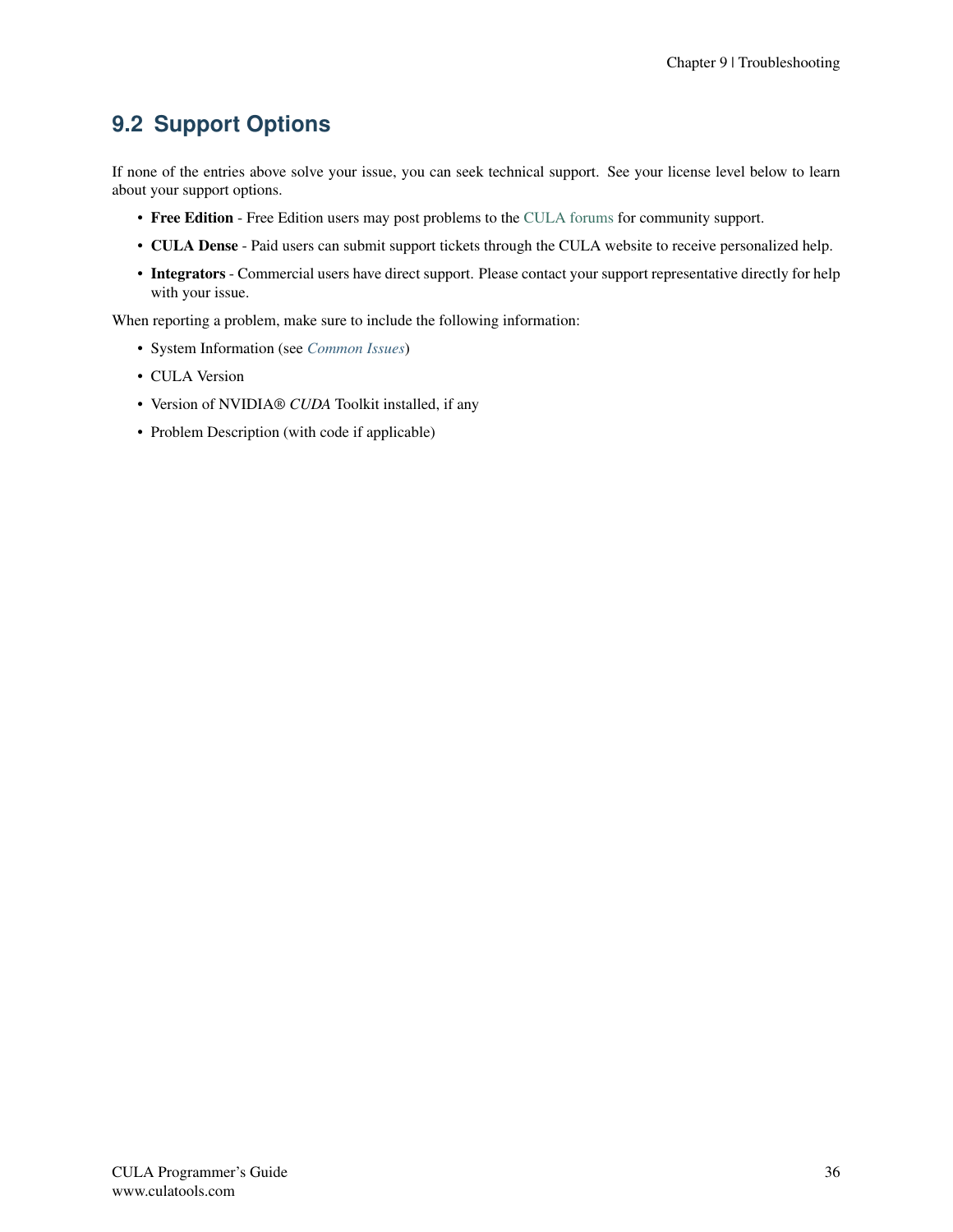### **CHAPTER**

**TEN**

# **CHANGELOG**

# <span id="page-39-1"></span><span id="page-39-0"></span>**10.1 Release R18 CUDA 6.0 (April 16, 2014)**

#### All Versions

- Changed: Updated for CUDA 6.0
- Changed: CUDART is statically linked

# <span id="page-39-2"></span>**10.2 Release R17 CUDA 5.0 (May 8, 2013)**

#### All Versions

- Changed: cula\_core.dll/so is removed functionality is in cula\_lapack.dll/so
- Changed: culaGetLastStatus and culaSetLastStatus are removed
- Changed: Runtime dependency on Intel OpenMP 5 redistributable (libiomp5) added
- Fixed: Several issues in the Link Interface

#### CULA Dense Free Version

• Changed: cula\_lapack.dll/so is renamed to cula\_lapack\_basic.dll/so

# <span id="page-39-3"></span>**10.3 Release R16a CUDA 5.0 (November 20, 2012)**

#### All Versions

- Improved: All Fortran modules have been converted to ISO\_C\_BINDING
- Removed: Implicit Fortran calling method is no longer supported
- Fixed: Inadvertantly missing Fortran examples have been replaced
- Fixed: Updated CUBLAS minor version to remove false dependency on the CUDA driver

# <span id="page-39-4"></span>**10.4 Release R16 CUDA 5.0 (October 16, 2012)**

### All Versions

• Feature: CUDA runtime upgraded to 5.0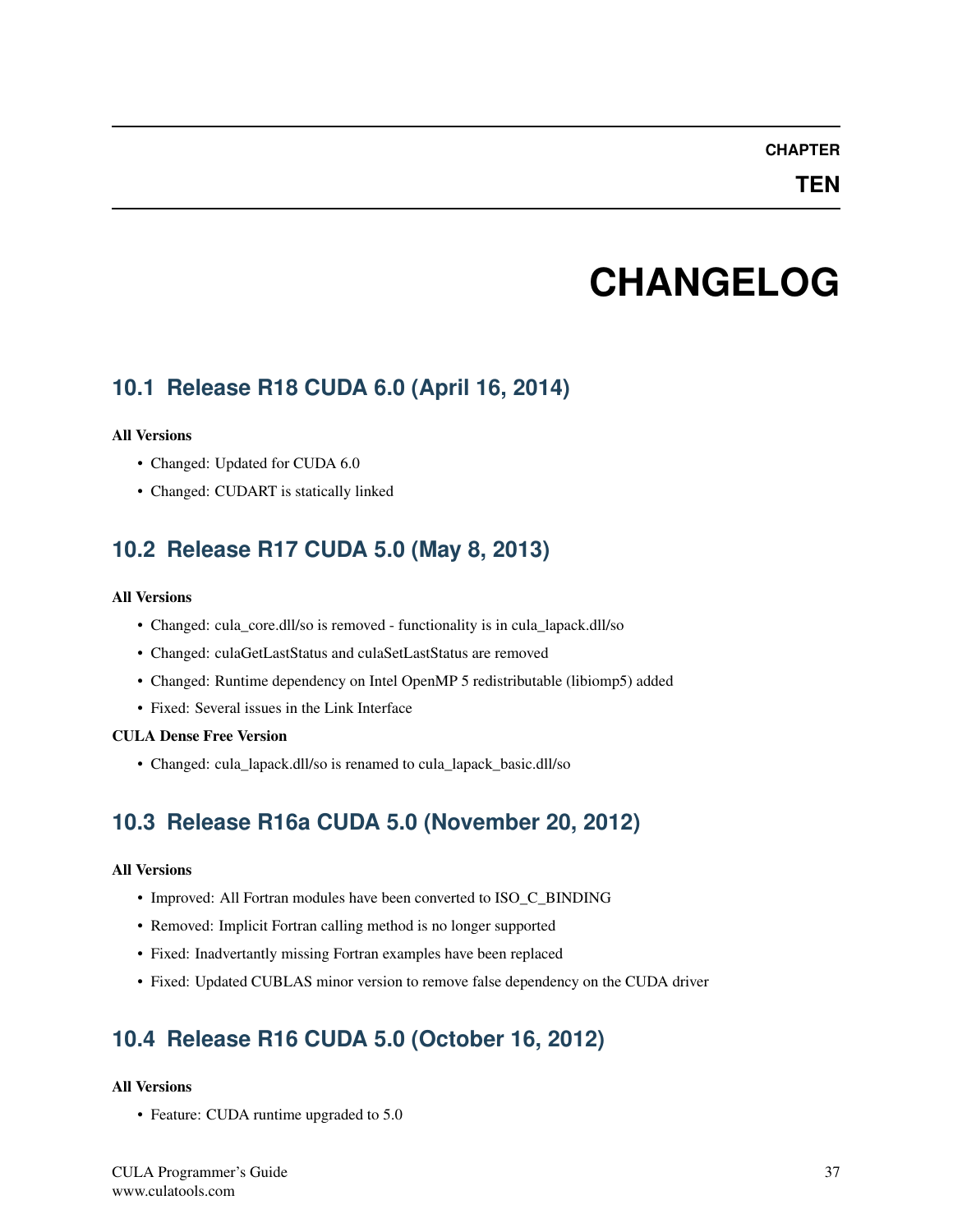- Feature: K20 support
- Fixed: Incompatibility between Fortran module files and Cray Compiler
- Fixed: Resource leak caused by culaShutdown

### CULA Dense

- Feature: Implemented symmetric generalized Eigensolvers (sygv)
- Alpha Feature: pgesv (multi-GPU LU-based solve)
- Alpha Feature: pgetrs (multi-GPU LU backsolve)

# <span id="page-40-0"></span>**10.5 Release R15 CUDA 4.2 (August 14, 2012)**

#### Announcement

- All packages are now "universal" and contain both 32-bit and 64-bit binaries
- Multi-GPU routines (pCULA) remain in alpha

### All Versions

- Feature: CUDA runtime upgraded to 4.2
- Feature: Kepler support
- Feature: Link interface LAPACK compatibility version upgraded to 3.3.1
- Feature: New Fortran module files for CULA Core and LAPACK subsets, with Device interface
- Feature: New PGI Fortran example using CUDA-Fortran semantics
- Feature: New Fortran Device Interface example
- Improved: Performance of geqrf improved by up to 10%
- Improved: Fortran documentation in Programmer's Guide
- Improved: Link interface compatible with Matlab 2012
- Fixed: Link interface properly functions on GEMM for sizes > 1k
- Fixed: Resource overflow possibility when certain dimensions to gesv are very large
- Changed: Fortran modules are now located in "include"

### CULA Dense

- Improved: improved speed for multi-GPU routines
- Improved: improved scalability for multi-GPU routines
- Improved: reduced memory overhead

# <span id="page-40-1"></span>**10.6 Release R14 CUDA 4.1 (January 30, 2012)**

### Announcement

- Alpha Feature: Multi-GPU routines are included in the full CULA Dense version as a preview to be finalized in R15
- Alpha Feature: pgetrf (multi-GPU LU factorization)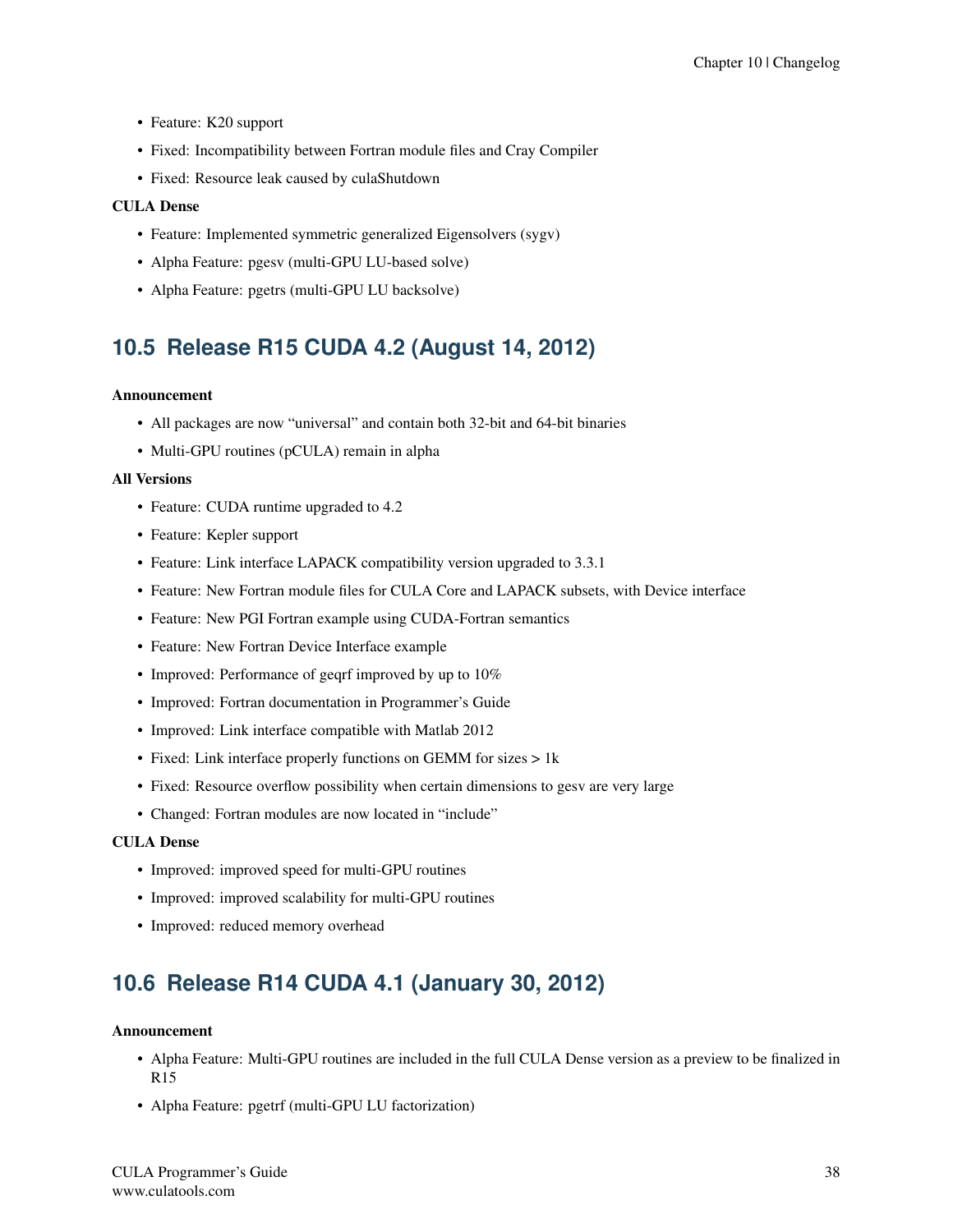- Alpha Feature: ppotrf (multi-GPU Cholesky decomposition)
- Alpha Feature: ppotrs (multi-GPU Cholesky backsolve)
- Alpha Feature: pposv (multi-GPU symmetric/hermitian positive-definite factorize and solve)
- Alpha Feature: pgemm (multi-GPU matrix-matrix multiply)
- Alpha Feature: ptrsm (multi-GPU triangular solve)
- Alpha Advisory: Performance, accuracy, routine list, and interface are all subject to change

- Feature: CUDA runtime upgraded to 4.1
- Changed: Transitional headers have been removed
- Fixed: Now shipping all dependencies required by OSX systems

#### CULA Dense

- Improved: Up to 3x performance improvement to trtri
- Improved: 10% performance improvement to potrf

# <span id="page-41-0"></span>**10.7 Release R13 CUDA 4.0 (November 2, 2011)**

#### All Versions

- Feature: Compatibility with CULA Sparse S1
- Improved: Significantly improved thread safety
- Fixed: Host transpose function
- Fixed: Workaround for a resource leak in the CUDA toolkit
- Changed: Headers renamed to cula\_lapack.h (etc); transitional header available

#### CULA Dense

- Feature: Implemented potri (inverse of symmetric positive definite matrix)
- Feature: Implemented gesdd (singular value decomposition variant)
- Feature: Implemented geqrfp (qr decomposition variant)

# <span id="page-41-1"></span>**10.8 Release R12 CUDA 4.0 (May 26, 2011)**

#### All Versions

- Feature: CUDA runtime upgraded to 4.0
- Feature: New link-compatible interface for compatibility with existing programs
- Improved: Now reserving less memory in multithreaded programs
- Improved: More closely matching cuComplex type for better compatibility
- Improved: Renamed all examples to clarity the purpose of each
- Improved: Compatibility with future GPUs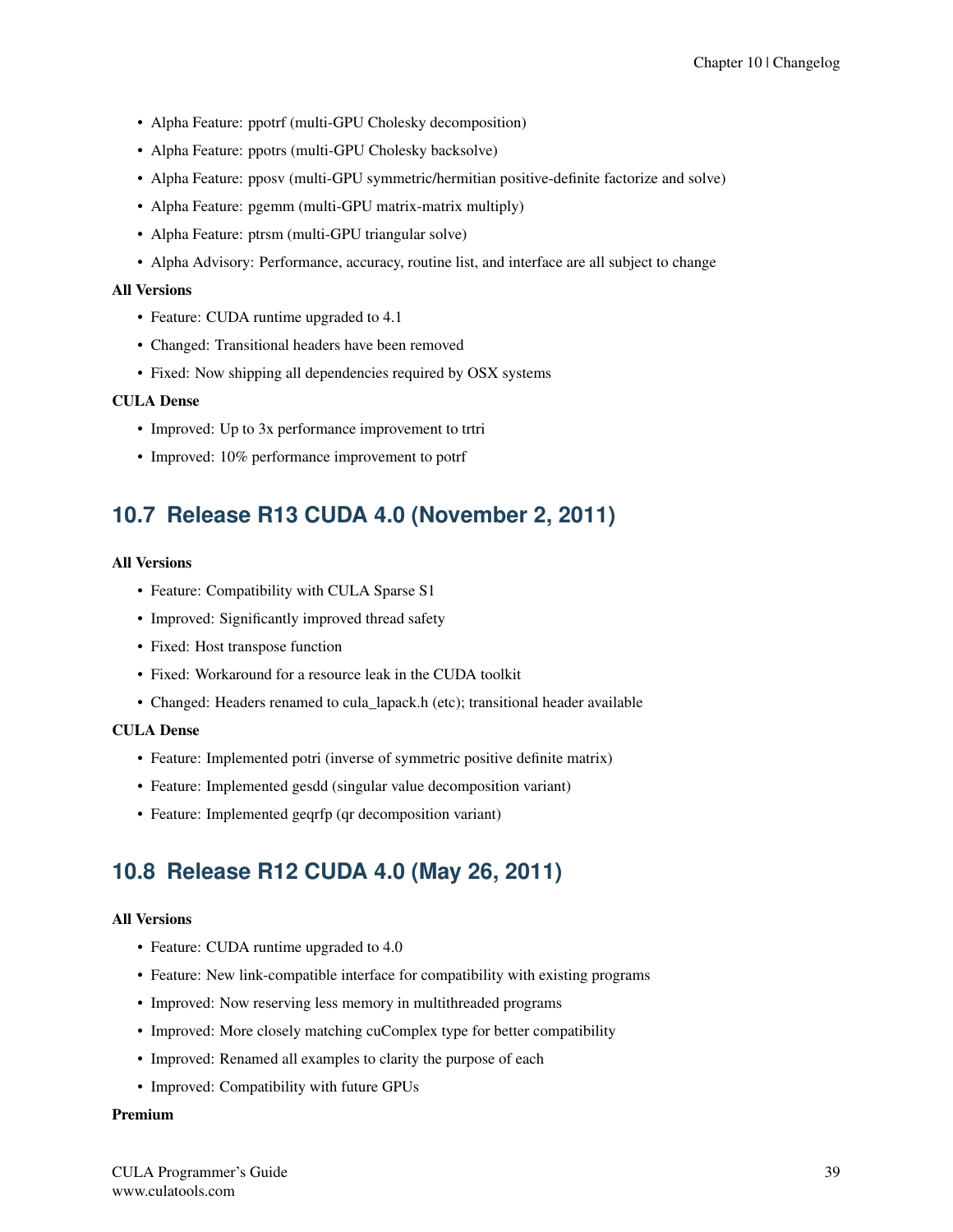- Fixed: gebrd accuracy for M<N case
- Fixed: Rarely occuring illegal memory access in symv

# <span id="page-42-0"></span>**10.9 Release R11 CUDA 3.2 (March 31, 2011)**

#### Premium

- Feature: Implemented symv (symmetric matrix vector product)
- Feature: Implemented hemv (hermitian matrix vector product)
- Feature: Implemented geConjugate (conjugate general matrix)
- Feature: Implemented trConjugate (conjugate triangular matrix)
- Feature: Implemented geNancheck (check for NaNs in matrix)
- Feature: Implemented geTranspose (transpose general matrix out of place)
- Feature: Implemented geTransposeConjugate (transpose and conjugate out of place)
- Feature: Implemented geTransposeInplace (transpose square matrix inplace)
- Feature: Implemented geTransposeConjugateInplace (transpose and conjugate square matrix)
- Feature: Implemented lacpy (copy matrix)
- Feature: Implemented lag2 (convert precision)
- Feature: Implemented lar2v (apply rotations)
- Feature: Implemented larfb (apply reflector)
- Feature: Implemented larfg (generate reflector)
- Feature: Implemented largv (generate rotations)
- Feature: Implemented lartv (apply rotations)
- Feature: Implemented lascl (scale matrix)
- Feature: Implemented laset (set matrix)
- Feature: Implemented lasr (apply rotation)
- Feature: Implemented lat2z (convert precision, triangular matrix)
- Improved: Increased speed of syev/syevx significantly when finding eigenvectors
- Improved: Increased speed of gebrd
- Improved: Increased speed of gesvd when calculating singular values

#### All Versions

• Fixed: Failure to initialize for Quadro X000 cards

# <span id="page-42-1"></span>**10.10 Release R10 CUDA 3.2 (December 10, 2010)**

- Feature: Implemented pbtrf (positive definite banded matrix factorization)
- Feature: Implemented gbtrf (banded matrix factorization)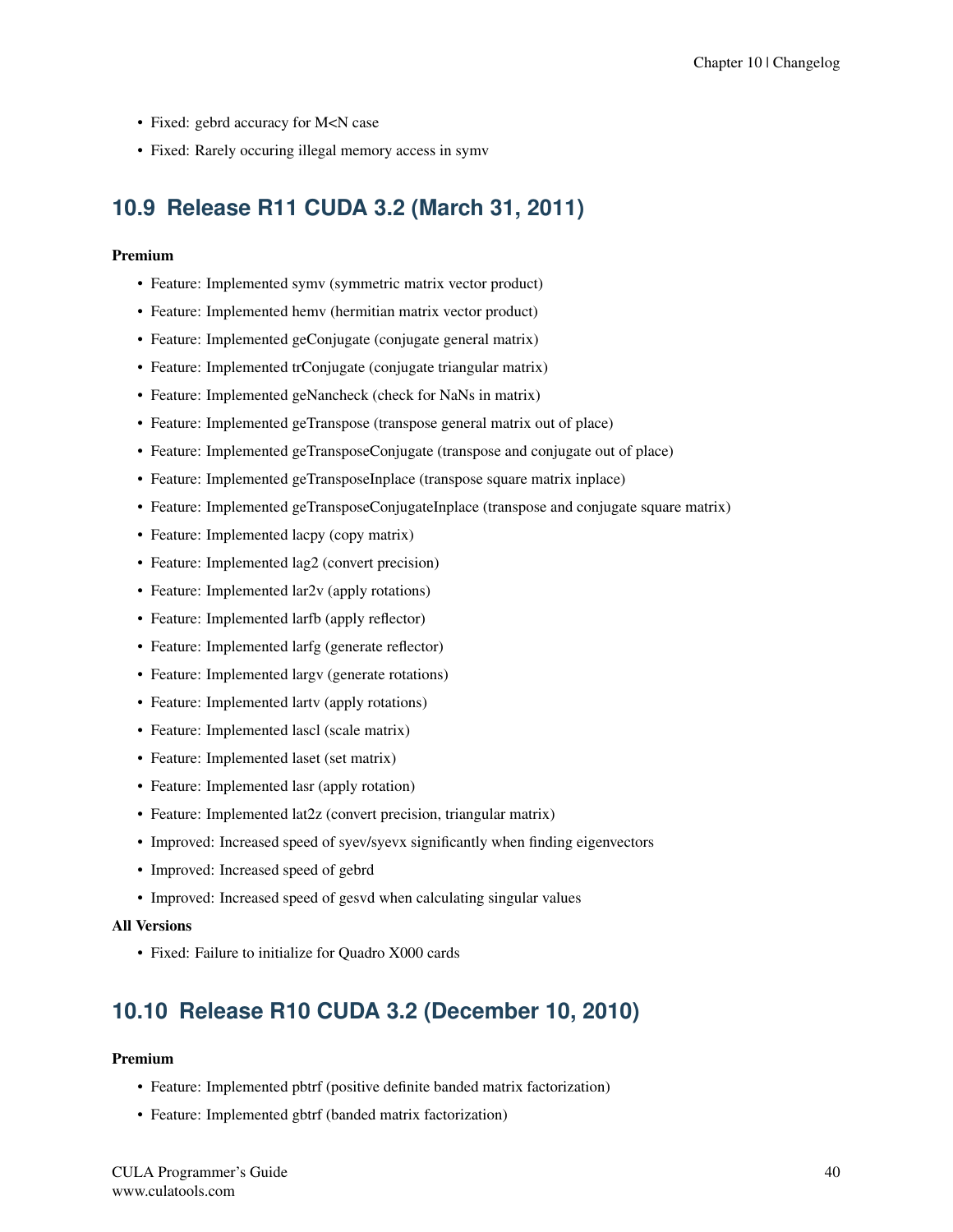- Feature: CUDA runtime upgraded to 3.2
- Feature: Explicit support and tuning added for 500-series GPUs
- Feature: Added BLAS interfaces
- Feature: Implemented culaGetErrorInfoString to aid in error diagnosis
- Feature: culatypes.h defines either CULA\_BASIC or CULA\_PREMIUM
- Improved: All routines retuned for Fermi. Gains of up to 100% are available.
- Improved: Multi-thread performance and stability
- Improved: All examples have more descriptive error output

# <span id="page-43-0"></span>**10.11 Release 2.1 Final (August 31, 2010)**

#### Premium

• Feature: Implemented orgrq

### All Versions

- Feature: Support for PGI CUDA Fortran Compiler (link -lcula\_pgfortran)
- Feature: OS X supports 64-bit
- Fixed: More reliably detect and produce culaInsufficientRuntime condition
- Fixed: culaShutdown is now safe in a multithreaded context

# <span id="page-43-1"></span>**10.12 Release 2.0 Final (June 28, 2010)**

#### Premium

• Fixed: Improved accuracy of geev for some specific matrices

### All Versions

- Feature: CUDA Runtime upgraded to CUDA 3.1
- Fixed: Fortran interface properly accepts floating point constant arguments
- Fixed: Properly detect if an insufficient runtime or driver is installed

# <span id="page-43-2"></span>**10.13 Release 2.0 Preview (May 21, 2010)**

- Feature: Implemented dsposv and zcposv (iteratively refined solvers)
- Feature: Implemented complex versions of syev (symmetric eigenvalues)
- Feature: Implemented complex versions of syevx (expert version of syev)
- Feature: Implemented complex versions of syrdb (symmetric reduction to tridiagonal form)
- Feature: Implemented complex versions of steqr (eigenvalues and vectors of a symmetric tridiagonal matrix)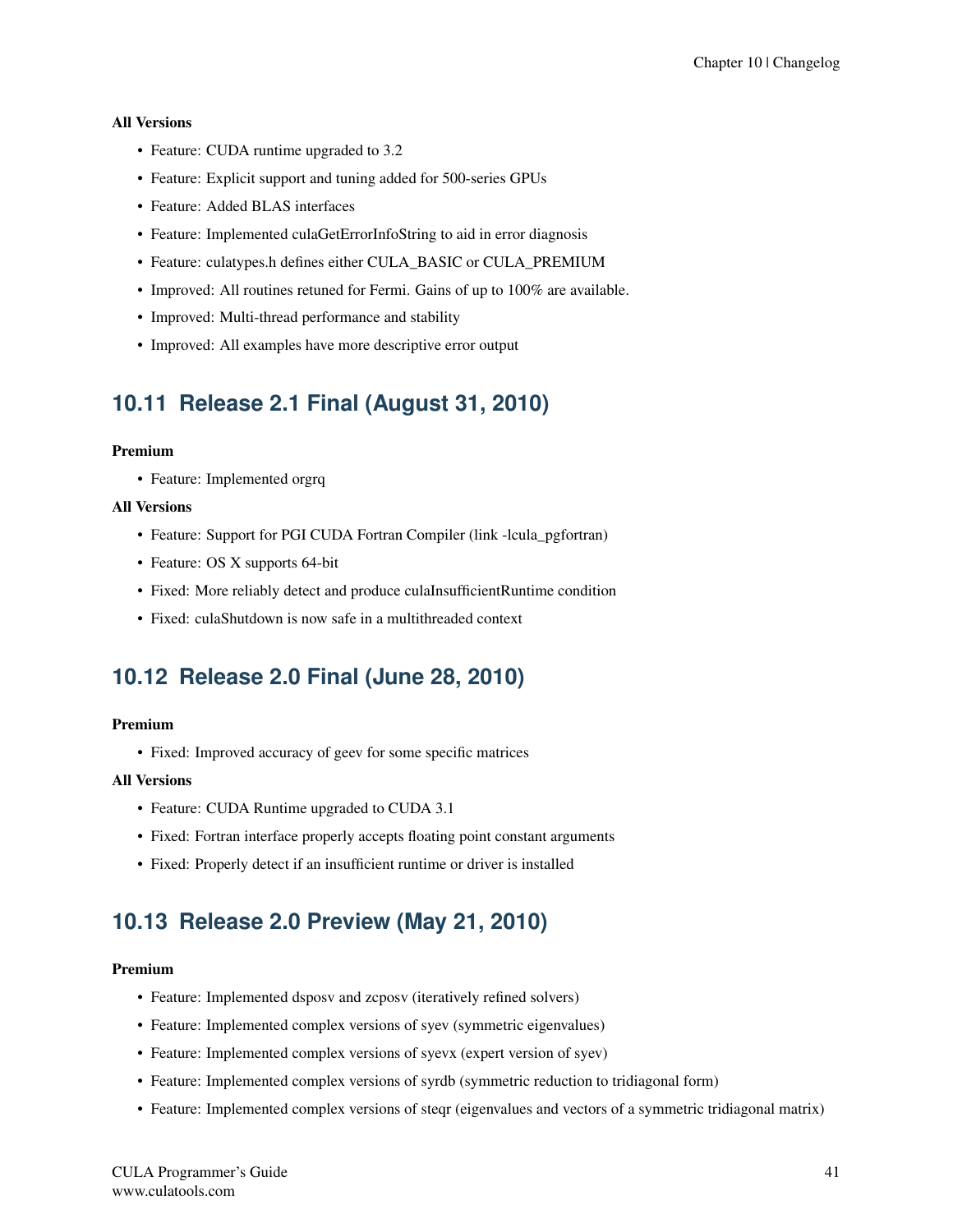- Improved: Improved performance of syrdb by up to 30%
- Improved: Improved performance of syev by up to 20%
- Improved: Improved performance of potrf by up to 55%
- Improved: Improved performance of most routines in D/Z precision by up to 30%

- Feature: CUDA runtime upgraded to 3.1 Beta
- Feature: Support for Fermi-class GPUs
- Feature: Mac OS X version supports all complex and double precision functionality

# <span id="page-44-0"></span>**10.14 Release 1.3a Final (April 19, 2010)**

#### Premium

- Fixed: Increased stability of syev, syevx, and stebz for certain types of matrices
- Improved: Improved accuracy of stebz

# <span id="page-44-1"></span>**10.15 Release 1.3 Final (April 8, 2010)**

#### Basic

- Improved: Removed performance degradation for large NRHS in gesv
- Improved: Increased performance of gesv by up to 45%
- Fixed: gglse properly handles P=0 case

#### Premium

- Feature: Benchmark example now supports double precision
- Improved: Increased performance of getrs by up to 50%
- Improved: Increased performance of posy by up to  $45\%$
- Improved: Increased performance of potrf by up to 10%
- Improved: Increased performance of trtrs by up to 60%

#### All Versions

• Improved: Mac OSX builds have install name rpath set

# <span id="page-44-2"></span>**10.16 Release 1.2 Final (February 17, 2010)**

- Feature: Implemented syev (symmetric eigenvalues)
- Feature: Implemented syevx (expert version of syev)
- Feature: Implemented syrdb (symmetric reduction to tridiagonal form)
- Feature: Implemented stebz (calculate eigenvalues of a symmetric matrix)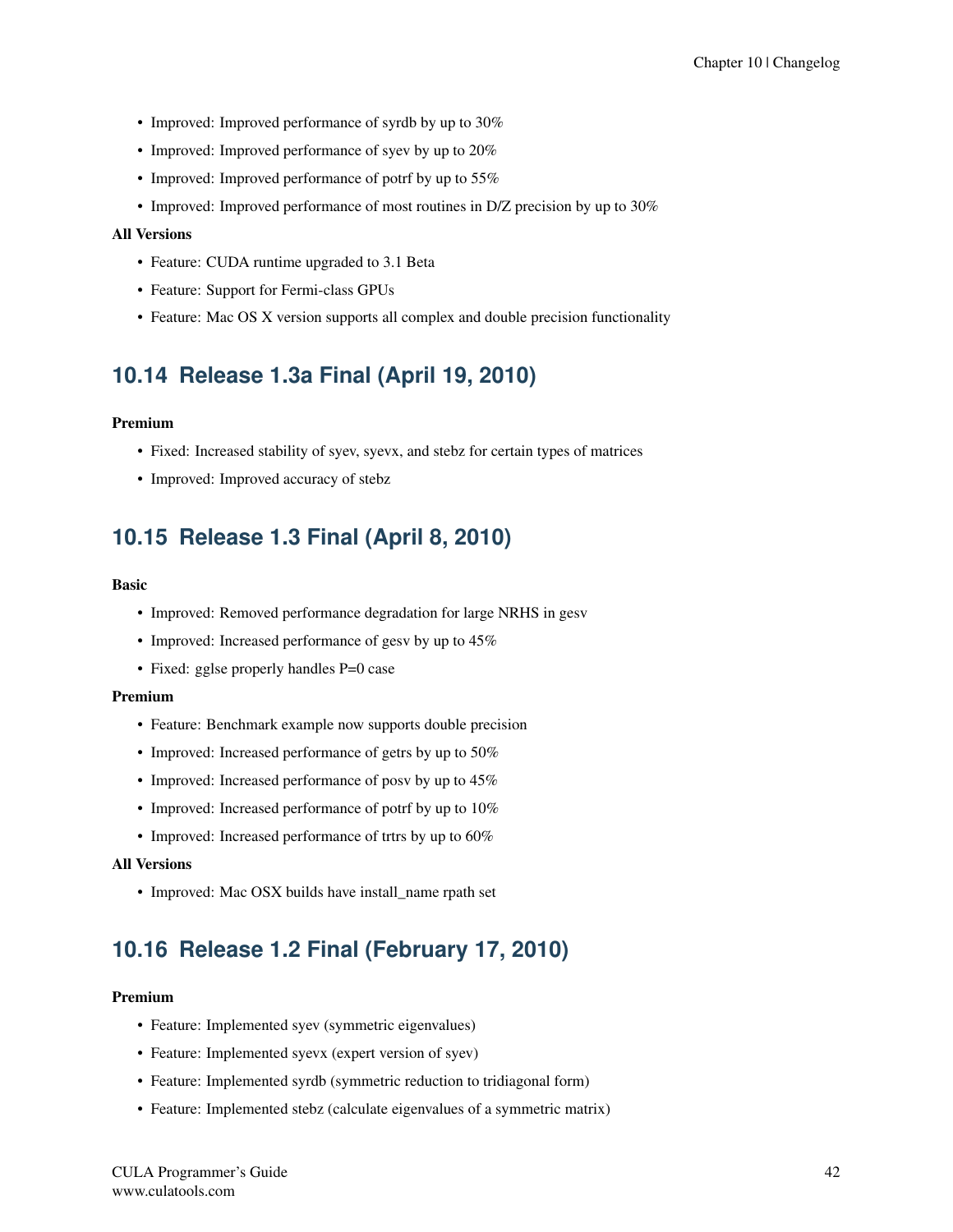- Feature: Implemented steqr (eigenvalues and vectors of a symmetric tridiagonal matrix)
- Feature: Implemented geqrs (system solve from QR data)
- Feature: Implemented geqlf (QL factorize)
- Feature: Implemented orgql/ungql (Q matrix generate from LQ data)
- Feature: Implemented ormql/unmql (multiply by Q matrix from LQ data)
- Feature: Implemented ds/zc gesv routine (iteratively refined gesv)
- Feature: Implemented ggrqf (generalized RQ factorization of two matrices)
- Improved: Increased performance of bdsqr by 10%
- Improved: Increased performance of gebrd by up to 100%

- Improved: Increased performance of getrf by up to 50% for square matrices
- Improved: Increased performance of getrf by up to 30% for non-square matrices
- Improved: Increased performance of geqrf by up to 10%
- Improved: gesvd produces significantly more accurate unitary matrices
- Improved: gesvd/bdsqr memory requirements reduced significantly
- Fixed: gesvd produces correct unitary matrices for all data inputs
- Fixed: Fortran device interface is now functional
- Fixed: getrf now continues to factorize after encountering a singularity

# <span id="page-45-0"></span>**10.17 Release 1.1b Final (January 6, 2009)**

#### Premium

• Fixed: Interface of getrs properly interprets the 'N' job code

# <span id="page-45-1"></span>**10.18 Release 1.1a Final (December 21, 2009)**

#### All Versions

- Improved: Benchmark example easier to use and provides more user control
- Improved: System info script (sysinfo.sh) now properly reports GPU on 195-series driver
- Improved: All error codes are thorougly described in the Programmer's Guide
- Fixed: OS X builds now no longer reference unnecessary external libraries
- Fixed: All routines properly accept job codes in both upper- and lower-case
- Fixed: Potential infinite loop when allocating mixed-precision data
- Fixed: Now reporting host out-of-memory condition as culaInsufficientMemory
- Fixed: RHEL 4.7 builds include proper dependent libraries

#### Premium

• Fixed: cudaDeviceMalloc underallocates for non-float data types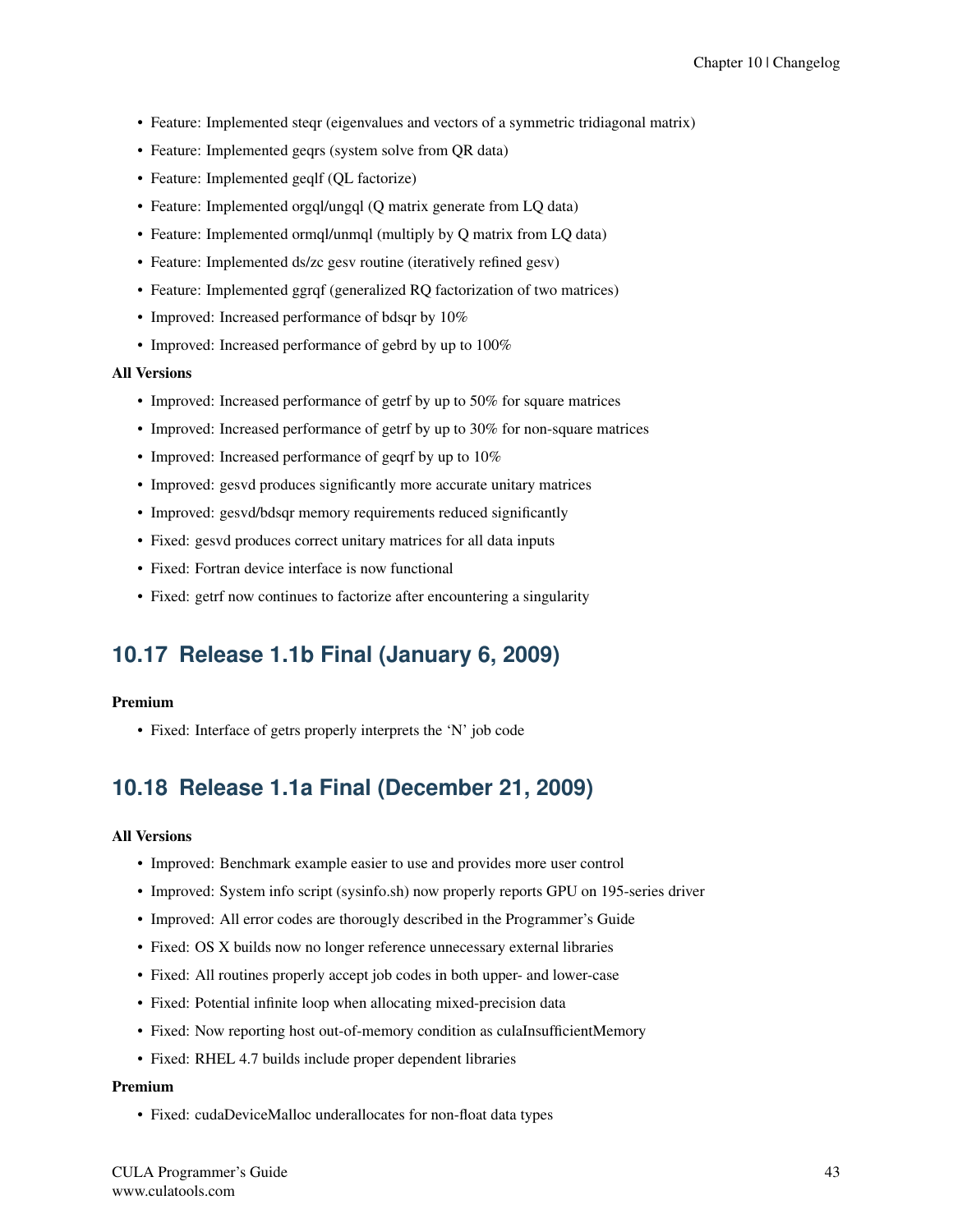# <span id="page-46-0"></span>**10.19 Release 1.1 Final (November 25, 2009)**

### All Versions

- Improved: Removed culaInitialize() delay
- Improved: GEQRF performance up to 20% improvement for users with older CPUs
- Fixed: Correction to Fortran example Makefile to specify "arch" parameter

#### Basic

- Improved: SVD significant memory usage reduction
- Improved: GELS stability for  $N > M$  case

#### Premium

- Improved: GELQF performance increase 2-3x
- Improved: GEHRD/GERQF/ORGLQ/ORGQR performance increased by 10-20%
- Improved: GEHRD routine accurate for size N==1

# <span id="page-46-1"></span>**10.20 Release 1.1 Beta (November 13, 2009)**

### All Versions

- Feature: Mac OS X 10.5 Leopard "preview" release single precision only
- Feature: New "Bridge" interface provides for easy and seamless porting of existing LAPACK/MKL/ACML applications (see doc/bridge\_interface.txt)
- Feature: New document describing full CULA API
- Feature: New function culaSelectDevice to set executing device
- Feature: New "gesv" example shows operation of all S/C/D/Z data types
- Feature: New "multigpu" example showing multi-GPU CULA operation
- Feature: New "bridge" example showing usage of the Bridge interface
- Improved: SVD optimized for non-square cases
- Improved: Documentation clarified on error conditions and codes
- Improved: Stronger error reporting from example projects
- Improved: culaInitialize detects and reports if driver/runtime version are inadequate
- Improved: Documentation clearer on thread safety issues
- Fixed: CULA can now handle extremely non-square matrices (eg 500000x16)
- Fixed: An error in the "benchmark" example causing it to ignore user arguments
- Fixed: Properly reporting cudaErrorMemoryValueTooLarge as culaInsufficientMemory

#### Basic

- Improved: GESV performance increased by up to 30%
- Improved: Stability of GELS in certain cases
- Improved: Stability of SVD in certain cases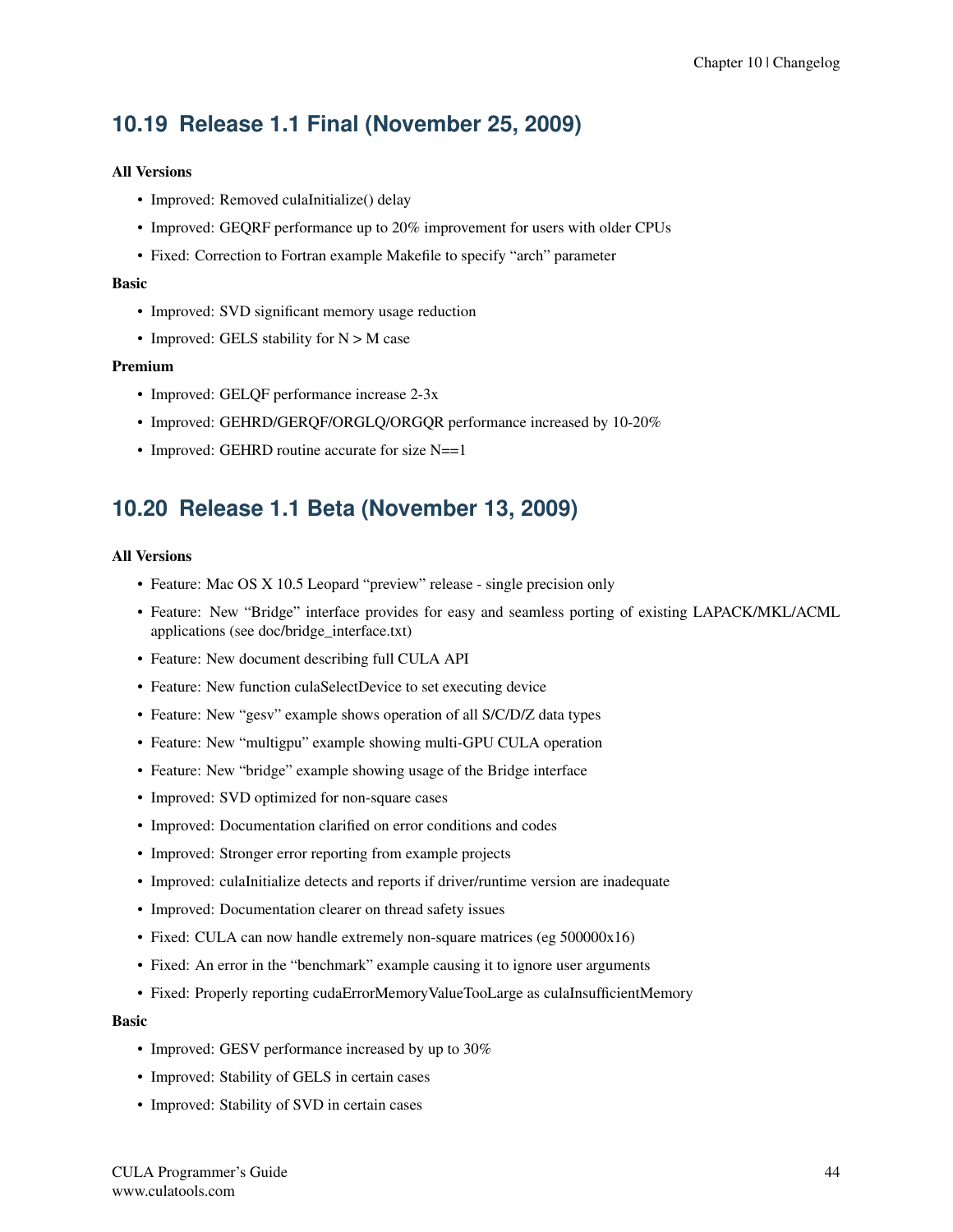#### Premium

- Feature: Implemented geev (general Eigensolver) in S/D/C/Z precisions
- Feature: Implemented gehrd (general Hessenberg reduction) in S/D/C/Z precisions
- Feature: Implemented orghr
- Feature: .hpp headers have name overloads of ORG/UNG functions
- Fixed: Host interface "ORG" functions different results from device interface

# <span id="page-47-0"></span>**10.21 Release 1.0 Final (September 30, 2009)**

#### Basic

- Feature: All functions feature complex variants
- Fixed: Crash related to getrs pivot array

#### Premium

• Feature: All functions implemented in all supported data types

# <span id="page-47-1"></span>**10.22 Release 1.0 Beta 3 (September 15, 2009)**

#### All Versions

- Feature: New documentation section on specific routine conventions
- Improved: Updated sysinfo script with more descriptive output
- Improved: Added example that demonstrates the device interface
- Fixed: Various corrections for small-matrix inputs, especially M=N=1
- Fixed: culaInitialize now sets environment variable KMP\_DUPLICATE\_LIB\_OK

#### Basic

- Feature: Complex geqrf included
- Feature: Added culaGetDeviceCount to report the number of available devices
- Feature: Added culaGetDeviceInfo to report information about a device
- Feature: Added culaGetExecutingDevice to report the executing device
- Fixed: Further corrections for unitary output in gesvd for all job codes

#### Premium

- Feature: New functions culaDeviceMalloc/culaDeviceFree in culadevice.h
- Fixed: Orglq and orgqr should behave more reliably

# <span id="page-47-2"></span>**10.23 Release 1.0 Beta 2 (August 27, 2009)**

### All Versions

• Feature: Including both 32- and 64-bit libraries on 64-bit Linux release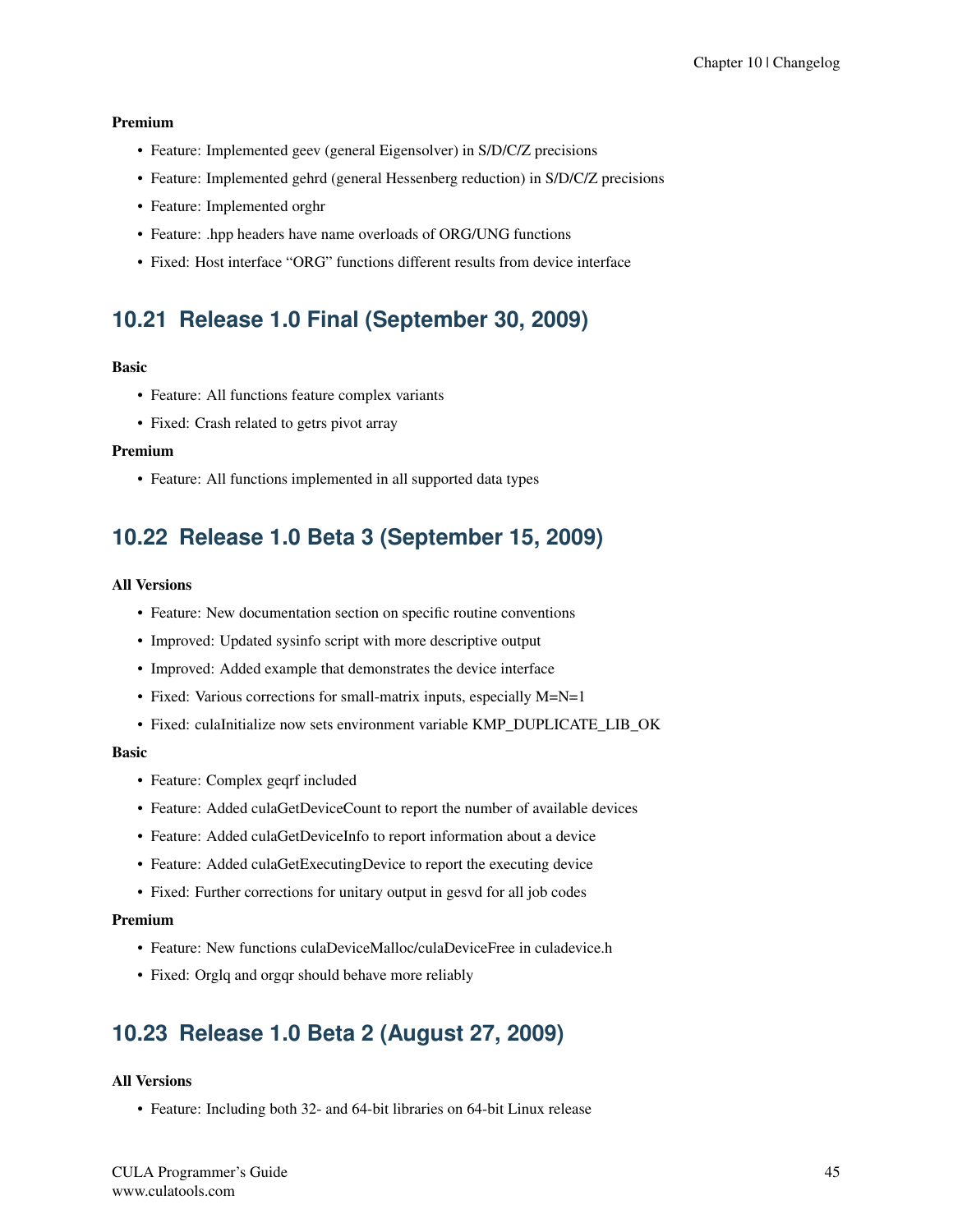- Feature: Now shipping precompiled Benchmark example on Linux builds
- Feature: Troubleshooting section added to Programmer's Guide
- Feature: Added scripts that report system information to *examples* folder
- Improved: Error output for examples is now more descriptive
- Improved: Documentation is more specific about configuring system runtime
- Fixed: Incompatibilities with gcc 4.2 and earlier; gcc 4.1 is now compatible

#### Basic

- Improved: gesvd was optimized for up to a 60% speedup over Beta 1
- Fixed: Error in geqrf for matrices of M << N
- Fixed: Error in gesvd where some matrices would yield non-unitary U and Vt

#### Premium

- Feature: Implemented getri
- Feature: Implemented potrf
- Feature: Implemented potrs
- Feature: Implemented posv
- Feature: Implemented trtrs
- Improved: orglq was optimized for up to a 700% speedup

# <span id="page-48-0"></span>**10.24 Release 1.0 Beta 1 (August 13, 2009)**

#### All Versions

- Feature: Support Windows XP 32/64
- Feature: Support Linux 32/64

#### Basic

- Feature: Implemented gels
- Feature: Implemented geqrf
- Feature: Implemented gesv
- Feature: Implemented gesvd
- Feature: Implemented getrf
- Feature: Implemented gglse

- Feature: Implemented gebrd
- Feature: Implemented getrs
- Feature: Implemented trtrs
- Feature: Implemented gelqf
- Feature: Implemented gerqf